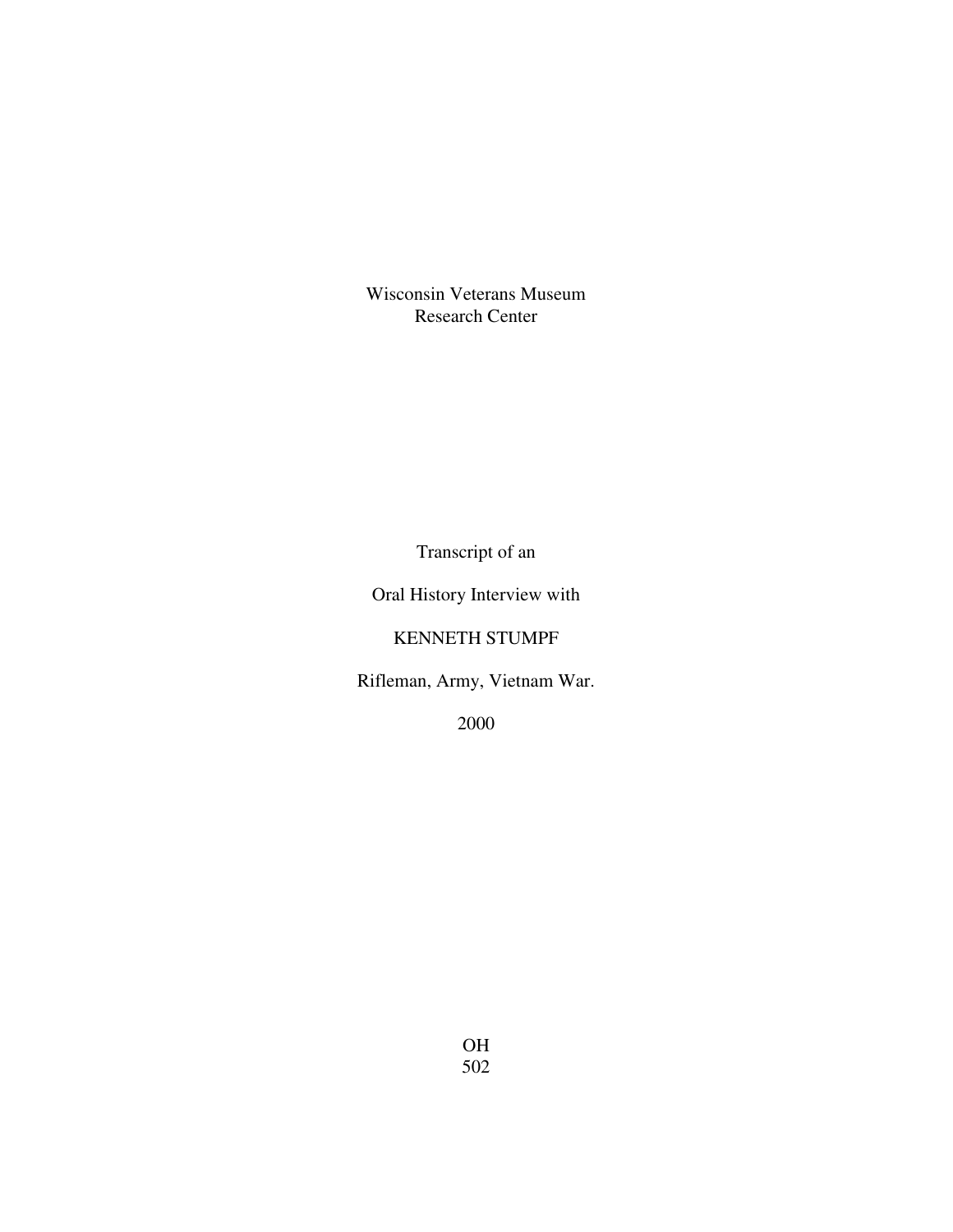OH 502

# **Stumpf, Kenneth,** (1944- ). Oral History Interview, 2000.

User Copy: 3 sound cassettes (ca. 150 min.), analog, 1 7/8 ips, mono. Master Copy: 2 sound cassettes (ca. 150 min.), analog, 1 7/8 ips, mono. Video Recording: 2 videorecordings (ca. 150 min.); ½ inch, color. Transcript: 0.1 linear ft. (1 folder).

### **Abstract:**

Kenneth Stumpf, a Menasha, Wisconsin native, discusses his experiences during the Vietnam War with the 35th Regiment, 25th Infantry Division, including the actions that earned him a Medal of Honor. Stumpf touches on being drafted in 1965, basic training at Fort Leonard Wood (Missouri), advanced training at Fort Ord (California), and assignment to Bravo Company of the 54<sup>th</sup> Mechanized Infantry. After volunteering for duty in Vietnam, he talks about joining the 3rd Platoon of Company C, 1st Battalion, 35th Infantry Regiment near Pleiku in II Corps area. Stumpf reflects on his eventual promotion from grunt to E6 because everyone in his unit was killed, wounded, or rotated. He portrays his first helicopter ride, noticing the "thousand yard stare" of the combat veterans upon arrival, and getting in trouble as a newbie for using cologne. Stationed near the Cambodian border, he describes a "friendly fire" white phosphorus attack the first night he was on outpost duty, panicking, and losing his entrenching tool. Stumpf addresses catching malaria despite taking his pills, being hospitalized for a month, and, while delirious, swearing at visiting celebrities Roy Rogers and Dale Evans. Stumpf details his first fight: feeling fear, getting tangled and lost in the jungle, and unjamming his rifle. He discusses carrying a .90 millimeter mortar shell and a constant jamming problem with their M16 rifles. Stumpf provides a vivid sketch of another firefight, wanting to run away, confirming a kill, and hearing the dog howl when the unit's dog handler died. Throughout the interview, Stumpf characterizes some of the soldiers he served with. He mentions having a fourteen-day rest at base camp, promotion to squad leader, and missing the Bob Hope show because he didn't want to order anyone to do KP duty. Sent to Camp Montezuma in Quang Ngai Province, Stumpf touches upon the frequent violations of cease-fire agreements, firing at a moving figure during an ambush on the night of Easter Sunday, and his reaction to learning he had shot a priest. Stumpf details the mission near Duc Pho for which he was awarded the Congressional Medal of Honor. He tells of wading across a river, running into a barbed wire fence while chasing the enemy, and patching up wounded Vietnamese civilians. A few days later, he speaks of being sent to locate an enemy "spider hole" with a squad of seven men, two of whom were new. Stumpf details fighting from a trench while under heavy fire, being unable to see the enemy, and retrieving three of his wounded men from the field of fire. He analyzes his fear as he was running out of ammunition and fear he would not be able to get his men out of the situation. Stumpf describes carrying men to a helicopter evacuation site, retreating back to the trench, witnessing retaliatory air strikes, and charging Vietnamese bunkers. After night fell, he tells of being sent into the trenches to find a lost platoon and worrying about friendly fire. After the combat, he states he was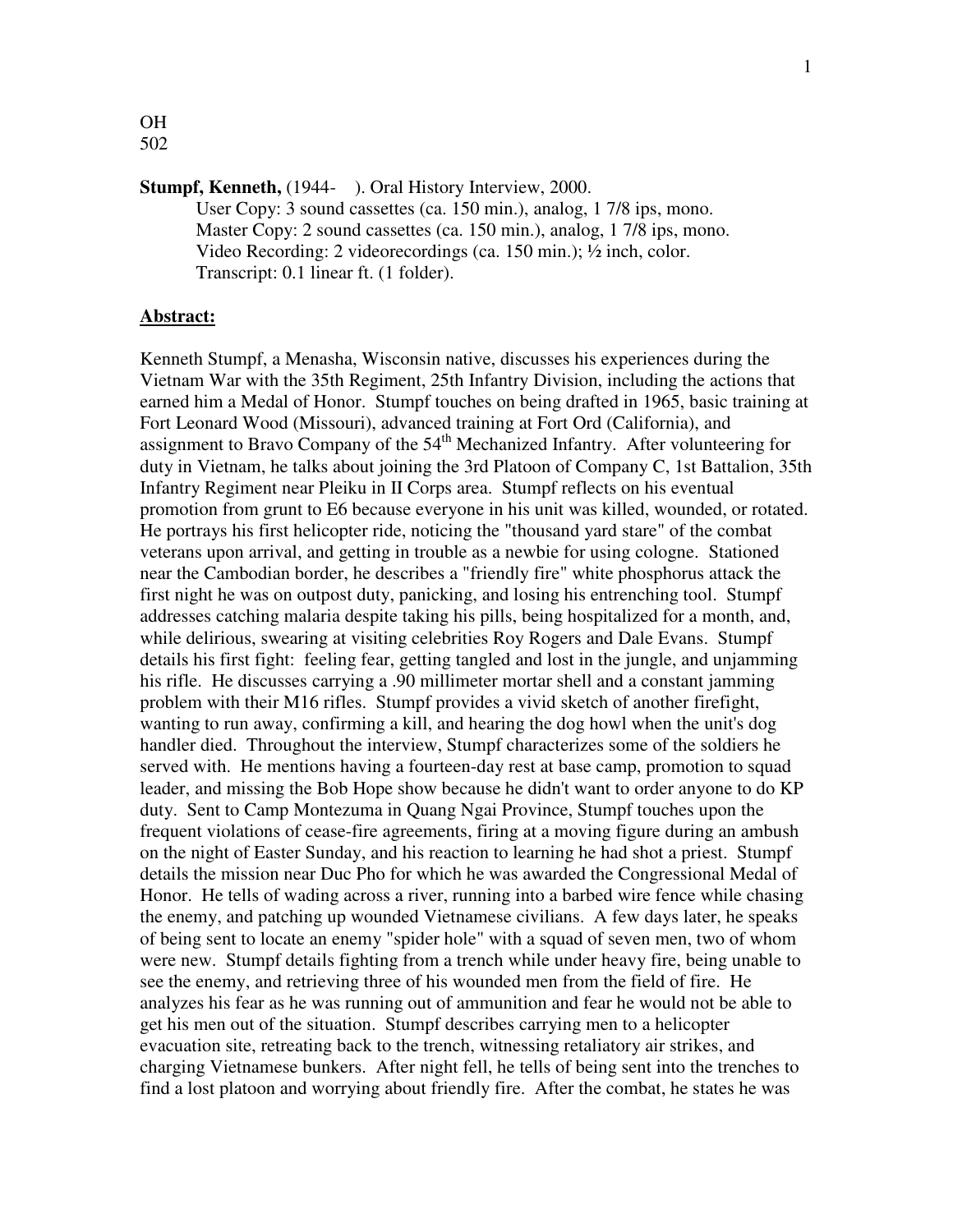completely stunned and the only man of his squad left unwounded. Stumpf criticizes the higher ranking officers who prioritized their own careers over the well being of their men, as well as the general lack of intent to win the war. After his first tour, he comments on not being aware of marijuana use in Vietnam and returning to the United States with the belief the U.S. could not win the war. On his second tour, Stumpf talks about assignment to an air rifle platoon of the 1st and 10th Cavalry. He talks about problematic drug use at the base camps and the disinterest of officers toward disciplining drug use. He emphasizes that he was very lucky and discusses being wounded by grenade shrapnel at the end of his third tour. Stumpf comments on staying behind on a day that his unit suffered high casualties. He touches upon returning to the United States, hearing he would be awarded the Medal of Honor, going to Washington, D.C. with his family, having to borrow a hat for the ceremony, and meeting the President. Stumpf comments on the POW/MIA issue and a loss of personal freedoms in the U.S. He describes his homecoming to Menasha and attending welcome home parades in New York and Chicago in the mid-1980s. Stumpf comments on feeling unwelcomed by traditional veterans' organizations until he was awarded the Medal of Honor and almost turning down free life memberships. He touches on reenlisting in the Army, retiring after twenty-nine years, and his retirement and Medal of Honor benefits. Stumpf mentions his civilian activities and attending functions as a Medal of Honor recipient. He discusses serving with African-American soldiers, the bravery of the medics in Vietnam, food in the field, and the importance of mail delivery. Stumpf recalls getting sick at an outpost from drinking contaminated water. He states he clowned around to relieve some of the tension and shares some humorous anecdotes.

### **Biographical Sketch:**

Stumpf (1944- ) served with the Army during Vietnam War, including three tours in Vietnam from September 1966 to September 1967 and from 1969 to 1971. He retired as a Sergeant Major after serving 29 years and holds the Congressional Medal of Honor.

Interviewed by James McIntosh, 2000 Transcribed by Marie Drumm, 2010 Reviewed and corrected by Joan Bruggink, 2011 Abstract written by Susan Krueger, 2012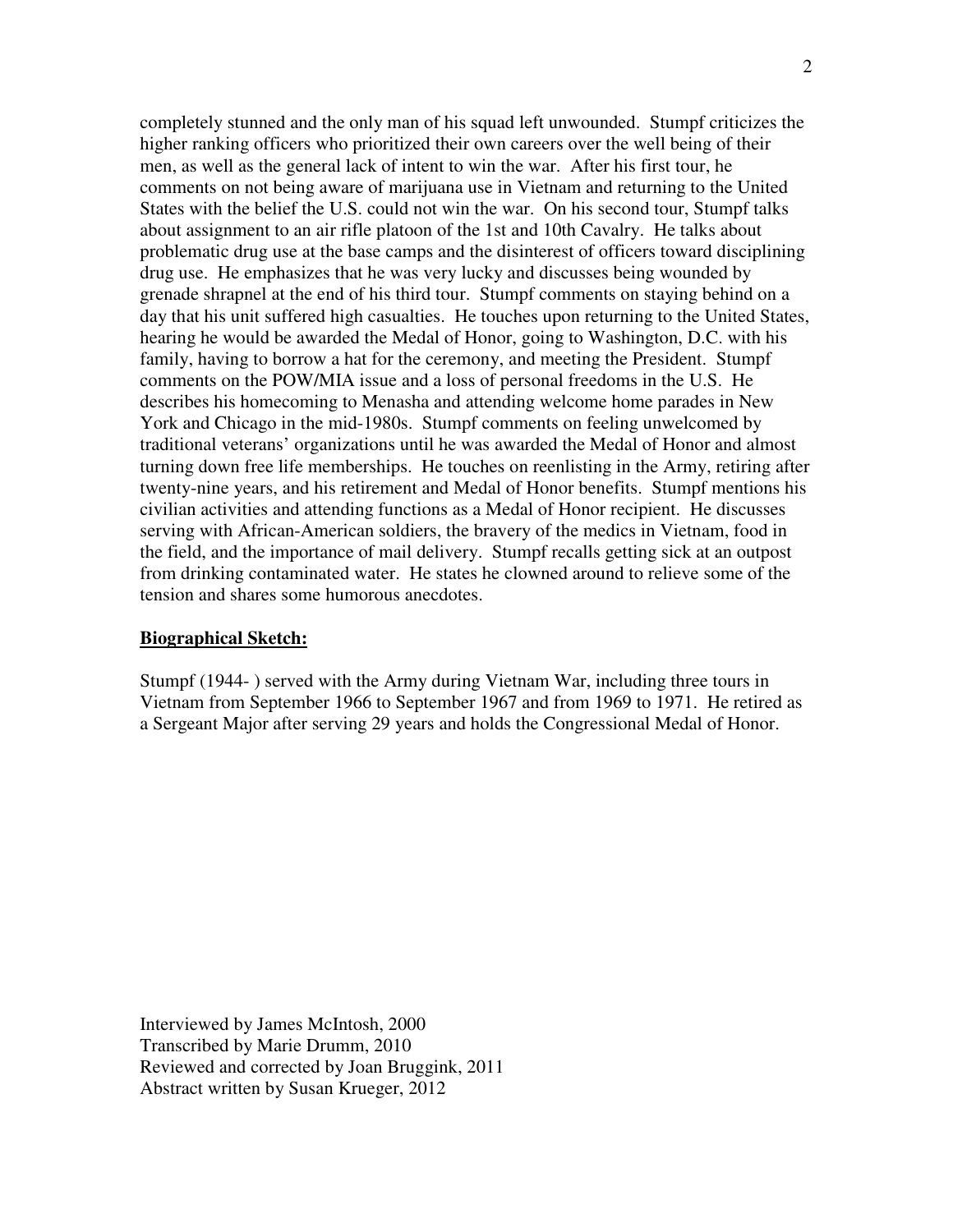# **Interview Transcript:**

| Stumpf: | There is only about a hundred and forty-six living Medal of Honor<br>recipients. Well, there's three in Wisconsin, and this one guy tried to tell<br>me, "Oh, there's two of 'em that live over in La Crosse," and I said, "No,<br>I'm tellin' you the truth."                                                                                                                                                                                                                                                                                                                     |
|---------|------------------------------------------------------------------------------------------------------------------------------------------------------------------------------------------------------------------------------------------------------------------------------------------------------------------------------------------------------------------------------------------------------------------------------------------------------------------------------------------------------------------------------------------------------------------------------------|
| Woman:  | Do you get together for a reunion at all?                                                                                                                                                                                                                                                                                                                                                                                                                                                                                                                                          |
| Stumpf: | Yes, we're goin' to Pueblo, Colorado this year in September, then next<br>year it's in Boston. We get invited to all the inaugurations and then we see<br>each other at periodic things like for our local—you know, if they have<br>somethin' local. Like Hal Fritz, he's my good friend down in Illinois, and<br>when he has something, he's—what do you call it?—assistant director of<br>the veterans—what do you call it?—veteran's affairs for the state, and a<br>lot of times they have functions down there, like a lot, and he always<br>makes sure I get an invitation. |
| James:  | Are you comfortable where you are?                                                                                                                                                                                                                                                                                                                                                                                                                                                                                                                                                 |
| Stumpf: | Yeah, I guess so. Or should I-                                                                                                                                                                                                                                                                                                                                                                                                                                                                                                                                                     |
| James:  | No, you're just fine. I'll go where you are.                                                                                                                                                                                                                                                                                                                                                                                                                                                                                                                                       |
| Stumpf: | [unintelligible] I don't want to do this!                                                                                                                                                                                                                                                                                                                                                                                                                                                                                                                                          |
| James:  | Are you better sitting up a little? That's better.                                                                                                                                                                                                                                                                                                                                                                                                                                                                                                                                 |
| Stumpf: | I get the class clown award [everyone laughs].                                                                                                                                                                                                                                                                                                                                                                                                                                                                                                                                     |
| James:  | Oh I see. Are you okay now?                                                                                                                                                                                                                                                                                                                                                                                                                                                                                                                                                        |
| Stumpf: | Yes sir.                                                                                                                                                                                                                                                                                                                                                                                                                                                                                                                                                                           |
| James:  | You're looking pretty, god, incredible.                                                                                                                                                                                                                                                                                                                                                                                                                                                                                                                                            |
| Stumpf: | I didn't get a hair cut, though.                                                                                                                                                                                                                                                                                                                                                                                                                                                                                                                                                   |
| James:  | When the movie comes out you get ten percent.                                                                                                                                                                                                                                                                                                                                                                                                                                                                                                                                      |
| Stumpf: | I was in the Army for twenty-nine years, you know, so "cut your hair, cut<br>your hair, cut your hair," and I've been out since '94.                                                                                                                                                                                                                                                                                                                                                                                                                                               |
| James:  | Okay, here we go                                                                                                                                                                                                                                                                                                                                                                                                                                                                                                                                                                   |
| Woman:  | What do you do now?                                                                                                                                                                                                                                                                                                                                                                                                                                                                                                                                                                |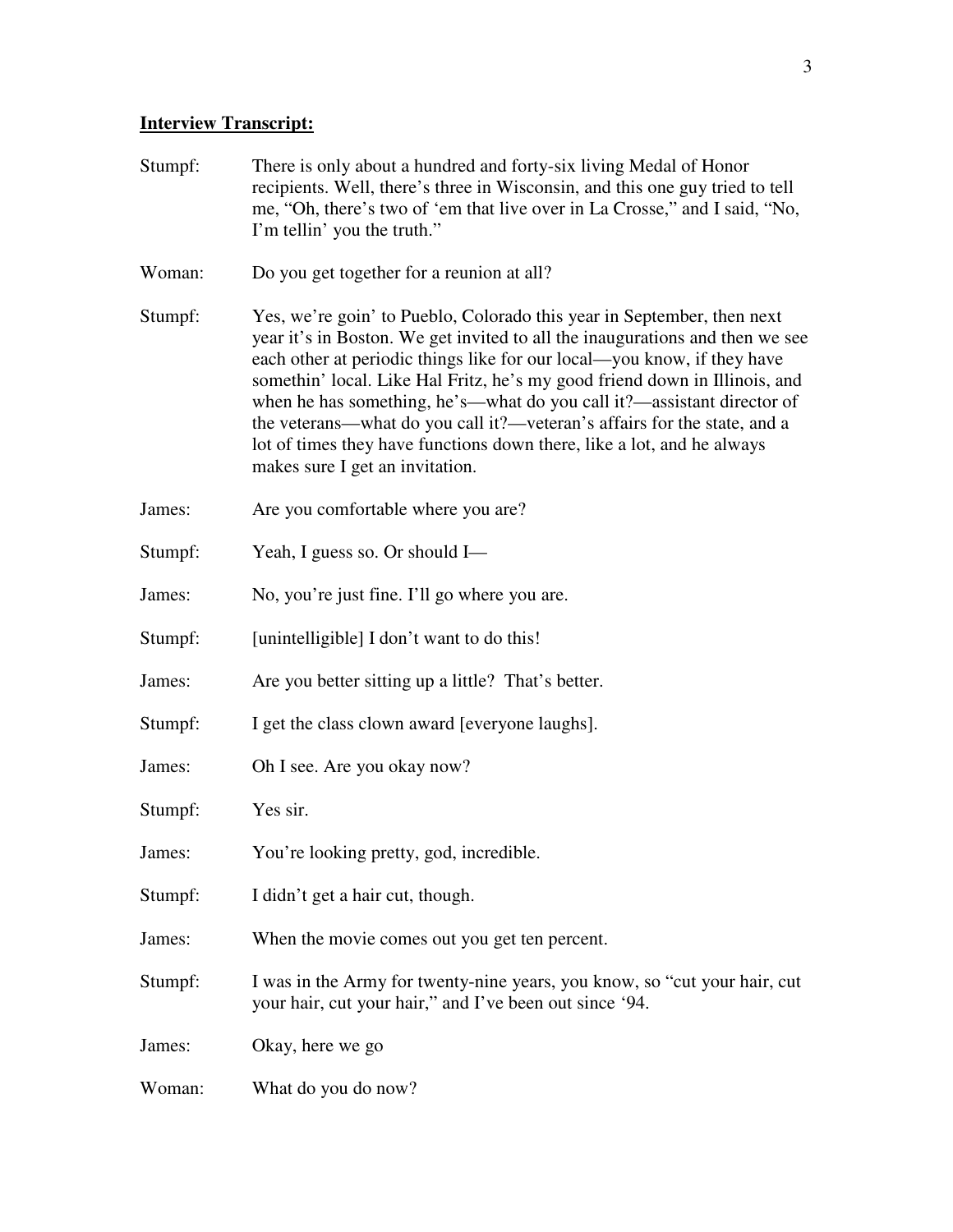- Stumpf: I work for the county. I work for the county. What I do is a great job, but I only do it, like right now, three days a week, because they're short of money. I take prisoners out of jail and take 'em out to do community service, pick up trash, do this, do this; it's the greatest program. Some are Huber Law, but a lot of them aren't, they're just in jail, they don't have a job, and I take them out four times a week
- James: Just to exercise them?
- Stumpf: No! No! I take 'em out, we do all kinds of work, everywhere, for any nonprofit organization. This is the greatest program I've seen. I work—
- James: Do they get paid for that?
- Stumpf: They don't get paid. What they do is they get a day for day. Day out with us, day off your sentence. Yeah. And I worked with the homeless veterans after I got out of the Army and it was just a revolving door. I'm glad we got the program, but I tell you what, a lot of these guys, you got 'em jobs and then they—all of a sudden they'd quit and take off, you know, and you just can't do this, especially around Tomah. And then I worked with that boot camp. I was drill sergeant at that boot camp out there for the juveniles out here at Camp Douglas, and there's another one, a lot of money put into that program.
- James: How many patients roughly do you have at the hospital here, the veteran's hospital here?
- Stumpf: Patients, inpatients?
- James: Well, you know, customers, patients.
- Stumpf: Wow, inpatients, no, I don't know. I'll tell you, it's not that big, I don't even know.
- James: Here we go. When were you born?
- Stumpf: 28 September 1944.
- James: 1944. Here?
- Stumpf: No sir. I was born in Menasha, Wisconsin. Even though my citation says I was born in Neenah, I'm from Menasha.
- James: It doesn't make any difference to me, I assure you.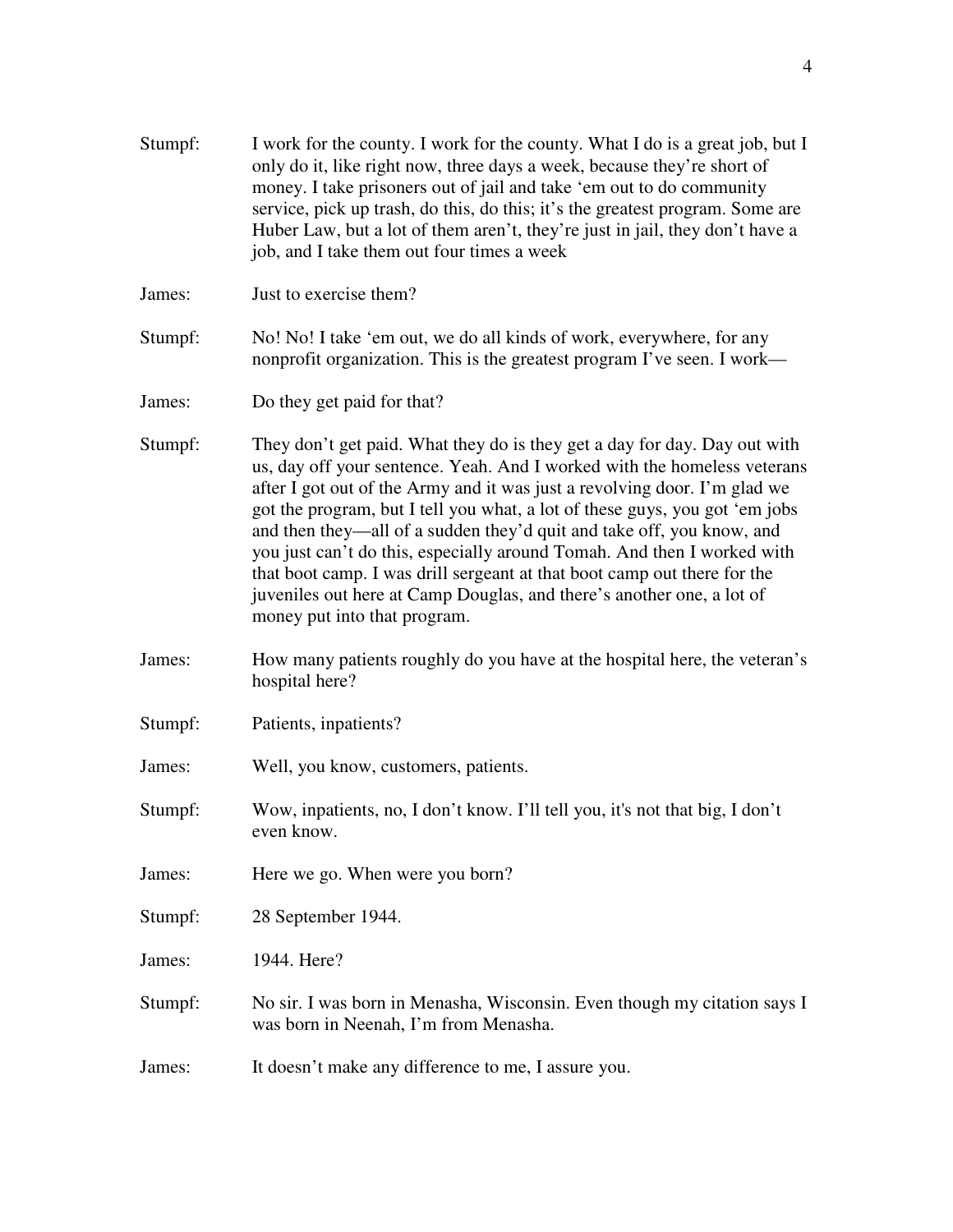| Stumpf: | Well, I'll tell ya, it makes a difference to me. I was from Menasha.                                                                                                                                                                                                                                                                                                                                                                |
|---------|-------------------------------------------------------------------------------------------------------------------------------------------------------------------------------------------------------------------------------------------------------------------------------------------------------------------------------------------------------------------------------------------------------------------------------------|
| James:  | [laughs] And what happened when you joined? You enlisted?                                                                                                                                                                                                                                                                                                                                                                           |
| Stumpf: | I was drafted.                                                                                                                                                                                                                                                                                                                                                                                                                      |
| James:  | You were drafted.                                                                                                                                                                                                                                                                                                                                                                                                                   |
| Stumpf: | I was drafted in September 1965.                                                                                                                                                                                                                                                                                                                                                                                                    |
| James:  | Drafted 1965. And where did they send you?                                                                                                                                                                                                                                                                                                                                                                                          |
| Stumpf: | Sent me to Fort Leonard Wood, Missouri for basic training. Then after that<br>to $a$ —                                                                                                                                                                                                                                                                                                                                              |
| James:  | Is that just standard Army, eight weeks?                                                                                                                                                                                                                                                                                                                                                                                            |
| Stumpf: | Eight weeks basic training.                                                                                                                                                                                                                                                                                                                                                                                                         |
| James:  | Okay. And did they move you into some type of specialty after that?                                                                                                                                                                                                                                                                                                                                                                 |
| Stumpf: | Exactly. All of us were—I was Eleven Bravo, I was an infantryman, and I<br>was sent out to Fort Ord, California for eight more weeks.                                                                                                                                                                                                                                                                                               |
| James:  | And was the training different at Fort Ord?                                                                                                                                                                                                                                                                                                                                                                                         |
| Stumpf: | Ah, the training. Well, it was a lot different as far as—we got trained in<br>more weapons and tactics. Basic training was just qualifying with the<br>M14, a lot of marching, and marching, and marching and doing all the<br>things that the Army requires of basic training. But then when we got to<br>Fort Ord, now I got my specialties, then I fired a M60 machine gun, I fired<br>a LAW, I fired a 45, Claymores, grenades. |
| James:  | How many more weeks of that?                                                                                                                                                                                                                                                                                                                                                                                                        |
| Stumpf: | Eight more weeks.                                                                                                                                                                                                                                                                                                                                                                                                                   |
| James:  | Okay, then you're ready to do something.                                                                                                                                                                                                                                                                                                                                                                                            |
| Stumpf: | I'm ready to do something. I get assigned to Fort Knox, Kentucky, my<br>first duty assignment.                                                                                                                                                                                                                                                                                                                                      |
| James:  | That's cavalry? Tanks.                                                                                                                                                                                                                                                                                                                                                                                                              |
| Stumpf: | Yes sir. I was with a mechanized infantry unit, Bravo Company, 54 <sup>th</sup><br>Infantry, Mechanized Infantry.                                                                                                                                                                                                                                                                                                                   |

5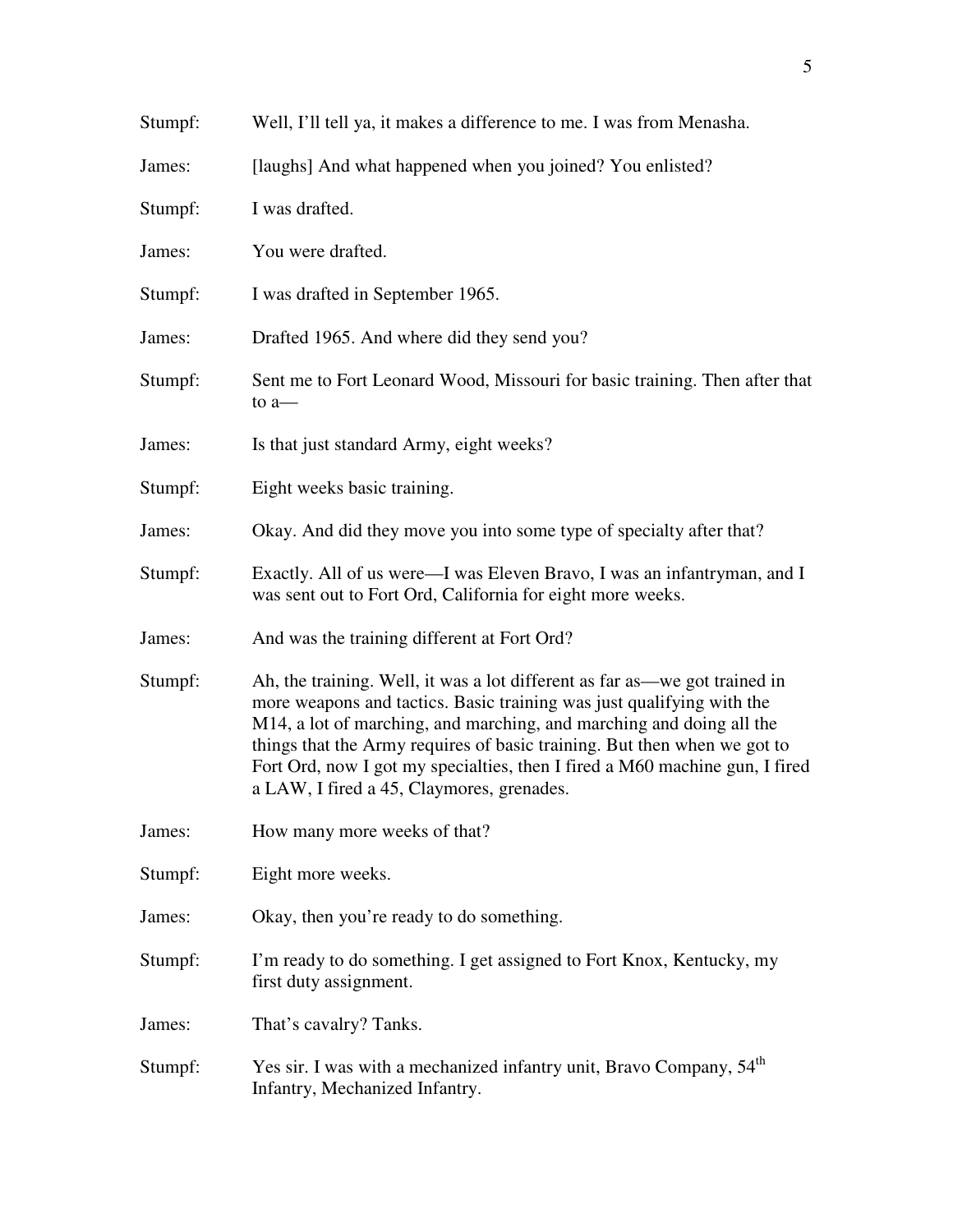| James:  | Now I have to put down some places here; I mean some things.<br>Mechanized 50 what?                                                                                                                                                                                                                                                                                                                                                                                                                                                                                                                                                                                                                                                                                                                                                                         |
|---------|-------------------------------------------------------------------------------------------------------------------------------------------------------------------------------------------------------------------------------------------------------------------------------------------------------------------------------------------------------------------------------------------------------------------------------------------------------------------------------------------------------------------------------------------------------------------------------------------------------------------------------------------------------------------------------------------------------------------------------------------------------------------------------------------------------------------------------------------------------------|
| Stumpf: | $54^{\text{th}}$ .                                                                                                                                                                                                                                                                                                                                                                                                                                                                                                                                                                                                                                                                                                                                                                                                                                          |
| James:  | $54th$ Infantry or-                                                                                                                                                                                                                                                                                                                                                                                                                                                                                                                                                                                                                                                                                                                                                                                                                                         |
| Stumpf: | Mechanized Infantry.                                                                                                                                                                                                                                                                                                                                                                                                                                                                                                                                                                                                                                                                                                                                                                                                                                        |
| James:  | Okay.                                                                                                                                                                                                                                                                                                                                                                                                                                                                                                                                                                                                                                                                                                                                                                                                                                                       |
| Stumpf: | Now, I'll tell you a story, if you can back up one. First day, the first day I<br>walked into my company to see the first sergeant I asked him, "Where can<br>I get some paperwork to go to Vietnam because I want to volunteer?" He<br>said, "You see the clerk right over there? You fill out this form called the<br>1087." So I did. That was—I got to Fort Knox in April and I was in<br>Vietnam in September.                                                                                                                                                                                                                                                                                                                                                                                                                                         |
| James:  | September of '65?                                                                                                                                                                                                                                                                                                                                                                                                                                                                                                                                                                                                                                                                                                                                                                                                                                           |
| Stumpf: | '66. So I've been in the Army now for about one year.                                                                                                                                                                                                                                                                                                                                                                                                                                                                                                                                                                                                                                                                                                                                                                                                       |
| James:  | When did you become a regular? Weren't you a regular?                                                                                                                                                                                                                                                                                                                                                                                                                                                                                                                                                                                                                                                                                                                                                                                                       |
| Stumpf: | Oh, oh, later on. See, I got out in 1967; September '67 my two years were<br>up. I got out. Then I was notified in '68 that I was going to go get the<br>Medal of Honor. Which I went to Washington, got the Medal of Honor.<br>There was a colonel there. There were five of us that got the Medal of<br>Honor that day, and there was a colonel there that talked to the three of us<br>that were not in the military. He said, "If any of you three want to come<br>back in the military, I'm your representative," whatever, "and give me a<br>call," whatever. I wrote the guy a letter 'cause I wanted to go back in<br>before that, but I went to see a recruiter and it was, "We gotta wait and get<br>a grade determination." I was an E6 when I got out, a staff sergeant. I<br>went to Vietnam a private and I came back an E6. Of course I was— |
| James:  | You were in Vietnam for two years at that time?                                                                                                                                                                                                                                                                                                                                                                                                                                                                                                                                                                                                                                                                                                                                                                                                             |
| Stumpf: | No, I was in Vietnam one year; I was in the Army two years. I took over<br>an E6 position in an infantry platoon, a squad, Army platoon; that's a<br>squad leader position, E6. I was a private but everybody else was killed,<br>wounded or rotated, and I became the ranking guy.                                                                                                                                                                                                                                                                                                                                                                                                                                                                                                                                                                         |
| James:  | You ascended easily.                                                                                                                                                                                                                                                                                                                                                                                                                                                                                                                                                                                                                                                                                                                                                                                                                                        |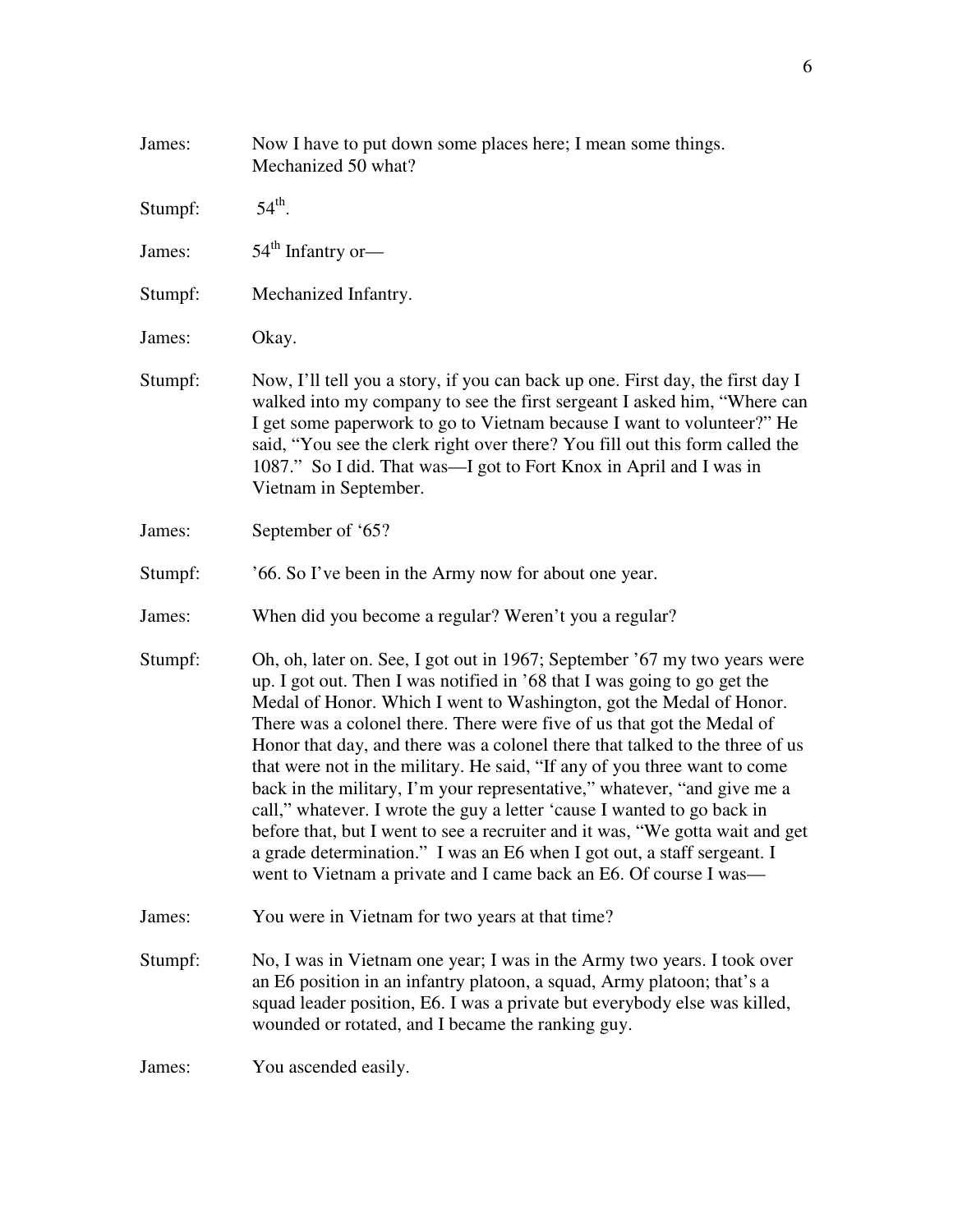| Stumpf: | Yeah. The lieutenant asked me, Lieutenant Murphy asked me, "Do you<br>want to be the squad leader?" I said, "Sir, I'll be squad leader and I'll do<br>the best job I can."                                                                 |
|---------|--------------------------------------------------------------------------------------------------------------------------------------------------------------------------------------------------------------------------------------------|
| James:  | Okay. And then you were off for a while, out of the military.                                                                                                                                                                              |
| Stumpf: | Non-military, I'm back working at Banta's Prints.                                                                                                                                                                                          |
| James:  | It was two years later that they awarded you the medal?                                                                                                                                                                                    |
| Stumpf: | Actually it was one year almost to the date. I got out of Vietnam about the<br>12 <sup>th</sup> of September of '67 and the Medal of Honor was presented on the<br>$19th$ of September of '68.                                             |
| James:  | [pause] Okay. And then you decided to go back in the military?                                                                                                                                                                             |
| Stumpf: | Three months later I was back in the military.                                                                                                                                                                                             |
| Woman:  | What did you do in Vietnam?                                                                                                                                                                                                                |
| Stumpf: | I was an infantryman, squad leader. It was all infantry, ground pounder,<br>grunt.                                                                                                                                                         |
| James:  | You joined the regular and then you were in for how long?                                                                                                                                                                                  |
| Stumpf: | Then I stayed in for twenty-nine years total. I got out in '94.                                                                                                                                                                            |
| James:  | Twenty-one years, twenty-four?                                                                                                                                                                                                             |
| Stumpf: | Twenty-nine.                                                                                                                                                                                                                               |
| James:  | Twenty-nine years; oh, much longer.                                                                                                                                                                                                        |
| Stumpf: | Yeah. I got drafted in '65 in September and I got out of the Army in<br>September of '94; that was twenty-nine years. Even though that year, that<br>year, I was still on what they call reserve status, so it counts for pay<br>purposes. |
| James:  | Now we will get into the stuff here. When you first got to 'Nam, what was<br>your assignment? Rifle company?                                                                                                                               |
| Stumpf: | Infantry soldier. Yeah. I was assigned to Charlie Company, 1 <sup>st</sup> , 35 <sup>th</sup> , 25 <sup>th</sup><br>Division. We were up in II Corps, which is—                                                                            |
| James:  | 35 <sup>th</sup> Division, did you say?                                                                                                                                                                                                    |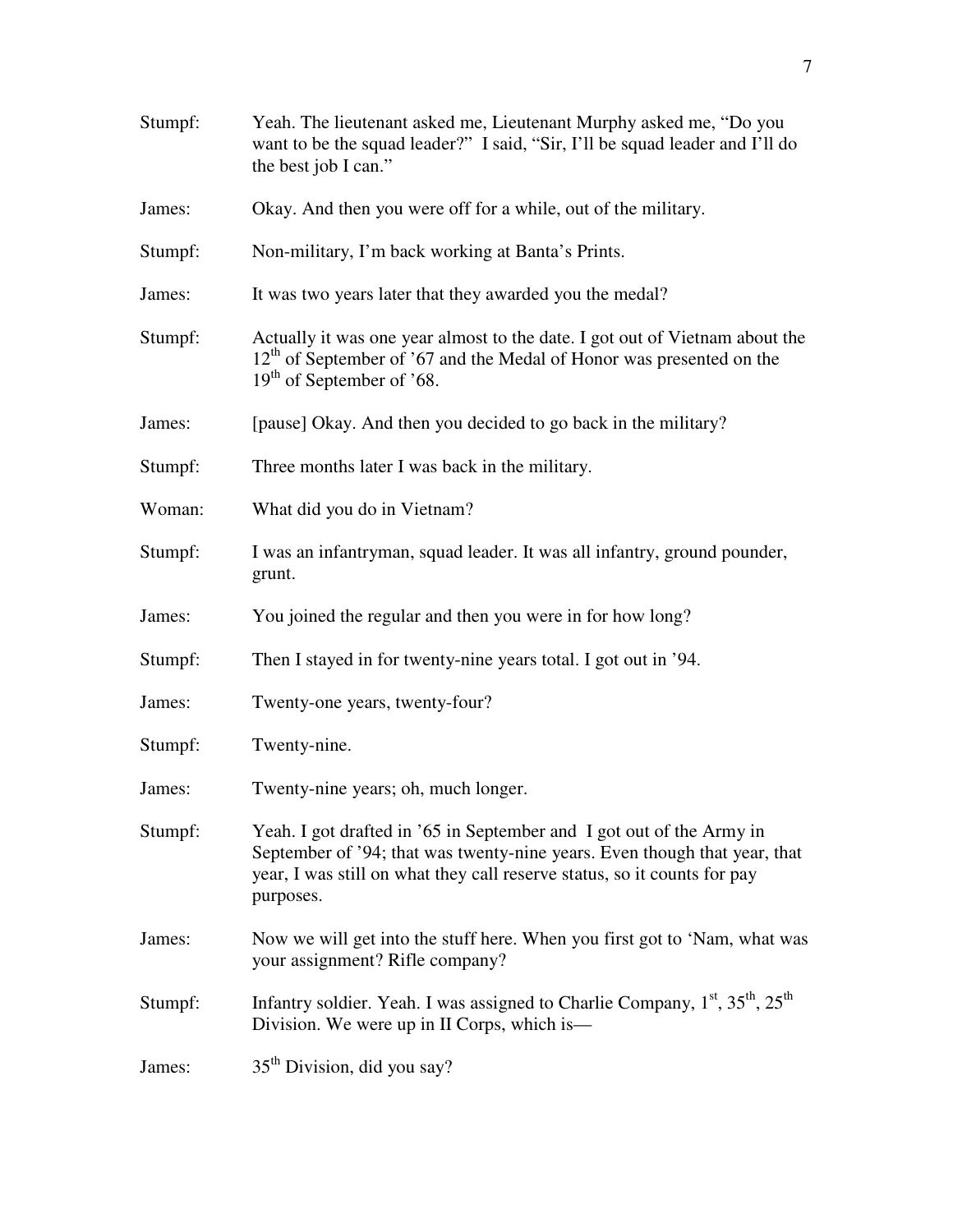| Stumpf: | $35th$ Infantry, $25th$ Division.                                                                                                                                                                                                                                                                                                                                                                                                                           |
|---------|-------------------------------------------------------------------------------------------------------------------------------------------------------------------------------------------------------------------------------------------------------------------------------------------------------------------------------------------------------------------------------------------------------------------------------------------------------------|
| James:  | $25th$ Division. Okay, and what was going on when you arrived? Was there<br>a push?                                                                                                                                                                                                                                                                                                                                                                         |
| Stumpf: | First time, when I arrived, well of course, I'm a private; I know absolutely<br>nothing. And probably after about two weeks of training, going through<br>inprocessing and getting assigned to a unit and everything else, I finally<br>got orders from the company commander or whoever was in the rear<br>echelon group that you're flying out to your unit, and all I knew was that it<br>was along the Cambodian border, so we flew out west to Pleiku. |
| James:  | We?                                                                                                                                                                                                                                                                                                                                                                                                                                                         |
| Stumpf: | That was about four or five other guys, new guys. We flew out west to a,<br>towards the Cambodian border and we met up with our, my unit.                                                                                                                                                                                                                                                                                                                   |
| James:  | You were replacements, obviously?                                                                                                                                                                                                                                                                                                                                                                                                                           |
| Stumpf: | We were replacements, exactly. And I remember—you know, two things I<br>remember, a lot. One is that my first helicopter ride, [laughs] and we had<br>all these big rucksacks on and it was like, it was like six or seven of us on<br>this helicopter. I'm thinking—and I was the last one to get on—I thought,<br>I kept on telling these guys, "Move over, move over." I thought I was<br>going to fall out!                                             |
| James:  | This is a Huey?                                                                                                                                                                                                                                                                                                                                                                                                                                             |
| Stumpf: | Yeah. Well anyways, and then I remember—oh god, I got stories I could<br>tell you, ten hours, but when I got to the unit, when I got to the unit and<br>looked at the guys that were there, you know, it was like I heard about that<br>thousand yard stare and everybody had it. They were all soaked from<br>walking through the jungle and they were just like, you know—                                                                                |
| James:  | Excessive combat?                                                                                                                                                                                                                                                                                                                                                                                                                                           |
| Stumpf: | And then they called, you know, we were the newbies, you know, the<br>newbies, and it was like, I mean, I was like "Wow." And then you look<br>around, I looked around and said, "Oh man," My heart was beating so fast,<br>you know, and everything else. I guess I'm scared, you know, now that<br>I'm here, I'm out in this jungle                                                                                                                       |
| James:  | Were they nice to you?                                                                                                                                                                                                                                                                                                                                                                                                                                      |
| Stumpf: | Yes, they were. Yes they were. I had no problems because usually, you<br>know—I don't know, I have this thing about watch and listen carefully                                                                                                                                                                                                                                                                                                              |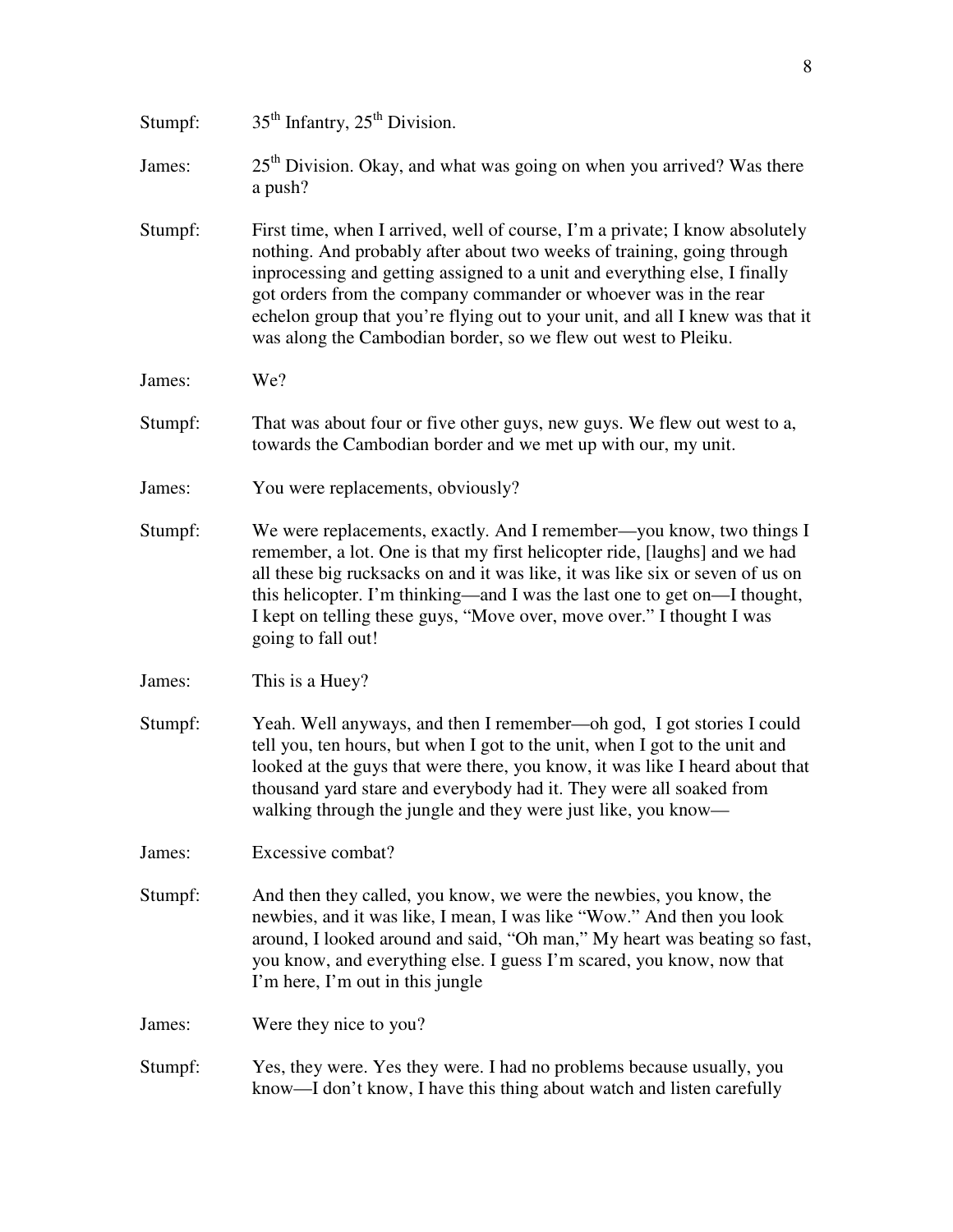and you'll learn a lot more about people, things and whatever, so I'm kind of just listening and watching. One thing that I didn't know, I was a new guy, I shaved and showered and put cologne on, and I remember getting assigned to my squad, "Who's got that cologne on; who stinks? You don't—" Oh man, I've been here for like about one hour and I'm already in trouble! But, ah—

- James: I'm sure they didn't want any cologne to attract the enemy.
- Stumpf: But anyways, anyways, that's where we were. Another incident—I don't know how long you got on this film.
- James: Oh, I got tape after tape; we can be here until tomorrow.
- Stumpf: Okay. Well anyways, I was assigned to the  $3<sup>rd</sup>$  Platoon of Charlie Company and my squad, I was with Sergeant Simms, and this guy yelled at me—
- James: How many in the squad?
- Stumpf: Normally there was about twelve, but we had probably about eight or nine, and this black guy, Rankin, he came in on the helicopter with me, we both got assigned to that squad. So it was our—we were told, Simms was told, to go up on this hill and we were going to be an outpost, listening post, were on the OP, outpost, or LP, listening post, and we set up. You know, this is my first time. We dug in, we had entrenching tools, we dug in, says, "You guys, youse two dig over there" and "youse two dig over there" and this and that, and I'm going, "Oh, my god," and then all of a sudden, it's just before dark, and all of a sudden some Willie Peter rounds start coming in on us, white phosphorus, coming in on us! And I was in the foxhole, I was in the foxhole digging, and I had my weapon where I knew exactly where it was 'cause, you know, it was my first time, my first time at nighttime, you know, in the jungle, you know, and all of a sudden the Willie Peters start flyin' in and Rankin and I, we grabbed our weapons and it was droppin'—in fact, it burned a couple of the little poncho liners that guys were putting up for shelters. They were on fire, burning, and we were both lookin' in. Simms is cool, he's cool, because he's been there for awhile, and he says, he gets on the phone and he says, "Goddamn it, quit firing that shit in, it's landing right on top of us!" you know, and then all of a sudden it stopped. Because, you know, that stuff when it came in, it was throwing fireballs all over the damn place.

James: You could tell it was ours?

Stumpf: No, I didn't know whose it was—I thought I was under attack! Rankin and I, we were all facing that way, so what does Simms do? Simms turns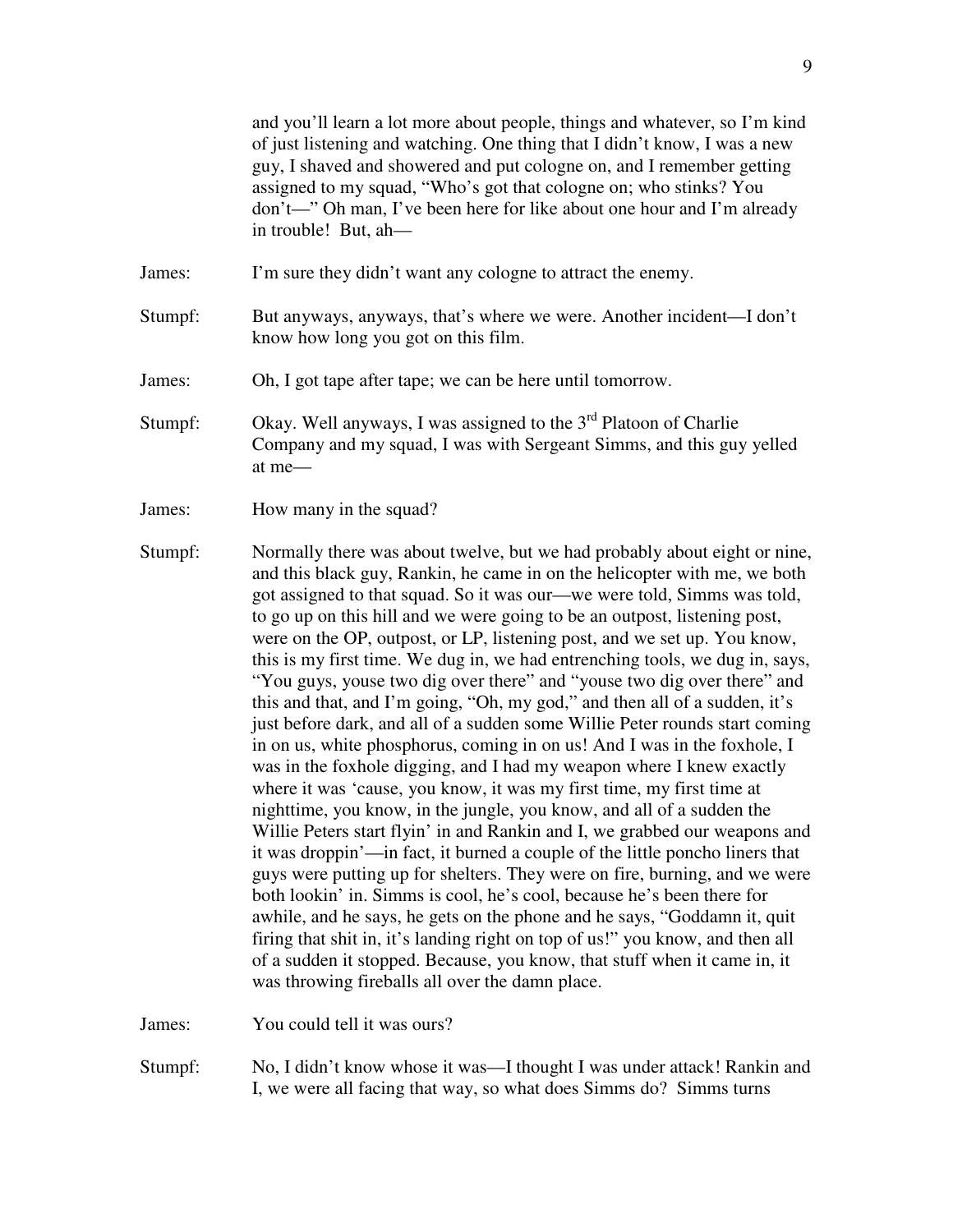around, "Hey, what the hell are you guys doing?" He says, "If you were attacked, you look out the other way!" [James laughs] Looked at Rankin, he says, "Okay." We thought 'cause it was burning over there and Simms is cool, he's cool. I became that way later on, I became cool, because oh man, I was scared to death. Well anyways, to my surprise, and this is a no shit story, we went back to the trench, we went back to the hole and start—and I was in the hole when all this shit came in. I don't know what happened. I got so scared I think I threw my entrenching tool [laughing]; I probably threw it into Cambodia. [laughs] We couldn't find the entrenching tool to keep digging. And I says, I said to Rankin, "Rankin, don't tell Simms that this entrenching"—so we got up the next morning because it was just getting' dark, you know, and we had a hole about that big, we were supposed to dig big; I'd of dug that sucker into about nine feet deep if I could have. Well anyways, I said, "Rankin, don't tell this guy that I lost my entrenching tool." So anyways, we got up and the first thing Rankin and I did, we just looked out through the whole area. I mean all around, everywhere in front of us, but it was jungle and stuff, but we looked everywhere for that entrenching tool. We never found it. I don't know were I threw it, but I was so scared, man—

James: You just went up like that—

- Stumpf: No kidding! I probably just threw that sucker up and grabbed my weapon, ran over there and Rankin right behind me, and we pointed right at Simms. [laughs] I probably wouldn't have [unintelligible] if it came. But anyways, I lost my entrenching tool, but nobody asked any questions, so that was, we just went on. Then it was along the Cambodian border where I got malaria. I was only in Vietnam two weeks and I got malaria—a mosquito.
- James: See the mosquitoes bite you?
- Stumpf: Oh, yeah, a mosquito. I was takin' my pills and everything and I was never so sick in all my life and they couldn't come up with a positive smear on me. And they finally sent me back and I went back to Pleiku and then they sent me to Quy Nhon and then the sent me to Buon Thuot and they finally got a positive smear on me, but I remember that as bein' just an unbelievable experience, having a temperature so high and you couldn't keep anything down.
- James: How long do you shake and chill?
- Stumpf: They packed me in ice, a rubber sheet, I was all packed in ice with a big fan sitting on, you know, just sittin' next to me, and the fan, the fan just blowing, and finally about—oh god, it must have been a week and a half and when I would throw up, because I wasn't eating, when I threw up, I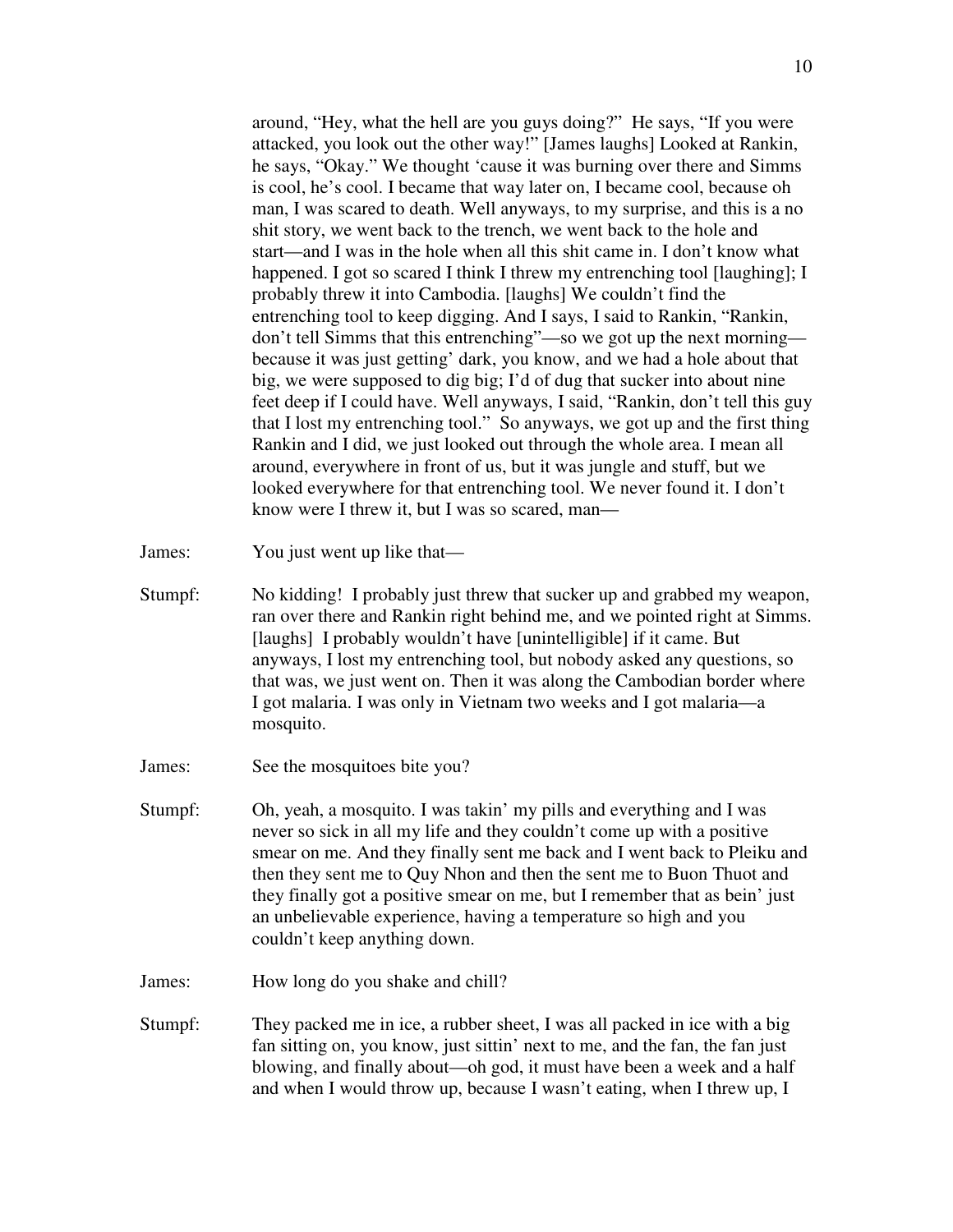threw up some jelly stuff; it was green jelly, it's like [eewwh] god damn. Well anyways, I tried to go into the dining facility to eat one time and I couldn't even go; I just passed right out. The guys took me back to the bed, and I remember a story—I kind of regret the story, but it happened anyway, because I was so under, I mean my head was going crazy, like it was man, I don't know where—I think it was the only time in my life I felt just let me die, I was SO sick, and I remember Roy Rogers and Dale Evans came in. And Roy Rogers—they've got the cowboy boots and guns and all that stuff, and I'm sleepin', and I'm sleeping—

- James: He came into the ward?
- Stumpf: He came into the ward, and I'm sleepin' and I'm kind of delirious; [James laughs] you know, my head is like—I wasn't on quinine yet. So I wouldn't—no, they picked me every day trying to make sure I had malaria so they would put me on quinine and they weren't, and my temperature was going up and I thought the guy said it was like a hundred and six, a hundred and seven. And I was SO sick, and all of a sudden I got a tap—all I did was sleep, and then I'd wake up and I'm froze because of the ice cubes and everything. I get a tap on my shoulder and I kind of looked up like that, and it was, "Oh hello there, I'm Roy Rogers," and then she, all of a sudden, Dale Evans, "And I'm Dale"—you know what, actually—
- James: You thought you were in another world, right? [laughs]
- Stumpf: This is honest to god, honest to god this happened! I wish it wouldn't have because Roy Rogers and Dale Evans were, that's who I grew up with, and Gene Autry and [unintelligible]. I looked at them two and "I don't give a fuck if you're the president of the United States, get the fuck out of here, I want to go to sleep." And I rolled over and went back to sleep. [James laughs] Excuse my language sometimes, but that's the way I felt. I was like, "Oh, get away from me, get away from me, I'm so sick!" Anyways, I got on quinine.
- James: How long were your chills before the fever started on these attacks?
- Stumpf: Oh the chills, geez, I'll tell you, to be honest with you, I can't, I can't remember. All I know, I was so sick out in the field that I couldn't even, I couldn't even walk. They said, "Hey Stumpf, Private Stumpf, so and so wants to see you." I couldn't even walk, I couldn't even identify people. I was like, "What's wrong with you?" I remember Simms saying that, but he was a tough guy, "What's wrong with you?" you know, like I was a little sissy. I was sittin' there, "I'm sick, I'm sick."

### James: You had these attacks of fever, then okay, and then fever, and then okay?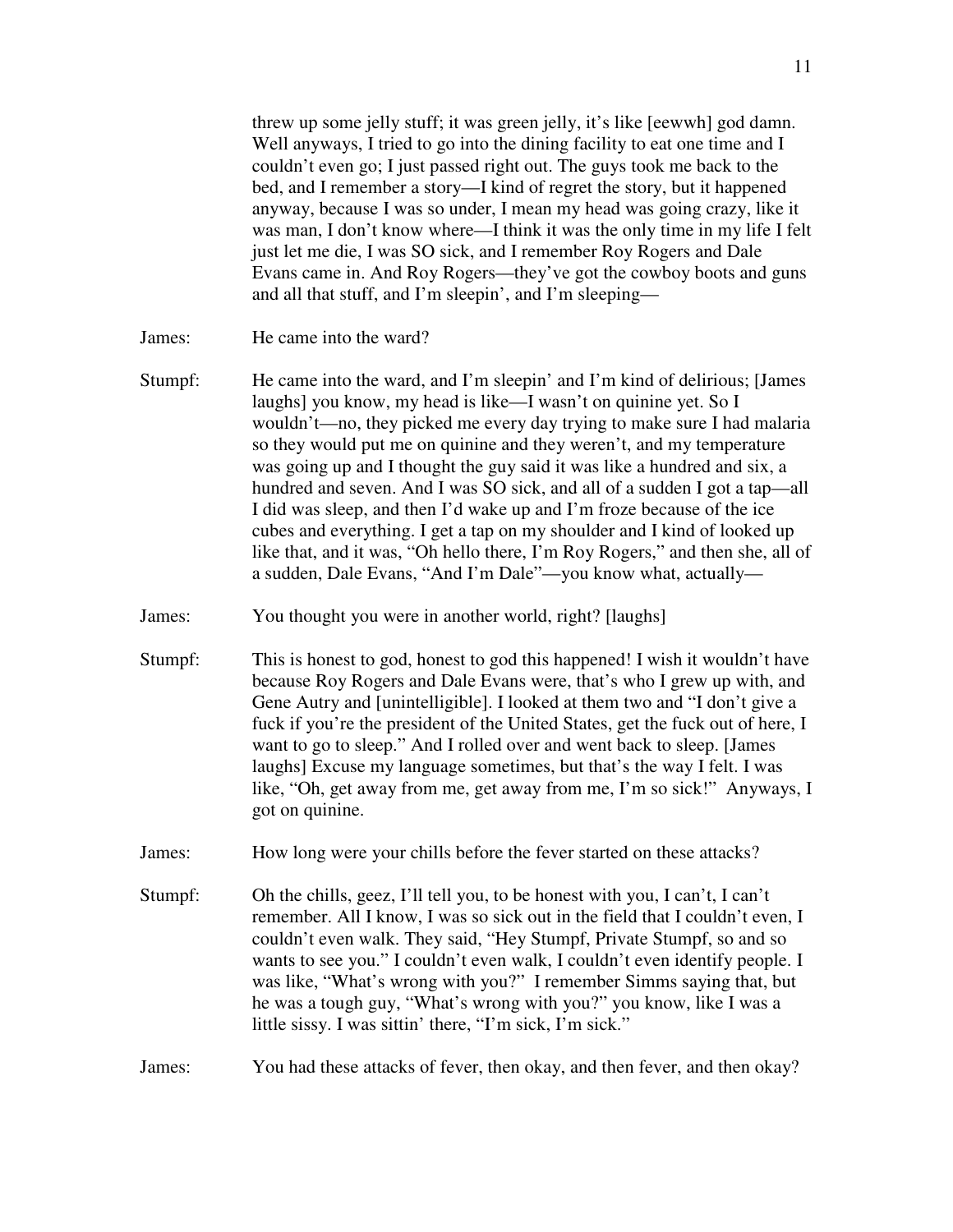Stumpf: I'll tell you what—to be honest with you, I think I just kept on with the fever. I just kept on—I was so sick and I had such a fever and whatever, but I remember—

James: How long were you in the hospital?

Stumpf: I was there for about, I was out for about one month, but I could have been longer. I got put on quinine down there, started gettin' to feel better where I could eat and everything else, started feeling better, and I remember a nurse and a doctor talking right next to my bed. And the nurse said, "Oh, we've got so many casualties coming in from the field, we don't have the bed space." And I was, I went down to about one hundred-ten pounds, about one hundred-twelve. Now that's not low, because I only weighed, I only weighed like one twenty-five, you know. I was small when I came out of high school and everything and I played a lot of sports. Well anyway, she said that and I sat up and I said, "Ma'am, sir, you can discharge me tomorrow." So I went, I went back to my company and guys that I knew didn't know who I was because my face was all sunk in, and they thought I was, well, a newbie, and actually I was a newbie, but, but they didn't remember me, because well—"My God, is that you?" I remembered them.

James: But you were only gone a month?

- Stumpf: But I'm gone a month. I was supposed to be out for—geez, I had heard this, I don't know if it was true; I was supposed to be out when you had malaria as bad as I—I had the worst one. There is vivax and falciparum, and I don't remember which one, I think falciparum is the worst one, but I'm not positive. I had the worst of the two malarias. And a, a, somebody said, "Oh my God, you should have been out for at least sixty days." Because when I got back to the field, you know, I was, I was weak but I started, I started, you know, I'm gettin' on the old C-rations, and eating, and eating, and eating, and it wasn't long and I was back right up to—
- James: They put you right back on the line?
- Stumpf: Right back on the line. Right back out. But I asked for it, you know; I asked for it.
- James: Did you get in any firefights right off the bat, or no?
- Stumpf: I don't think so. I don't remember. Because I remember my first time, my first action. I got there in September; it was probably in the latter part of October or it could have been early November when I seen my first action, which I didn't even see. We were out on patrol and my platoon was told to go out and recon an area—this is out in the jungle in the mountains, and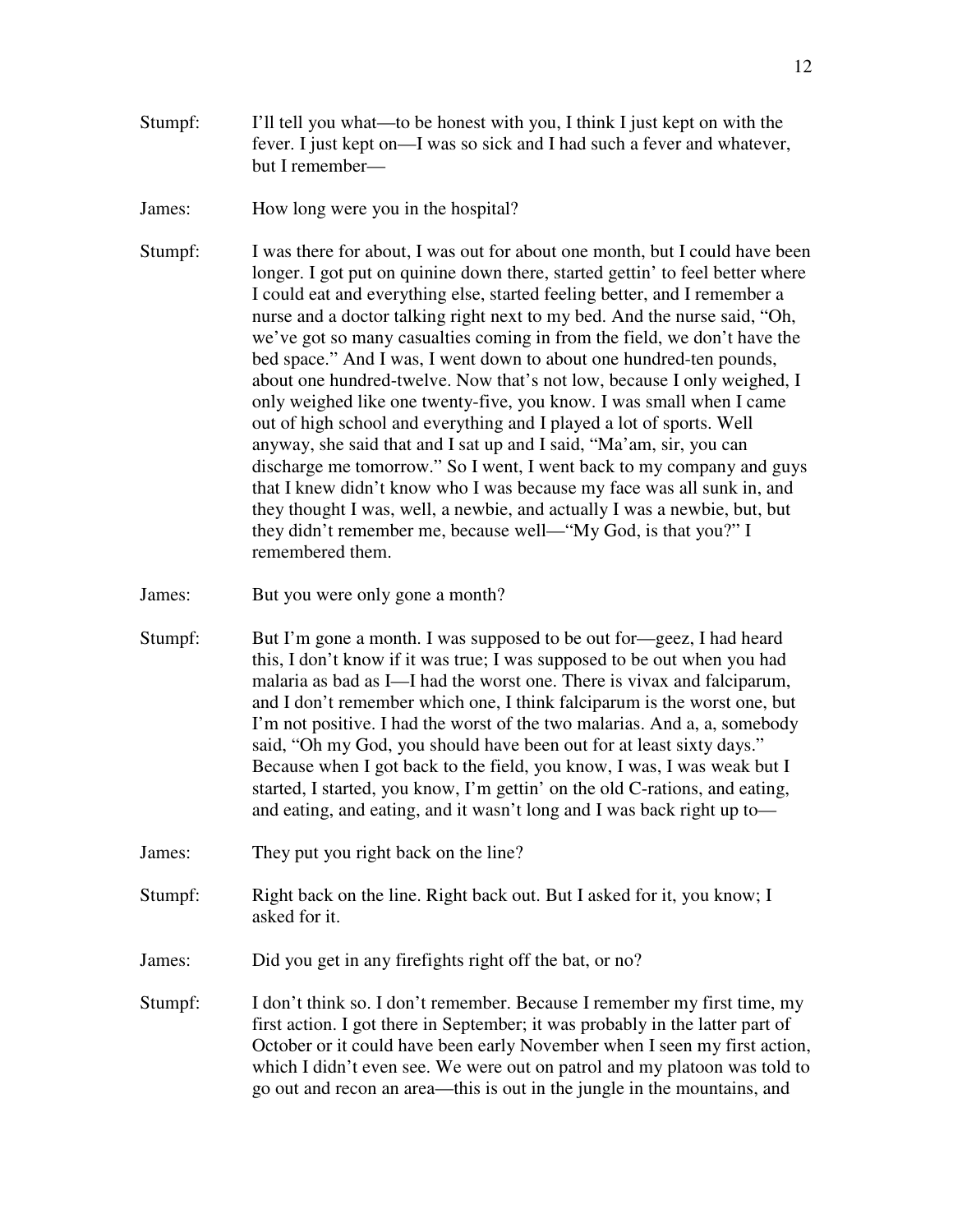the point person—and I was like the last guy in the back, almost—and the point person heard some talking up on the hill so our platoon got on line and all of a sudden "BAM" firing was going like crazy, but I didn't know where it was. I got tangled in the vines and then I got lost. I didn't have my, I didn't have my, I didn't know where the other guy next to me was [laughs] 'cause as we went up the hill, it was all vines and jungle and everything else, and then so I just fired and my weapon jammed—first time, my weapon jammed. And I'm going like, oh here I am, I'm tangled in these vines, my weapon is jammed, I don't know where the enemy is at, I don't know where my platoon is at, and my throat just dried right up. It dried right up. I was, I was so scared it just dried right up

- James: That M16, how did that jam?
- Stumpf: That was, that was early, the early part. Oh it jammed, so many people got killed by, by, you know, the M16s jamming. They had a big issue about that, the M16, because it fed too fast. And then later on, later on, later on, it was, to stop it a little bit, we, we put in only eighteen rounds, or nine eighteen rounds, I think it was. We put eighteen rounds in the magazine instead of twenty because it was feeding too fast. Well, you know, I've got little fingers and I couldn't get that little, that little shell, 5.56 shell, I couldn't get it out of the chamber, and it's like, "Damn, it's sittin' in there and I can't get it out."
- James: Did you keep it on full automatic?
- Stumpf: Ah, I don't know what it was. Oh, later on it did. It depended on the situation; it depended on where I was walkin', you know.
- James: When you were walking through the jungle, we are talking about a jungle with vines, ten feet?
- Stumpf: Oh god! We was, we was down in, up there where we were at, I was so amazed, but I'm glad that I got to see it: the triple canopy jungle. And there was no sunlight, it was dark in there, it was dark, it was SO dark! I mean you could see the guy in front of you, but it was, it was SO eerie, like it's, like it's 7 o'clock in the morning, 9 o'clock in the morning, and it is so dark down here, and so quiet, and so eerie, and it was like WOW, the triple canopy jungle! So along the Cambodian border there was lots of that, and the enemy, of course, obviously used that as cover.
- James: You could get pretty close and they could get close to you without the other noticing one another?
- Stumpf: I'll tell you what. Well, then your firepower up here, they couldn't see it. But ah, I mean, couldn't see the enemy through it.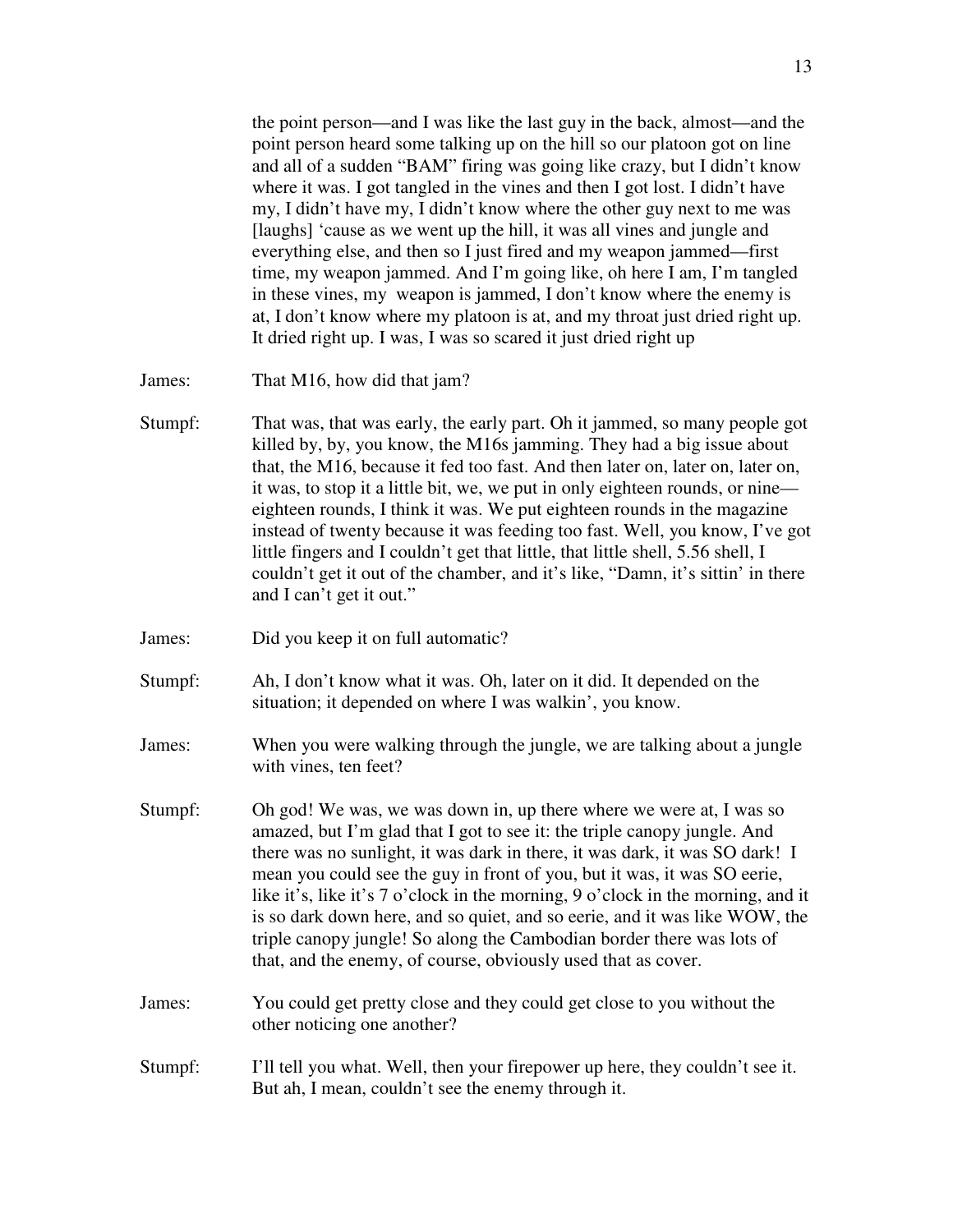| James:  | You couldn't drag a mortar through all that, could you?                                                                                                                                                                                                                                                                                                                                                                                                                                                                                                                                                                |
|---------|------------------------------------------------------------------------------------------------------------------------------------------------------------------------------------------------------------------------------------------------------------------------------------------------------------------------------------------------------------------------------------------------------------------------------------------------------------------------------------------------------------------------------------------------------------------------------------------------------------------------|
| Stumpf: | Ah, when I went out there, when I went out, when I first got out there, we<br>carried, our platoon carried a one .90 mm; in fact, they gave me one round<br>that I had to carry.                                                                                                                                                                                                                                                                                                                                                                                                                                       |
| James:  | How many millimeters?                                                                                                                                                                                                                                                                                                                                                                                                                                                                                                                                                                                                  |
| Stumpf: | A .90!                                                                                                                                                                                                                                                                                                                                                                                                                                                                                                                                                                                                                 |
| James:  | That's awful big.                                                                                                                                                                                                                                                                                                                                                                                                                                                                                                                                                                                                      |
| Stumpf: | That's awful big is right! We had the biggest guy in the platoon carried the<br>.90. And it was SO heavy and they gave me-'cause you know they<br>loaded down all the newbies.                                                                                                                                                                                                                                                                                                                                                                                                                                         |
| James:  | With shells?                                                                                                                                                                                                                                                                                                                                                                                                                                                                                                                                                                                                           |
| Stumpf: | Yeah, and they gave me one, they gave so and so one, and so and so one,<br>and I had a pack, like it must have weighed seventy or eighty pounds,<br>and—but I was in tremendous shape. I mean, I was—I played a lot of<br>sports in school and I was in outstanding shape.                                                                                                                                                                                                                                                                                                                                             |
| James:  | But the malaria knocked that down.                                                                                                                                                                                                                                                                                                                                                                                                                                                                                                                                                                                     |
| Stumpf: | Yeah, well that was, that was when, that was later on. Later on I was<br>feeling better but—and then it would go, if I can't hump it somebody else<br>can take it for a little while, we'd trade off. But we had a .90 out there.<br>That was the only time when we came out of there, the .90 was almost<br>useless. But this, this was the start of the war. You know we had—'65,<br>I'm over there in September '66, so there was all things that happened<br>then and it changed as we went along. We got better 16s—I mean, these<br>16s that we had were terrible, I mean, because they jammed so many<br>times. |
| James:  | There was something about that receiver that didn't work right, that got<br>tangled up maybe.                                                                                                                                                                                                                                                                                                                                                                                                                                                                                                                          |
| Stumpf: | It could be. All I know is that it went so fast that another round was<br>coming in, but it wouldn't eject the round that was supposed to be goin'<br>out, the cartridge, I mean—                                                                                                                                                                                                                                                                                                                                                                                                                                      |
| James:  | And you couldn't unjam it easily?                                                                                                                                                                                                                                                                                                                                                                                                                                                                                                                                                                                      |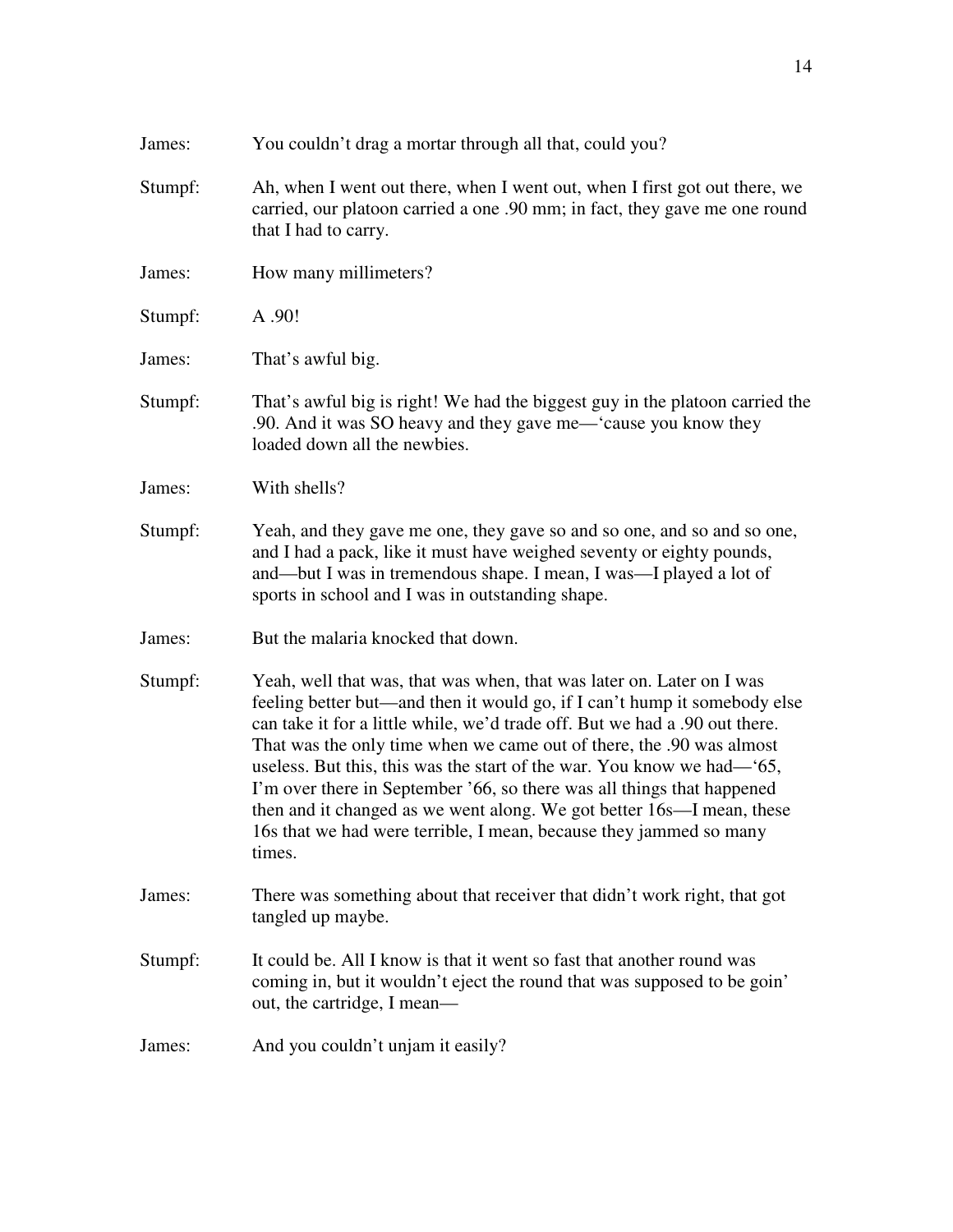Stumpf: No, you can't! You can't do that! You had to take a rod or somethin' like that. Look at my little fingers, and I couldn't get it in that chamber to get that shell out! And here I was, I can't even hardly breathe, I'm lost, scared, and everything else, and I can't get that thing out of there. I can't get it out. So you can imagine somebody who's got bigger fingers, that they wouldn't be able to get that thing out of there. But it was hard. If it was jammed in there, you can't get it out. It was very difficult.

James: So what did you do?

- Stumpf: Well I finally got it out. I finally got it out. I got it out with a cleaning rod. I had my cleaning rod with me. I run that baby down through there and like I said, I'm going like, "Hey, where are you guys?" The firing stopped over here, so I didn't see nothin'. Actually, actually, what I did, I found a canteen and a bayonet on the canteen, and then all I did was heard stories. I found it. I actually brought the bayonet back with me; that's one of the souvenirs I brought; I brought a couple of souvenirs back. But that was one I brought back. But anyways, then all I heard were the stories from the guys up front. Yeah, they were cooking this big, big pot of rice.
- James: Oh, you missed all that went on?
- Stumpf: HECK yeah! I'm sittin' there down there trying to breathe and swallow, I was tangled in the brush! I had missed everything. I didn't know, I didn't see nothin'.
- James: When these guys came upon some of the enemy, they were cooking?
- Stumpf: They heard 'em. They were cooking, and all were sittin' around, and they said, they said that the guys started firing—I don't know, I guess they were smokin' dope or something, and some of these guys when they fired at 'em, they was firing with their AKs like up in the air. [gun shot sounds] Like that, that's what these guys up front told me, and they was just plowin' them down. And they had a radio, they had a radio there that was like—oh, they said that that thing, that radio was so big that it could transmit back way, I mean miles and miles and miles, so they had—they had some foxholes there, so what we did was we went up and moved the platoon up and we stayed there that night. [James laughs] I think there was something like—oh, I'm just guessing, about three or four that were killed and probably it was like about ten or so because they seen some runnin' off, and then plus some of the weapons we had, we had about eight weapons. But I didn't see anything, I was [whistles].

James: That was your first experience. Then what?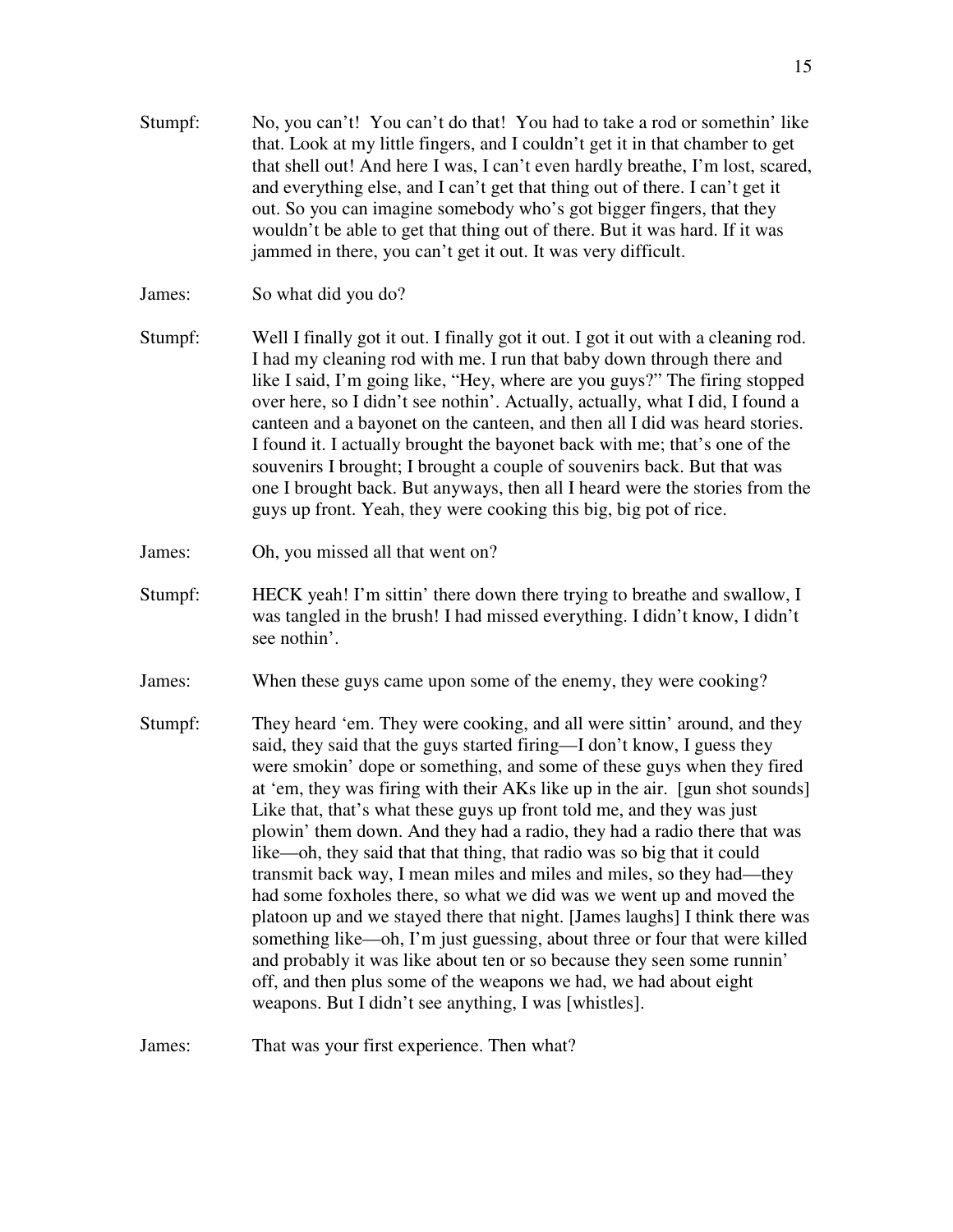Stumpf: Then what? Um, probably my next one was—this was the one that really, really settled things on me a little bit. We were up on this hill and we're still up not probably along the Cambodian border, but maybe we were in, oh, I know that we were in the Ia Drang Valley and I know we were above that. We were in Kon Tum, we were in Plei Ya Rang and Plei Me; this is what people tell me. I don't know, I was a private, they are telling me but we are on this hill and the lieutenant is reading the map and he says,— [**End of Tape One, Side A]**—"We have to go, we've got to get some water." We had to get some water. You know, everything was—like we had a lot of rations they gave us; they'd give us a case of C-rations. I mean you'd take what you think you're gonna eat and we'd just punch holes in the rest, we couldn't carry all that stuff. Well, on water, we had to get water out of the streams, beds, whatever we could, we just put a little purification tablet in it. Well anyways, my squad—Ranger was the squad leader—we had a dog with us, a German shepherd, and a dog handler, and I was told, we were told, go down this trail and the trail goes this way because Ranger told us everything we got from the lieutenant, that you go down this trail for I don't know how many meters and then you're gonna come to this trail, take that trail to the right and then according to this map there should be a water bed down that way, whatever. So we came down the hill. The first guy, the first guy was the dog handler and the dog, the second guy was me, the third guy was Hut, a new guy that came in not too long after I came in, the fourth guy was Ranger, then there was a fifth and a sixth and possibly a seventh guy. We just got about forty meters down the hill and we came into this saddle, which there was big rocks here and some rocks over there, and a saddle is a depression in the ground like a saddle; you come down one hill and you got that area there and then you go on back up, called a saddle. We came into the saddle and all of a sudden there was about ten seconds of automatic weapon fire. That was my first experience. I dove, I dove up into the brush that way. I lost my weapon and I lost my steel pot. And this is honest to God truth: Ken Stumpf wanted to run, Ken Stumpf was gonna be a coward that day. I , I was so scared, I was so scared, I'm thinkin' there's more guys up there on that hill than what we've got down here and these guys are firing. And then I see grenades comin' over the rocks. The rest of the guys just stayed there; I just dove. Oh man, my heart is beatin' so fast and everything else. Where's my rifle, where's my steel pot, and I can't find it. All of a sudden I got my bearings a little bit, but I wanted to run. I really wanted to run. And finally I got my steel pot, I got my weapon, then all of a sudden I seen some people running from behind these rocks and our guys are on this side and I was over here up the trail. They were running down the trail. And I seen 'em. 'Cause I didn't know, it's like when you first get to Vietnam, what do they look like? What do they look like? And I was told out there in the jungle, we all use the same path; if you see anything out here, lock and load and bury 'em. You know, it's like, okay, so I didn't see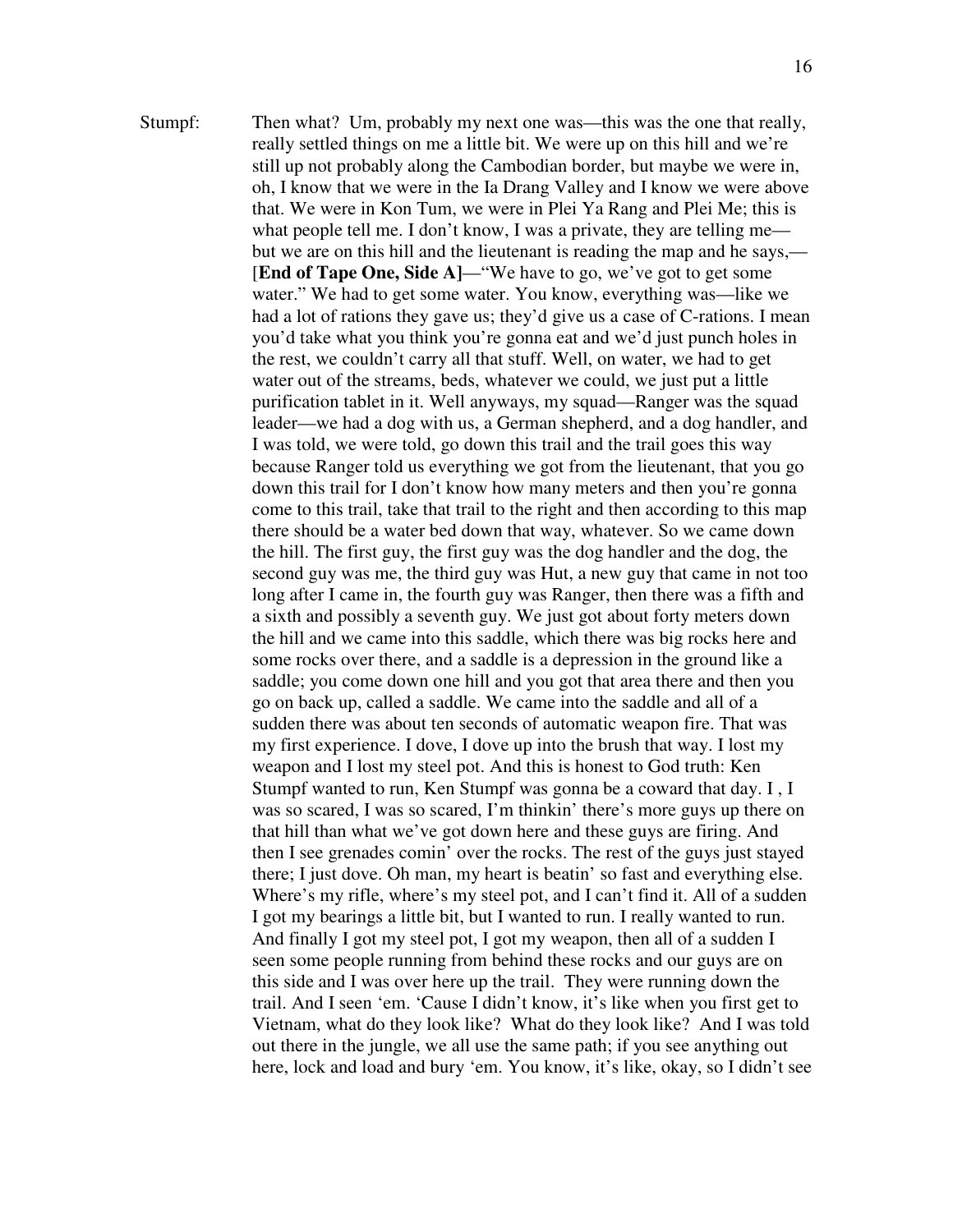really, except for back when I seen the three or four that were killed, did I see anybody that was actually alive!

James: Black pajamas?

Stumpf: No, they didn't have black pajamas on. They had, the guys that I seen had a—oh, I think it was like a mixture, not black pajamas, but a mixture of a fatigue and some type of a shirt, a greenish shirt or whatever. I would think, because later on I could identify them, I would think they were probably North Vietnamese. Don't know. I mean, I don't know, didn't ask, didn't care. But anyways, everything got quiet and Ranger, Ranger is the squad leader, and I got up, started looking around. The brush was about this high, and I start looking around. About forty meters in front of me was a guy standing with a rifle and so I went, I went BRRRROMMM and fired my whole weapon there. And that was it, and I got back down, and Ranger got back up. The dog handler is hurt real bad; he was the first guy, I was number two. Hut was hit too, so I was like, geez, I'm the second guy, they got number one and three, and I was so lucky in Vietnam. I mean, the crap I pulled away in Vietnam and to walk away with [laughs] what I walked away with—oh man, I'm a lucky person. Well anyway, Ranger says to me, "What did you see?" I says, "I seen somebody laying over there, I seen somebody standing over there and I shot at him." And then some guys told me that I—they thought 'cause I just went off into the side and all the rest of them stayed by the those rocks and grenades were flying over the rocks and then those guys took off and see what that guy over there was, he was the slack man, he was the guy that was gonna keep our heads down while they took off. Well people thought I was running with them! That one guy, 'cause that one guy did have a steel pot on. One Vietnamese, Viet Cong, whatever, had a steel pot on. And I—

- James: An American helmet?
- Stumpf: Yeah, I seen it! Well, these guys said they didn't shoot because they thought it was me chasin' 'em. Me? I was running up the hill! And so I told Ranger, "I fired at this guy over here," and then he said—we went and looked, and I'll be damned if I didn't kill him. I must have hit him with everything from here on up.

James I was going to say you emptied your—

Stumpf: From here on up. I just fired went [BBBRRRRR—shooting sound] and he had an SKS, an old SKS, that's what he was, that was the weapon that he had. So, um, you know, that was the first guy that I knew that I actually shot and it didn't—you know, I felt, I felt like "Man, I won first prize!" You know people think, how does it feel to shoot somebody? Oh man, it's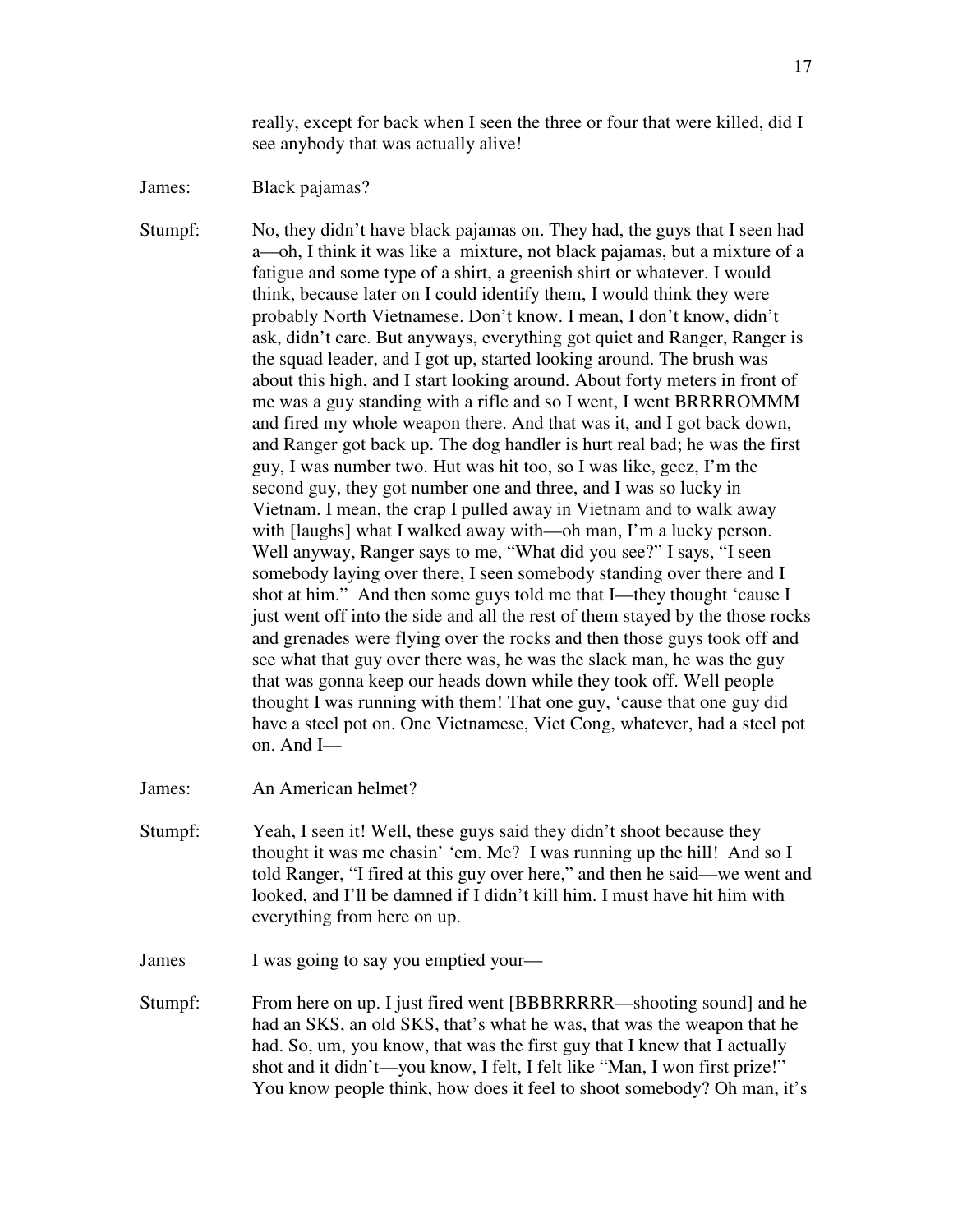war and I was so—and man, everyone was patting me on the back and everything else, god what a—

- James: The guy was trying to kill you.
- Stumpf: You know, and I'm going like, "Whoooo," it didn't bother me none. It didn't bother me none, killing a guy. Well anyways, we're up on this hill. We go back up on the hill, we didn't get the water, we went back up on the hill, we had to call in a dust-off, we had to get a something chopped as fast as we can to get the dog handler out.
- James: A dust-off?
- Stumpf: A dust-off, a helicopter, Red Cross, these guys that take out the wounded.
- James: I know; I've never heard that expression.
- Stumpf: Oh, dust-off, that was a big, big term used over there. Medical, medical choppers came in or anybody, but we called in somebody to get this guy out. Well, Hut had to go out too. He wasn't wounded as bad, but the guy, the dog handler was wounded really bad.
- James: And the dog?
- Stumpf: And the dog, the dog wasn't wounded. Well, anyways, we get them out and now I'm thinking, all of us, but I'm a newbie, we're gettin', we get in these three man positions and we got our platoon formed up in a circle and I'm thinking, you know, I'm not even going to sleep, because they're gonna get me tonight. They are coming to get me; they know we're here. The people that we shot at out there, that shot at us, they know we're up on this hill and they're gonna come and get us. So all night long, we put out our Claymore mines and we put our trip flares and things like that.
- James: No barbed wire?
- Stumpf: No, no. We were in the jungle. We never used barbed wire. Barbed wire was back at base camps. We never had barbed wire anywhere; we wouldn't carry no barbed wire with us out in the field. But anyways, it was just, you know, something that—you know, all the time I spent in the field, you spent it under the stars and the tree that you could hide behind or we'd—after that first time that we dug that foxhole, that's the last time we dug a foxhole again in Vietnam. You just—wherever we are, on the side of a hill if it was raining, sometimes slide down the hill a little ways [laughs] and get back up, lean up against a tree, put the poncho liner over and just say, "I hope they don't come tonight." But anyways, we were sitting around and it was like 3 o'clock in the morning and we had the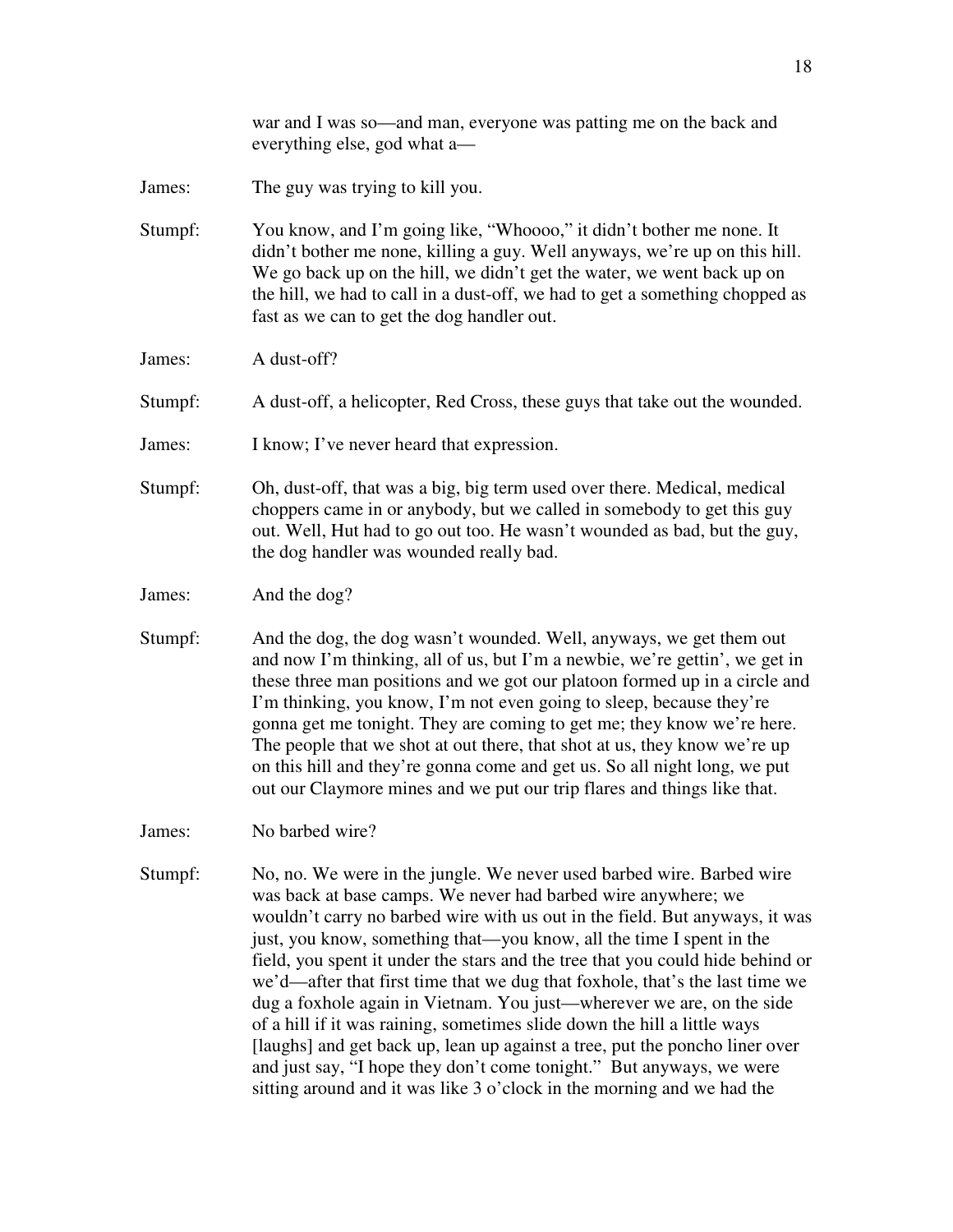German Shepherd with us. All of a sudden the German Shepherd started howling. Oh, Christ.

James: You mean, not barking?

Stumpf: [makes howling sound] Bad for the TV, but that sucker was howling! Howling like crazy! And there was three of us guys that were kind of brand new in this little group. One guy wanted to kill him. I says, "NOOOO! Don't you—you can't kill that dog, you can't kill the dog. One, if you kill the dog, they'll know we're here." And I says, "You can't kill him, it ain't right to do anyways." And then Tartsa [?], who was an Indian from Oklahoma, and he used to kind of be one of my inspirations— Tartsa [?] was smaller than me, but much wider than me, and when he, when I always had him, most of the time, had him walking in front of me, unless when we'd go up hills and things like that, unless the squad leader said, "You go first, you go second," or something like that. With Tartsa, Tartsa 'cause he was so big, and I thought if he can make it up these hills, then I—I said, "I'm in great shape; if he can make it I can make it." So he was my, kind of my inspiration. Oh, Tartsa [?] says, "The dog handler died." I say, "What?" He said, "The dog handler died." I said, "How do you know that?" He says, "Because that's an Indian custom"—something, whatever—"when the master dies, the dog knows it." Man, I was so happy when I see the sun come up the next morning. I was so happy, I was so relieved that I didn't get, I didn't get killed 'cause I just thought [unintelligible] gonna come and then it wasn't about, oh, an hour later, something like that, they gave us the word, the dog handler died last night. And I'm going like, "Damn, Tartsa [?]." I'll never forget that. So—and that was, that was, that was my first kind of like real action. It was like maybe there was eight or nine of them, I don't know, but all I know is I shot one of them and I killed one and I was gonna run up that hill because I was so scared. I didn't have my weapon, I didn't have my steel pot, I wanted to run, and unbelievably scared. But, you know, later on, later on, you know, you get to become—I seen, now I seen some of these other guys, these old timers, watched these old timers; man, it was cool. They were really cool, they were cool under fire. Like Simms, he was cool. [laughs] Even what's his name, when I threw my entrenching tool I don't know where.

James: Did you find your helmet?

Stumpf: Oh, yeah, I found it, I found it right away. I just, it took me about five seconds or so and I took my bearings, get my bearings, where are they? I'm in the brush. Over here I see those other guys, that they were on the trail yet, but I didn't know—I said there could be one over there. I didn't know where, I didn't know where those buggers are. But it didn't take me long to get my bearings. But I had that thought, the thought entered my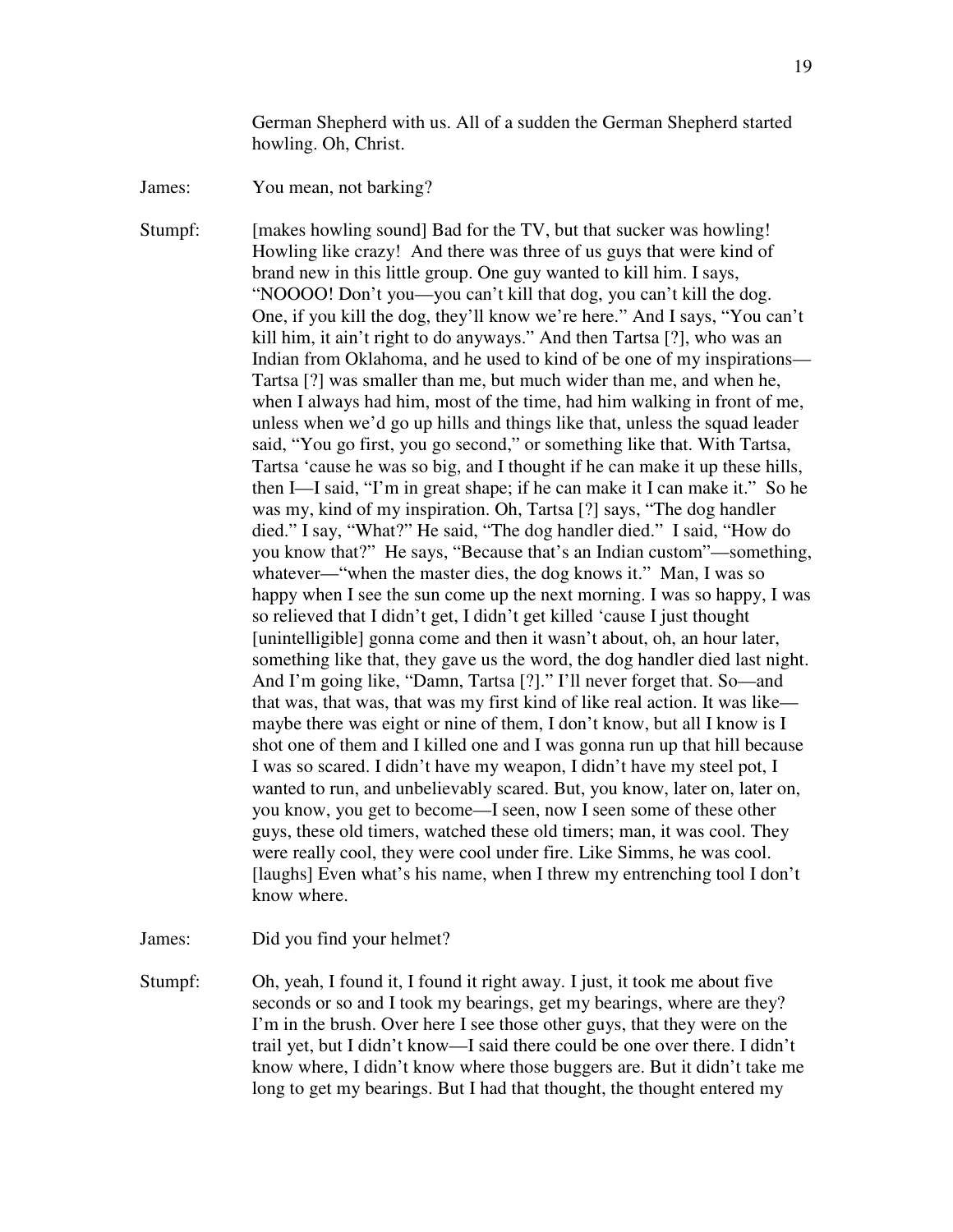mind that this bub is goin' up that hill. I'm going up there, [laughs] there are more guys up there than there is down here. But that thought did enter my mind. Sometimes you think about it, then sometimes its a, you know—

James: You react?

Stumpf: And this was a reaction, it's a reaction. And, ah, so then after that we got into some more skirmishes, but they were small and I don't remember a whole lot of them. But we came in in December of '66 for the Bob Hope show at Pleiku, where the  $25<sup>th</sup>$  Division, 3<sup>rd</sup> Brigade was headquartered.

James: You were in a rest situation here?

Stumpf: In a rest, exactly. Fourteen days. And that's when I was selected as a squad leader. In my first job, we all wanted to go see Bob Hope. Oh! God, we all wanted to go see Bob Hope. You know, when we were out in that jungle, we just stayed out there, we didn't, we didn't come back. I don't know; the war changed later on. You know people went out for awhile, awhile, and then they'd come back to a base camp. That's the only time I'd seen the base camp except for when I was, went on R&R and I was going home. That was it. We went—after the Bob Hope show, about January 2nd or 3rd, we went, we went off again, but this time we went, we went east towards the South China Sea then north up to I Corps and—but, but, a little story. When I got, when my platoon leader asked me if I wanted to be the squad leader and I said, "I'll be the squad leader and I'll do the best I can," my first job he gave me, he says, "I need one man from your squad to do pots and pans." The whole battalion was in and we had pots and pans this big, and I just didn't have the guts to tell anybody in my squad to do it, so I did it. Even though I was a PFC, I was the squad leader, but I, I just—no, they'd talked about, we talked about how great it was gonna be to go see the Bob Hope show and I, I worked from about four in the morning until about eight, nine, ten o'clock that night.

James: So you worked in the kitchen?

Stumpf: I was in the kitchen doin' pots and pans, so I missed the Bob Hope Show. So that was the only time I had an opportunity to go see the Bob Hope Show and I missed it because I just couldn't tell somebody in my squad to do that, you know. You develop leadership skills over the, over the years, too, as you lead people here and there. So we went to, we went by convoy partway from Pleiku to An Khe to Quy Nhon and went up and spent some time in a place called Binh Son and then up into Quang Ngai Province, which is the, the most, the most southerly province in I Corps on the east coast, Quang Ngai. And the Marines had just left to go north and we took over that—we went to this Marine camp, it's called Camp Montezuma, Montezuma, and we took over that, and then of course we're infantry and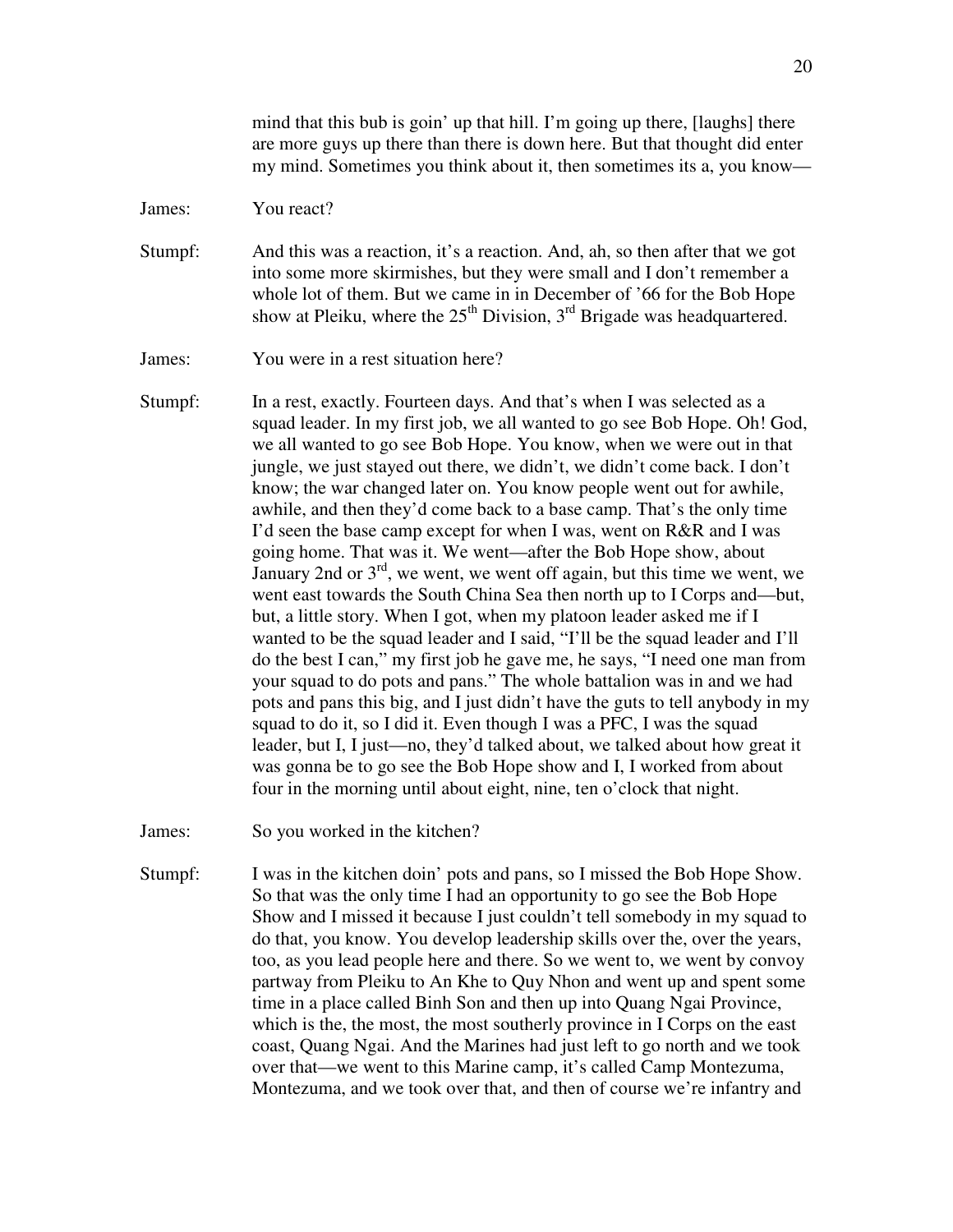we went out—they built a firebase called OD and that was our, like our battalion and that was out farther into the jungle west, and then our companies would be anywhere, anywhere. So we had, we had different situations that came up during that time in January to April when I [unintelligible] One time—and I, I didn't tell this story, I didn't tell this story to very many people. I told it to Milwaukee Journal guys. And—but it's, again, actually a true story of things that happened in combat. And it was Easter, Easter Sunday, and whenever Easter comes up, when it's coming up, I always remember this incident, and what had happened is, I was still a young soldier and there was a sergeant by the name of Billy. He was in another squad and we were set up, we were set up and it's Easter Sunday. And they talked about this, "Okay, we have a cease fire—" but those things were never—'cause you—after New Year's or Christmas day you read in the *Stars and Stripes* where there was two hundred and ninetyfour violations of the peace agreement [laughs] for that day or the whatever, whatever they had. But here we're out on ambush. You know, we were out on a live ambush, it was no—and it was Easter Sunday. What was there was we went past this place—normally it was normal procedures to go past your, your ambush site to take a look, then continue on and make it, make believe like you're setting up three hundred meters from there.

- James: The ambush site was sometimes designated, probably held the enemy?
- Stumpf: No, it was that we were gonna hold our ambush site. We were gonna set up for the night.
- James: Okay. Your squad?
- Stumpf: No, my platoon, my platoon. Most of the time that I was out, we walked as platoons. We would put out squads or teams to be OPs, LPs.
- James: Your platoon was about what?
- Stumpf: Probably thirty-two.
- James: Thirty, forty?
- Stumpf: Oh, a normal platoon had about forty-four, forty-five, but everybody was low; we had thirty, thirty-one. Well anyways, we came back and we put out our Claymore mines and we put out our, our—

James: Antipersonnel?

Stumpf: Yeah, it's something you can, you can, you can control right from your area. It's got a wire on it and it's—inside this Claymore mine has about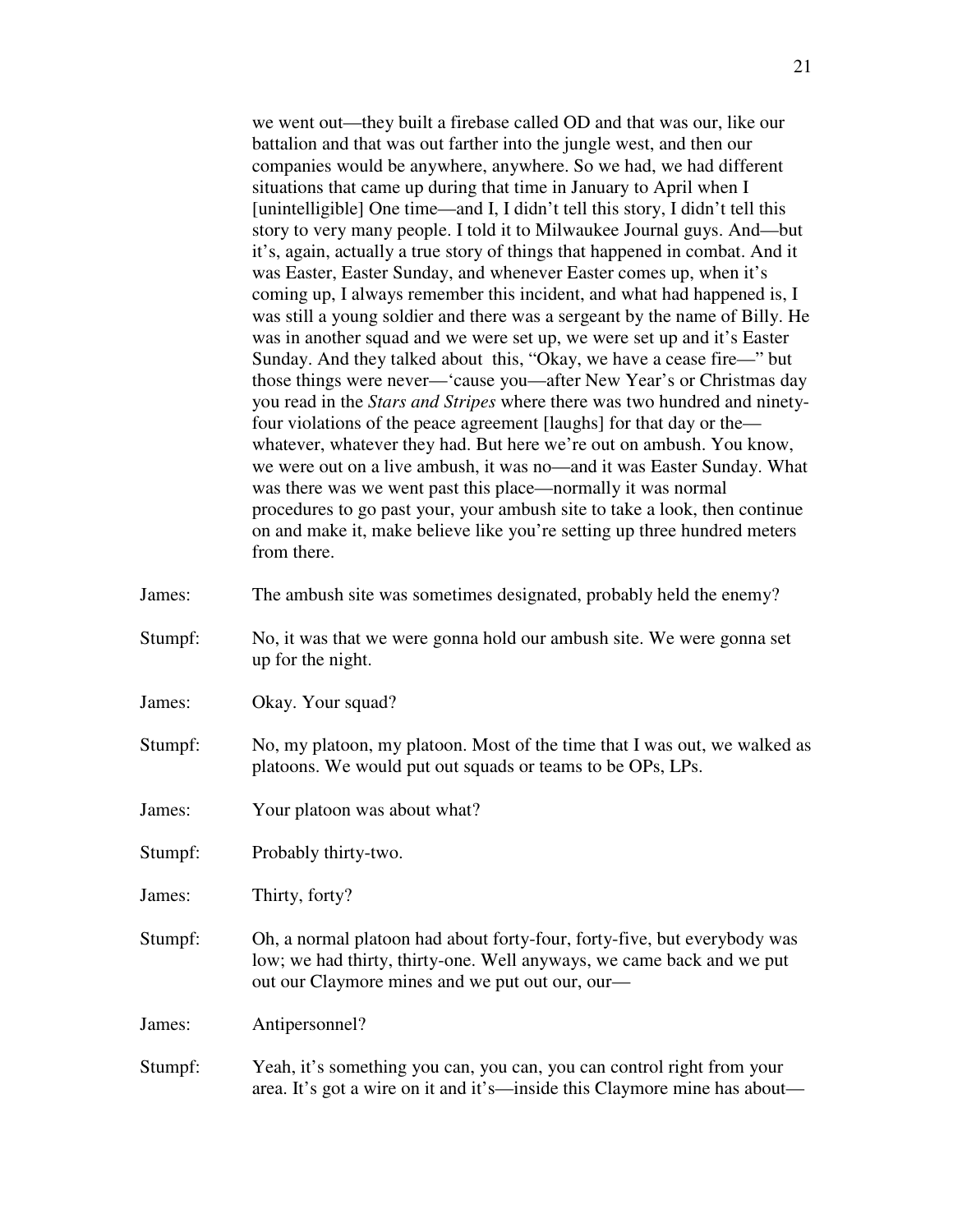oh, I don't know, *thousands* of BBs and if you blow that thing [makes exploding sound] you're gonna hurt somebody. And then of course the trip flare is out in front of that so—

- James: It's tripped by kicking the wire, right?
- Stumpf: Say what?

James: Kicking the wire trips off the mine?

Stumpf: No, no, no. Your clacker back here by you, you have the cl—you have the wire, you have that thing right here in your hand, and the guy that's up and alert has it where if the trip, a flare goes off, you can make the decision to blow it, to blow the Claymore. And it shocks him or keeps him away or whatever it might be. Well anyways, there was a stream and I'm on guard duty now. Now what I see in front of us is a—there's a road, it's a dirt road, um, there's a rice paddy, a small rice paddy, and there's a village. And from where we were at there was hedgerows, about, just about five foot tall. There was hedgerows and we were in an area right along the hedgerows. So about 4 o'clock, 3 o'clock in the morning, something like that, I'm on duty and I hear *something* or *somebody* coming through the stream, walking in the stream. Because at night everything is so quiet, a guy could hear the trickle; I could, I could always hear the trickle, always hear the trickle. Something was in there, so I had Billy, Sergeant Billy, next to me and I said, [whispers] "Billy!" I said, "I think somebody is coming, something or somebody is coming through the stream." And we heard it and we had our weapons ready. And all of sudden on to, off to our right, where the trail led out of the stream, here comes a man—here comes a tall person and a short person and a bicycle. They weren't riding it, they were walking it. So we had—I said to Billy, "Dude." Remember, we had an Easter truce. He said, "Let's get him." "Okay." He says, "You take the big one." Me, I'll take the big guy in front and he'll take the smaller one in the back. So we drew our 16s up and had 'em on full automatic [makes automatic firing sounds]. They went down and fell into the rice paddy, then they got back up. I reloaded, we both reloaded and shot some more, and then we could see them both. They just—ducking way down low, they made their way to the village.

James: You missed them?

Stumpf: No, we didn't miss 'em; we didn't kill 'em, though. We, we didn't know, we didn't know. We knew, we knew they went down. They went down first; we knew they were both hit first. Where, how bad, I don't know. It's dark outside yet. So what had happened then, oh everybody in the platoon, they got up, "What's going on? What's going on? What's going on? Had we seen somebody?" Dah, dah, dah, dah, dah. And we told the story to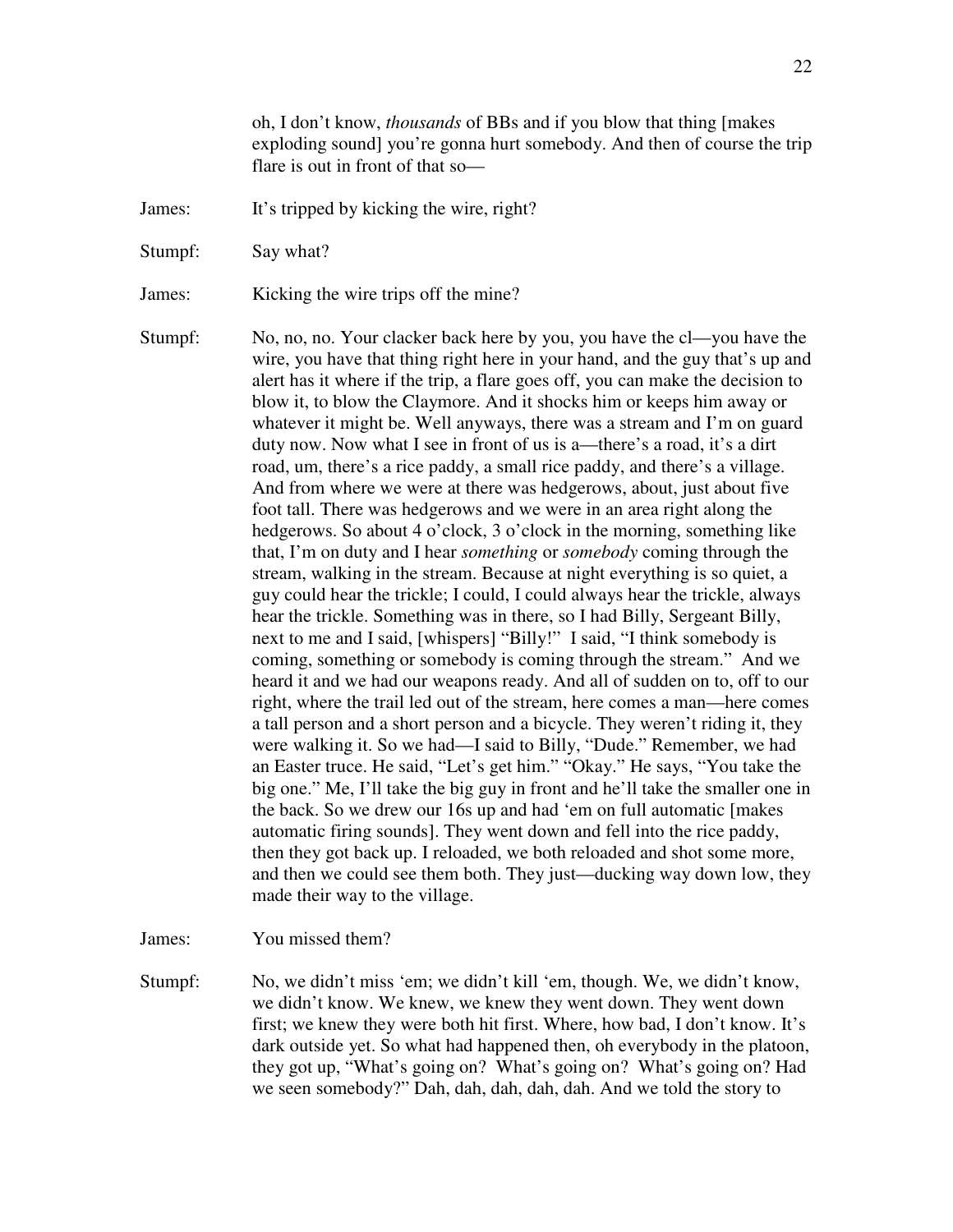these guys and [unintelligible]. So at whatever time, 5:30 in the morning, it started to get light outside, Billy and I, we go out through the brush, we go out to the road. The bicycle is there. And then we get, we get some guys and we start walking, following the blood trail. Blood trail all over the place, going through the rice paddies, into the village. All of a sudden, man, we got into the village, people were *crying* and *screamin'* at us, and it was like, "What the hell?" So we had to get an interpreter out and I went over there—and I don't remember where Billy was, but he was probably next to me or something. I went over there to the lieutenant and the interpreter and I says, "What happened? What are they all screaming about?" And the interpreter said Billy and I shot a priest and an altar boy; they were going to church services. Oh man, I don't know if we killed them. I walked away. I walked away; I'm not even sure if we killed them or not. But that's what happens in war and that's, it's still on my—I don't have, I don't have tremendous, I don't have nightmares, but I feel kind of like, Oh man, I shot a priest, you know, and Billy shot the altar boy. But it's somethin' I never really talked about much, but I thought about for a long time, and it doesn't cause me to have any kind of flipouts or anything else; it's just—you know, Vietnam made me strong. I mean, for the guys that got killed, I'm strong for them. I says, "I'm not going to let, I'm not gonna let a nightmare bother me about this or that or whatever and I'm not gonna whine and snivel when I go see the Vietnam Memorial. I'm gonna be strong," you know. So it never bothered me, it doesn't bother me, but I never talk about that. I talked to that about—oh, I probably told ten people, ten people that story. But, you know, it was, it was an Easter—that was just the way we were. We got an Easter truce, all these other ones had been broke, why are we out on an ambush to begin with? We were. We didn't care if it was Christmas day, or Christmas whatever, if we were out on an ambush, we were out on an ambush. Days of Tet, their holiday, it didn't make a difference; we're still on ambush, you know. So that's just the way it was. What happened, it was dark, it was dark outside, we seen a big guy and a smaller guy, and of course, you know, a grown Vietnamese is about 5'1" and just that he was bigger than the other guy. So we killed, or we killed, we wounded and I, and I would suspect we killed 'em, that we killed them both or shot 'em up pretty darn, pretty darn bad just on the, on the blood, the blood that we followed into the, into the village. But I didn't even, I didn't ask, I didn't ask. When the interpreter told the lieutenant that we shot a priest and an altar boy that was going to serve mass down the road I guess, um, I walked away. Yeah I did. But that was, that was—it seemed like April, April was a really, really, really hot month for—then we got more action four days prior to the 25th of April of '67. That's the day of the action where I was recommended for the Medal of Honor on the 21st.

James: Tell me about that.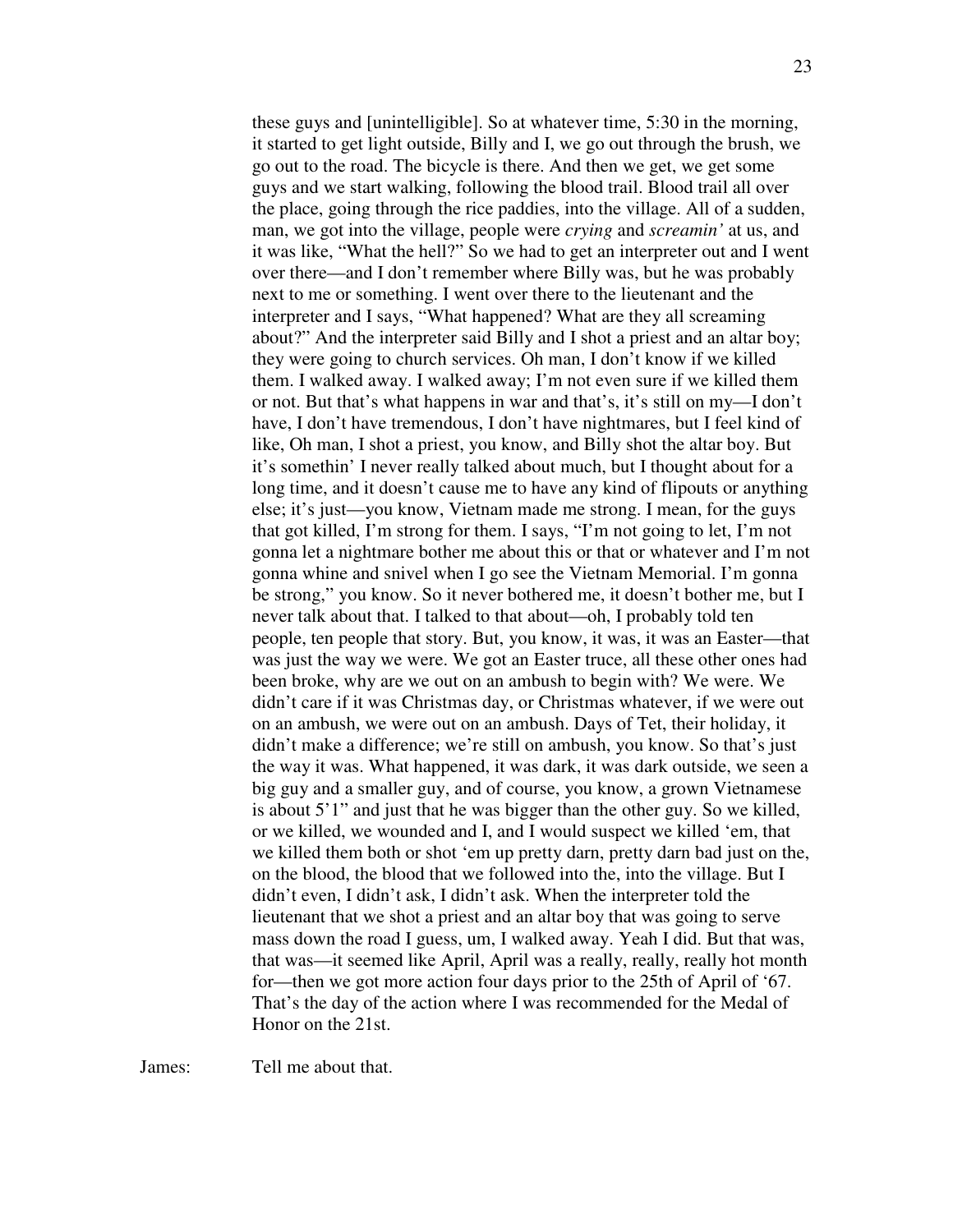Stumpf: Oh man, on the 21st, we got—this one platoon was comin' across the bridge, it was a manmade bridge, it was made out of ropes, and the Vietnamese had it, you know, and they got, this one platoon got halfway across the bridge and the Viet Cong or North Vietnamese opened up on 'em . And, awwww, it was nothing but a total mess, guys running out on the bridge and they were wounded. Some just went over the side into the river and I don't know if they died or whatever. Our platoon was—we couldn't get across the river, it was too—

James: This was rifle fire? Rifle fire?

Stumpf: Oh this was rifle fire, yeah. And a, so my platoon had to go way down. I've got some, I got some pictures of this. We couldn't get across the river. But I had a rope with me, just a little slip about that big. And a, I told, I told the lieutenant, I said, "Lieutenant, I'm gettin' across that river." So I said, "Give me that rope." I went into the river; I didn't even, I didn't have my weapon or anything. And I went into the river and I got across the river—no, I'm sorry, I had my weapon, it was over my head, but I didn't know how far—the river was up to my neck. So when I got to the other side and it was just brush, got to the other side, now we figured we were about a hundred meters down from where the bridge was that they had tried, where the one platoon got hit, and there was still firing down there, so we had, we were trying to get a platoon across to come from the backside. So we went, we went, we finally got across. And I took some pictures. I sat on the other side [unintelligible] and I took pictures of the guys comin' across using my little rope and I still have those somewhere around. But anyways, we, ah—it was gettin' towards dark and so we were told to set up an ambush on this trail coming down this way. The trail was coming from that direction of the bridge and then it—we were on a corner, we were sitting right here in this corner because the trail turned and then it quick made another turn and see, I scooped that all out prior to setting up the ambush for my squad—[long gap in tape]—he had a—I told Sam things, John told things, it's a matter, you know, it's like I could only see what, what was here in my territory and John was talkin' about, he was talkin' about other things, and this and that, whatever, and some things that I'd seen, he hadn't seen, some things he'd seen I didn't see, and so he helped with that story. In fact, most things in that story right here is, is John's interpretation of what Ken Stumpf did. And it was like, it's like you know, it really makes a difference in reading a citation and looking like yeah, that's pretty darn close right there, John. And this bubba was scared.

> But anyways, when we were out setting, when we got the ambush set up on the 21st, we had a—it was just about getting dark and all of a sudden, geez, here comes some, some Viet Cong or North Vietnamese coming from that direction, and they come around the corner and geez, I was just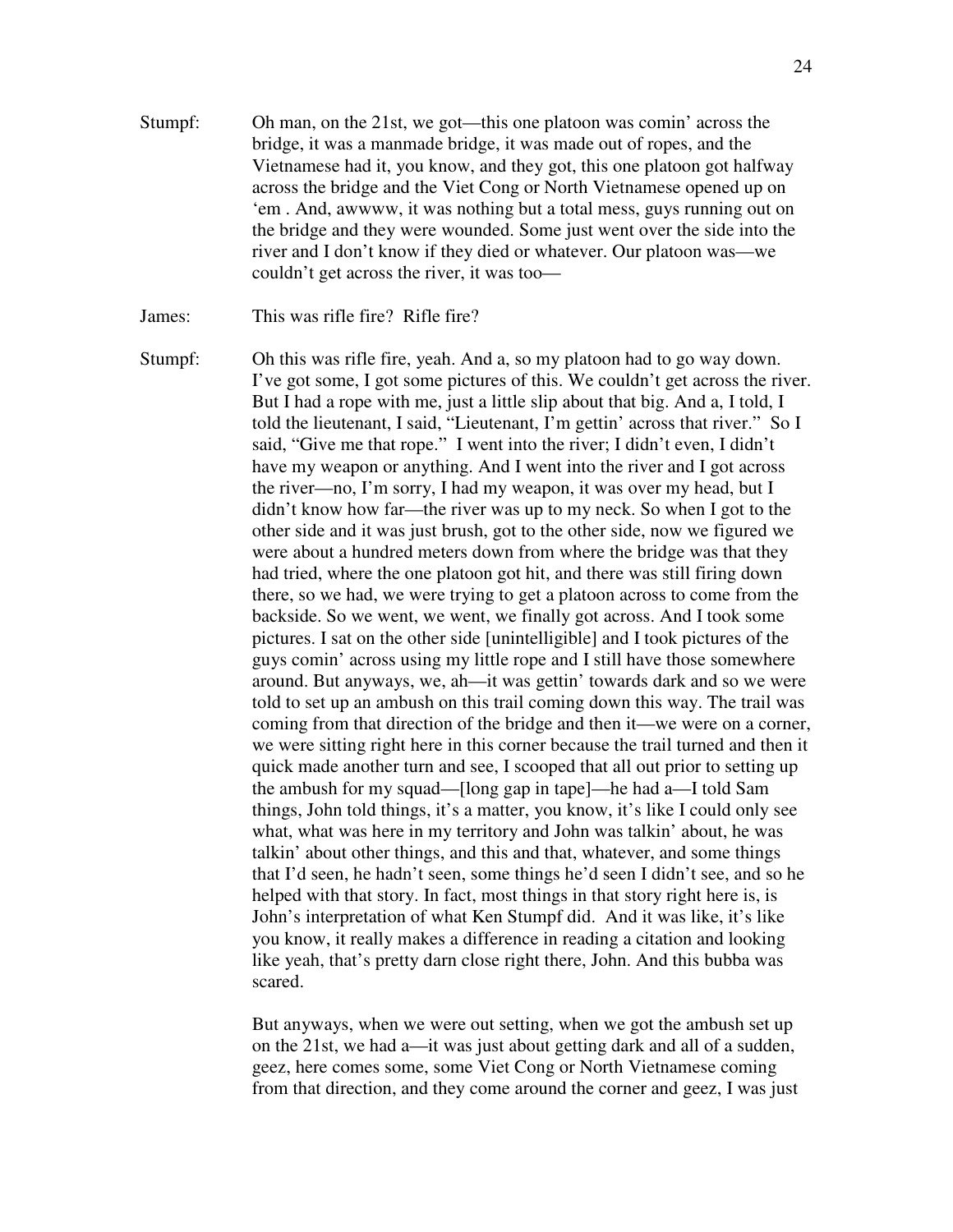standin' there and I was just trying to set up first, and, and three of them ran. Now they had to run, they had to run about fifteen yards before the trail turned going that way. So I had my weapon and, and I shot, and one went off into the rice paddy, but the rice paddy was kind of deep and I didn't know, I didn't know what happened to him because it was just, you know, it was just dark, almost, pretty dark, to see if one fell off that way or crawled away or what. Then I took off, I took off—now see, I had been around for awhile now, now I'm kinda gutsy and I say I knew where that trail went. The one thing I didn't know [laughs], I didn't know there was a barbed wire fence, and I was gonna cut 'em off. I ran smack, right off that way, 'cause I knew the trail went that way, and I ran smack into a barbed wire fence, cut my lip, [laughs] came back, came back and, and, "What happened to you?" I said, "Ah shit, I was gonna cut 'em off. I was goin' right through that trail and cut 'em off right there and I ran into a barbed wire fence." But you know, there are, sometimes there are funny things, there are lots of funny stories I could tell you about Vietnam that happened to me. And I laughed a lot, I laughed a lot to keep people cool. People get dear John letters and people are scared and, you know—and I was scared. I remember being a newbie, and I remember when, getting yelled at 'cause I put a little lotion on—[**End of Tape One, Side B**]—and things like that. I lost my—

- James: What was the matter with the lotion?
- Stumpf: Remember I was telling you about I had that lotion on when I first went out—
- James: Oh yeah, when you shaved. Yeah. 'Cause they could smell that.
- Stumpf: Yeah, shaving cream, smelling it. But I says remember my time when I well, I was gettin' to be a vet. I was getting to be—now I'm gettin' to where I'm not so scared of you guys no more, 'cause now, you know, I know a little bit more. Well anyways, anyways, so I run right smack into that fence. Well the next day, the next day I went out and the guy was dead, the guy that I shot, that one that fell off; he was dead in the rice paddy. We went up, then we went north I guess it was, towards that bridge, and they were throwing artillery all night long and there were all kinds of civilians that were wounded. All I did was—and I got pictures of them, we were all using our bandages and patching 'em up and calling for helicopters to get them.
- James: Patching up the Korean civilians? I mean the Vietnamese.
- Stumpf: Yeah, the Vietnamese. Yeah, we were doing that. You know, I didn't even know there was a village there. I mean, I didn't know what was there. All I know is that somebody said they got going across this bridge and this and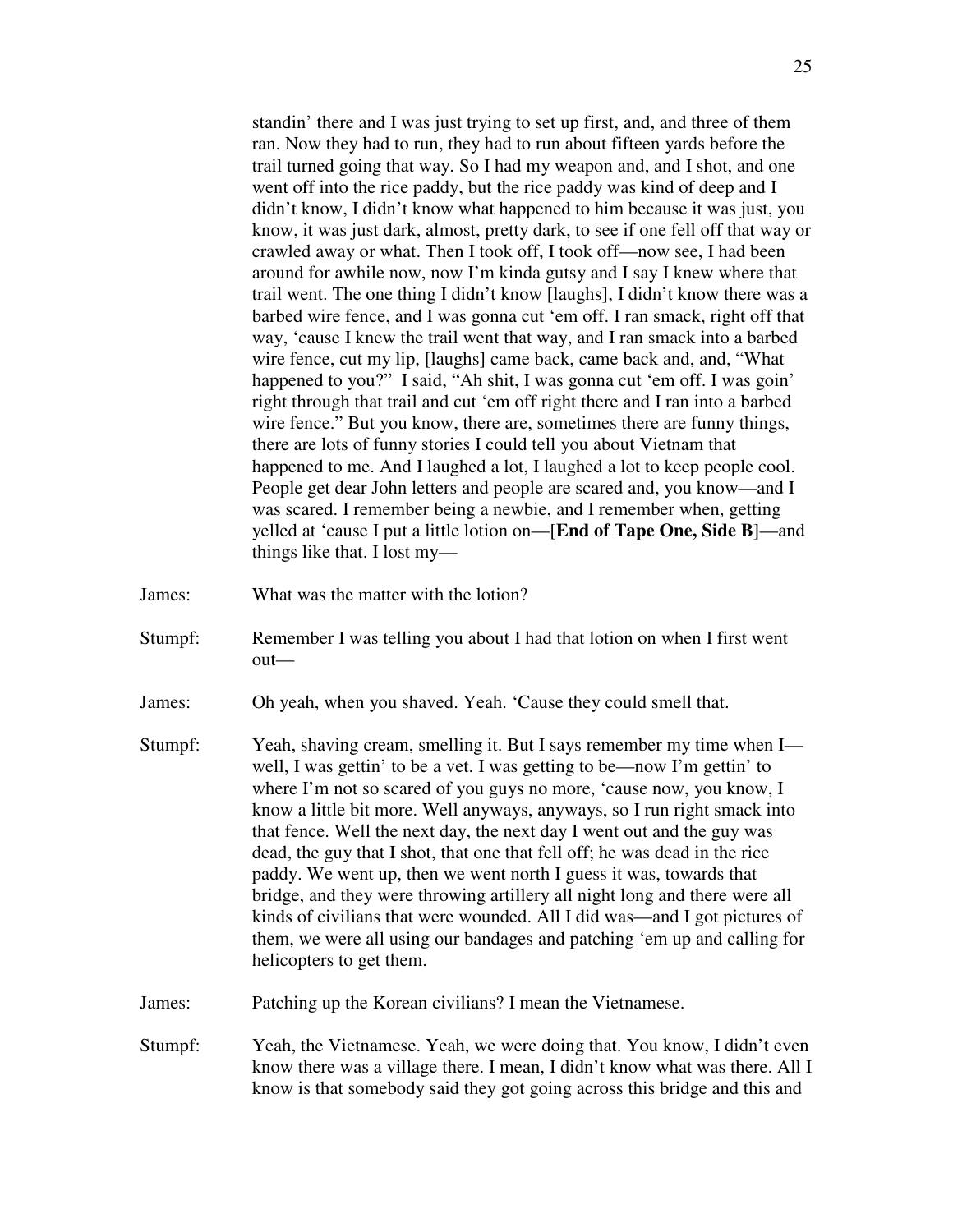that. Well, I seen the bridge the next day, what it actually looked like. But, but there was a lot of artillery that was fired into that area and a lot of civilian casualties and like everything else, everybody else disappeared. So that was on the 21st, but we lost a lot of people, and that's how I ended up in the situation I ended up in on the 25th. On the 23rd I got two, I got two, two brand new guys in my squad. We had to do everything. We didn't have, we didn't have a platoon leader; we had Sergeant Wells, he was our platoon sergeant. Sergeant Madonich had seven guys and I had seven guys, 'cause we had to give—

James: Where was the lieutenant?

Stumpf: We had to give lieutenants—out lieutenant went to another platoon. It was trying to make something out of something. We were walking, we were walking out in the rice paddy and Captain Caudillo, who recommended me for the Medal of Honor and then got killed about a week later—I was walking in front of him that day and we were walking through this rice paddy and he got a call, cause I could hear it, that, that somebody, a helicopter, a gunner on a helicopter had shot and killed supposedly a Viet Cong and one wounded crawled into a spider hole, which is no more than a hole in the ground, a hiding place. And Captain Caudillo told me, he said, "Specialist"—I was a specialist then—"Specialist Stumpf, take your squad." And they popped smoke. It was about four hundred meters away, but it was all rice paddies; a direct walk would take us a few minutes to walk four hundred yards. And then it became hedgerows, villages, palm trees, and whatever. And so I had my squad and then they told me I'm going to have Madonich come along too because he's got a radio. I didn't have a radio, I had to give up my radio, that's while we were with the command group. But I knew—and that's one of the things that's wrong in that story—I knew Madonich was coming with a radio; I didn't just go out there without a radio. And I was supposed to go and see if I could find this guy that was, who crawled in a spider hole. They popped smoke. Of course smoke drifts away, and so my squad of seven guys, two are brand new: Hernandez and Bush. I just got them in my squad on the 23rd and Bush is a real big, tall black guy that has to be 6'6", 6'7". He's big and he's a skinny guy. And I looked at him and I didn't say nothin' to him, but I looked at him when I was shakin' hands with him. I said, I said to myself, I said, "How the hell did they ever get you in the infantry?" I said, "You will never—" he's a big target—I said, "You won't last three hundred sixty-five days," that's what I said to myself. I said, "Whoa." He was one of the guys I pulled out that got wounded on the 25th. So anyways, ah, off we go and I'm walking point. I'm a squad leader, I'm walking point, I walked point a lot. I felt comfortable walking point even though it was not my job because I'm supposed to control the squad and you walk in the middle of the squad normally, but I had two new guys.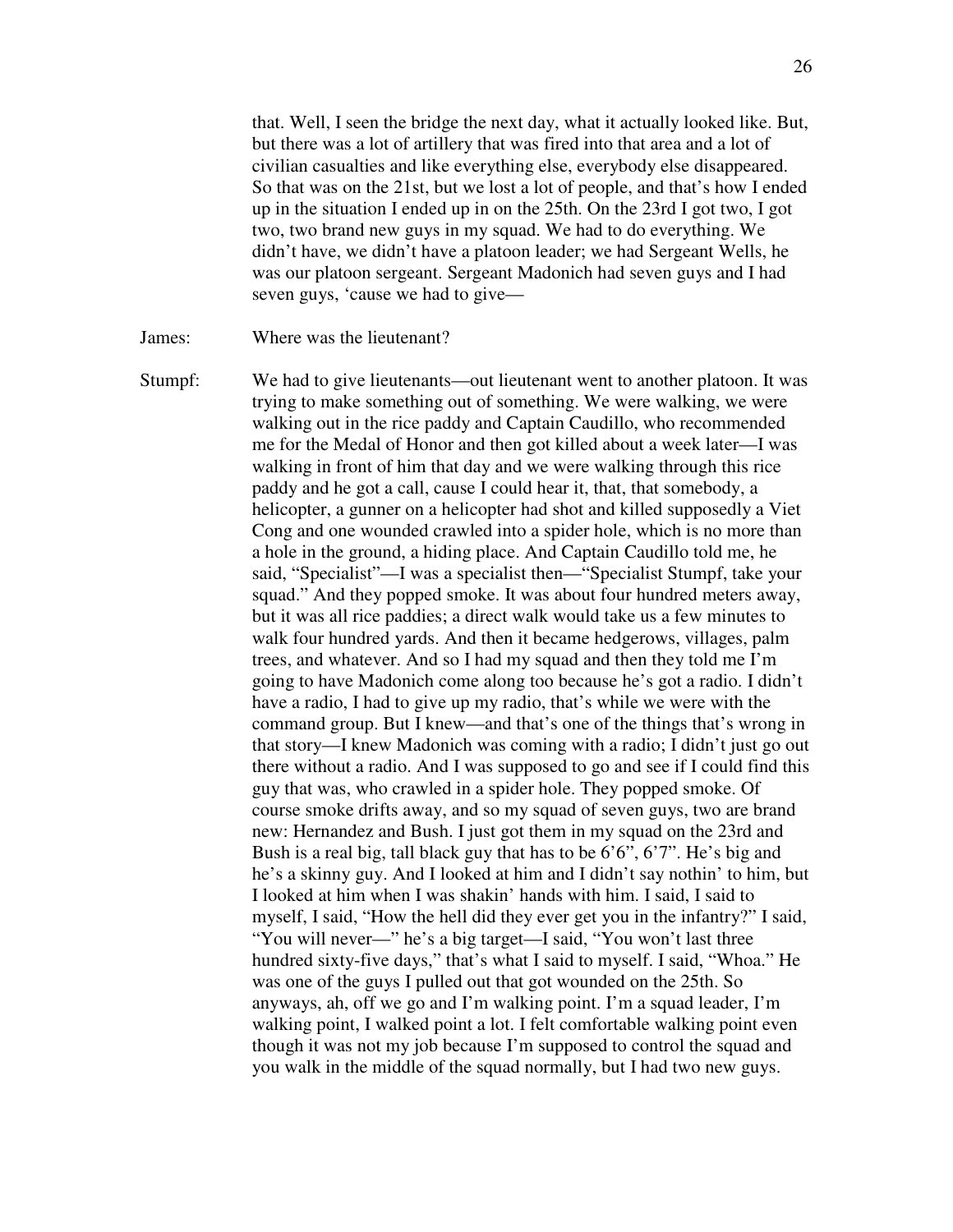James: What's your formation when you walk like that?

Stumpf: We walk in a line.

James: Single file?

Stumpf: Single file. But we're spread out. We're in a rice paddy now so we're spread out like fifteen to twenty meters apart. You know, we've already learned about one round will get you out. So I, I walk down this trail and, um, it's again my luck, my luck is unbelievable. I came to this one point and I stopped. I looked down the trail, the trail turned to the left, and I looked down to the left; it went over a trench. It was a trench, a pretty, pretty deep trench, actually. It was, it was probably about five feet wide and probably about, probably about four foot high. I seen the trench, the trail, and the trail bent around to the right and it became hedgerow. I stopped *right there* where I could see down the trail over the trench and see the turn. I stopped right there. Now we had been searching for probably a half hour or so, so I think. And all of a sudden I told everybody, I said, "You all stay here," and they were all spread out. I says, "I'm going back down the trail and I'm going to find Madonich." But I had no fear, I had no fear going through the jungle. Now I had been around for awhile. I had no fear at all about going to find Madonich because I knew he had a radio, you know, to call back in, tell Captain Caudillo that they were on hold and to call back and tell them that we looked, we didn't find, should we continue to look? I got back to the last man in my squad and all of a sudden, it's just like the whole world just exploded. What had happened was, the guys I told to stay here, they went around the corner, crossed, they went down the trail across the trench, around the corner where all the hedgerows was and there was a company of North Vietnamese or Viet Cong, whatever they were, in bunkers. And they opened up on them guys, and I came runnin' back through the trench, I came around the corner and a guy ran smack right into me. This is at the entrance of the hedgerow; he ran smack into me, and I said, "What happened?" He said, he said, "Three guys are really messed up and they can't get out." So the other four of us got back into this trench, and we were—you couldn't see nothin', you couldn't see nothin' because it was hedgerows all over here and there was people, there was rounds, big rounds like from B40s or something, rocket launchers or whatever, they was hitting in back of us! And I'm trying to think—I'm scared, I am *unbelievably* scared because I can't see the enemy. But I'm the squad leader and I also know that I'm in charge and that I have to make some decisions. This one, I'm not running, I'm not takin' off, I'm a vet now. [laughs] I'm not gonna, I'm not gonna go up that hill or take off. So anyways, anyways it was like we were just firing back and forth, and back and forth, and back and forth.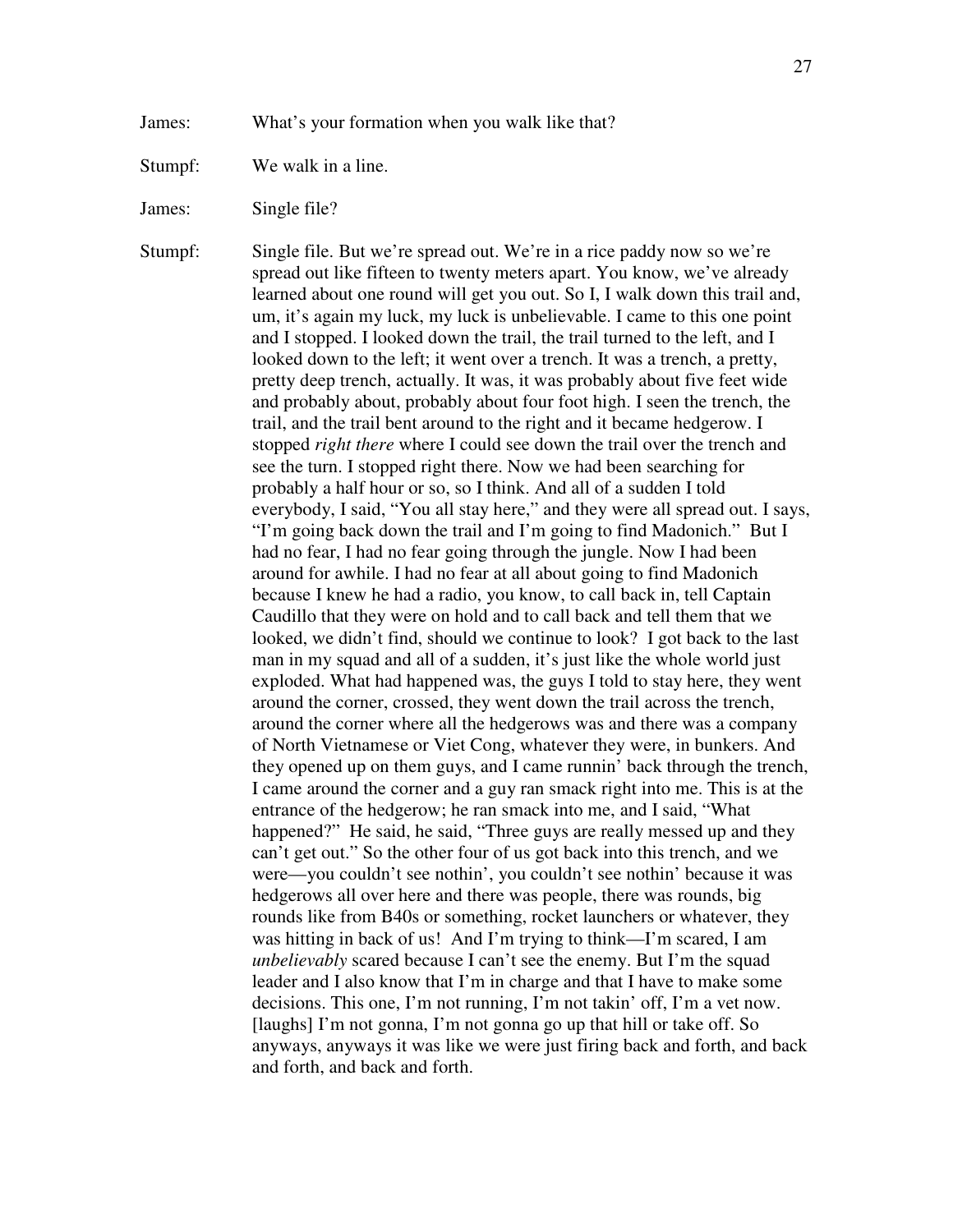James: At whatever.

Stumpf: At whatever. At whatever. Sometimes we could see these guys. They were comin' through the brush and there was only four of us. It was like one, his little head would peek through and you'd fire at him. And then there would be grenades would come flyin' over the top of the hedgerow so you'd fire over there, you know, but we really didn't know exactly what the heck was goin' on. So I tried about three times—now my squad, my other guys in my squad, they're all wounded too, so now I have—not only do I have the responsibility of my squad, of taking care of them, you know, I have the mobility to do—and my thoughts after it sunk in, first thought I probably had was, "Mom, I can't believe I'm gonna die in this fucking trench." [James laughs] That's my, that's one of my first thoughts. I was so scared. Then my thoughts geared mostly on my three guys who I didn't know where they were at because of the hedgerows, but I did know that I was pretty close; they couldn't have walked around the corner that far. So I was pretty close to being like straight out from 'em. And I knew that it couldn't of been too far of the distance, so I had it pretty well measured about how far down the trail they could have got and how, where that trail went to, how far I was away. I tried two or three times to get up out of that trench and then another bunker would open up or somebody else would start firing over here. And I go back down in that trench and I was really gettin' frustrated. And then Madonich came in. He came in with his seven and I—if I'm not mistaken, somebody got killed, one of his guys got killed comin' in. And then he had another one wounded.

James: He had the radio?

Stumpf: He had the radio. So we called Caudillo and then and then Caudillo, those guys, well they didn't get there for quite a long time because after we'd seen what it all was like, they got hit comin' in, coming in from a different direction. They got hit by bunkers and trenches, trenches that were like this wide and about three foot deep. And they had trenches all over going into, to, to the bunkers. Well of course, I didn't know it at the time. Well anyways, anyways, I, after, after about, I'm guessing, I'm guessing probably an hour to an hour and a half went by, and—this is another thing, true story. I used to carry about twenty to twenty-five hand grenades on my back in a sandbag. It was tied to my, my, ah, wet gear and when we were down in the lowlands, when I didn't have to carry a pack, I loaded up. I had forty-two magazines of M16 rounds. I had twenty to twenty-five hand grenades on my back, not counting what I got on my belt. And that first hour to hour and a half I fired, I was down to only about two magazines left and almost all of my grenades were gone.

James: You threw them all?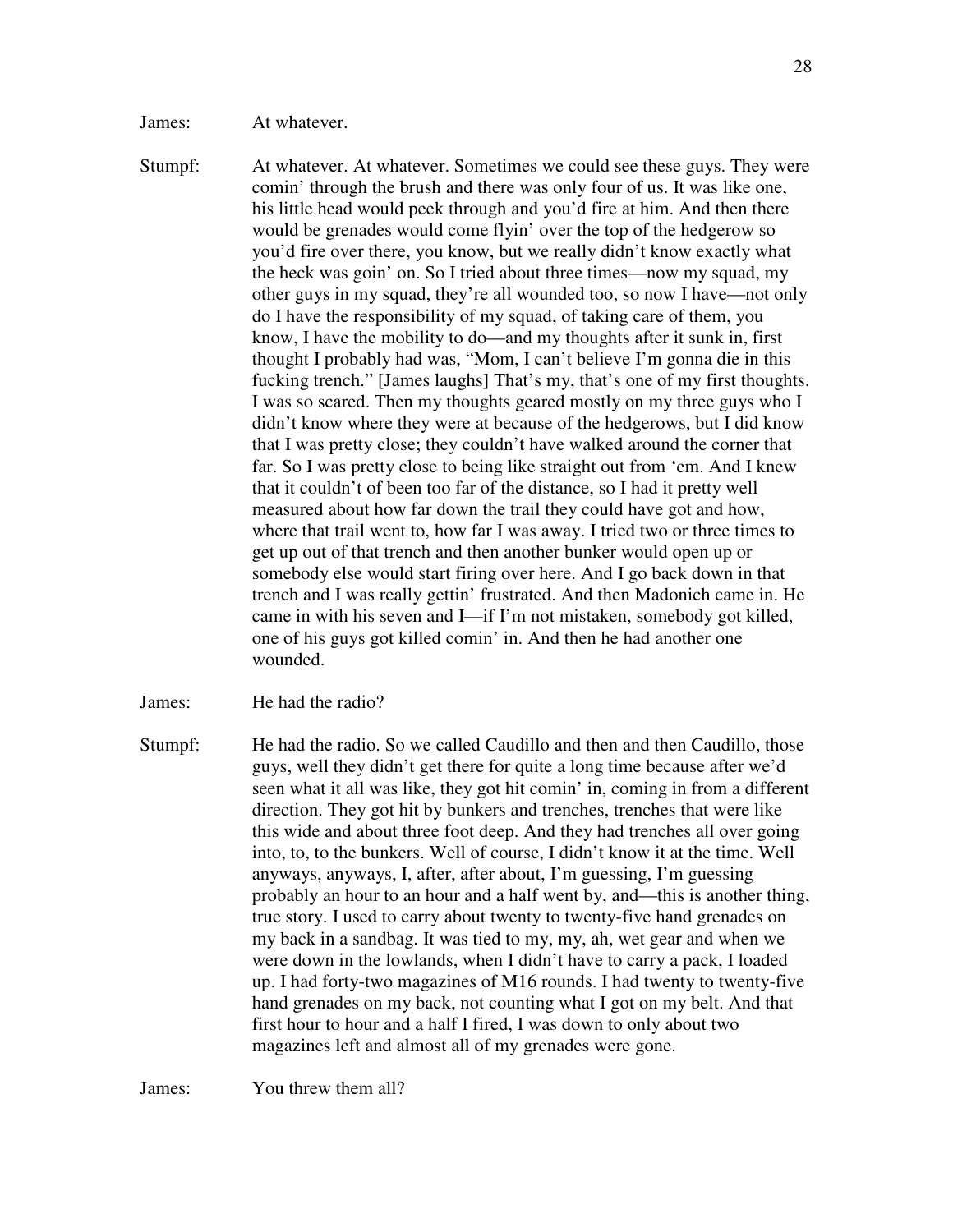James: Generally how far did you pitch them? Twenty yards?

Stumpf: Oh not very far! I pitched, I pitched some twenty, some I just dropped over, just dropped over like they were doing. They were droppin' them, they'd come right over the top, and one time there was a grenade between my legs. But I didn't even know it was between my legs [laughs] until somebody yelled at me, "You got a grenade between your legs!" And I was called Stumpy, and "Stumpy, you got a grenade between your legs!" and I look down, goddamn, there was a grenade between my legs. Now John said, John told in that story, he'll tell you a different story, but this is true. The grenade, he said I picked it up and I threw it back. No I did not. There was nobody down to my right. I seen that grenade [laughs] and I *kicked* it, I kicked that sucker as far as I could kick it and it never went off! But I said, "Man, if that thing would have went off!"

James: If that went off you wouldn't be here to tell it.

- Stumpf: Oh I pmmbf [sound blowing his lips]. Parts of me wouldn't be here to tell.
- James: The parts that count.
- Stumpf: I'll tell you what. I just, it was like gol-damn. But see, I'm gettin', I'm gettin' cooler now, cooler in the sense of, okay I don't know where you're at, but I know you're over there. But my main concern was for my men. I was, I was, I was scared that I would fail, probably. That I would fail, not getting my men out or—you know, I've gotta make an attempt. So finally I made that attempt. I told the guys, I says, "Hey, I'm going running, I'm going running right through this brush. I'm gonna try to get those guys back." I said, "You guys, you know, do what you can do." I didn't know if they would shoot me in the back or whatever. So I got up and I said, "This time I'm going." And I ran in and all three of 'em, I ran almost directly to 'em, about fifteen yards.
- James: Lucky, 'cause they didn't know where you were going.
- Stumpf: Lucky, I was lucky as crap! And all the firing, it was just like, when is it, when is it, when is the one, when's that slug gonna barrel me, just knock me right in the head. But I just, "Go, go, go!" And, and I got to, I seen White. White was the white guy and White had been around for awhile and White might have been the guy that took 'em around the corner, [laughs] I'm not sure. I knew it wouldn't have been one of my new guys; they would have followed—they'd have just "You stay here" and that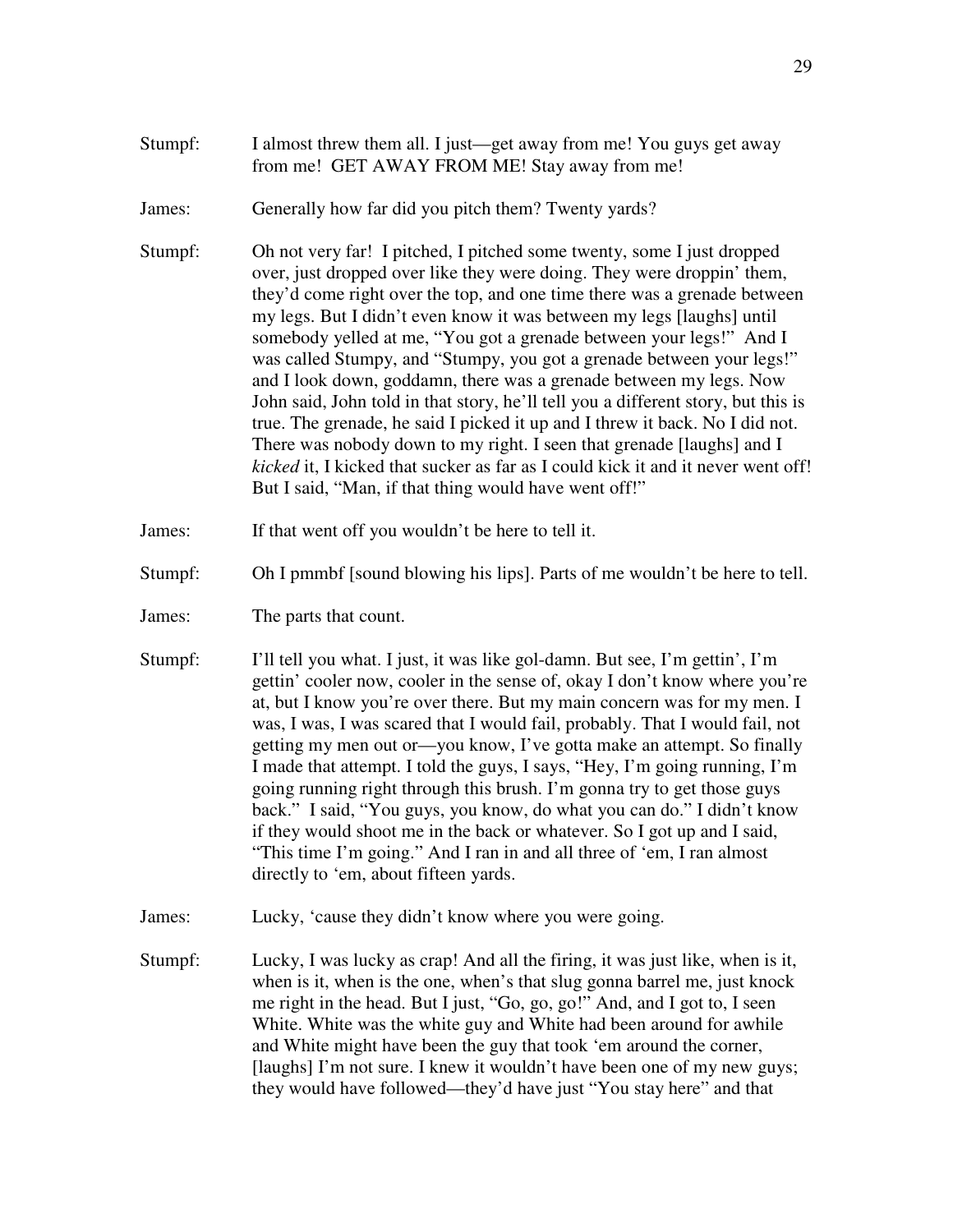would have been that. So anyways, I got White, and White, he was like hurt, hurt the worst. He had a broken back. I rolled in right, right alongside of White and I said, "White, get on my back, get on my back and hold on around my neck." And so he did that. I slid right underneath him and— 'cause he said, "My back is broken, my back is broken." And I said, "Slide," and I slid underneath him, and said, "Grab hold of my neck," and I kind of crawled as fast as I could to go get out of there and I got back to the trench and they grabbed, they grabbed White and they hauled him in. So then, then I said, [whispers] "Okay, I'm going again," and I'm so scared, I'm huffing and puffing, my heart is beatin' so fast and it kept on, all this fire, this fire was going on, and I just kind of blocked it out. It was noise, it was just crackin' away, it was crackin' away like crazy! And I just, just went back in and grabbed this other guy, Hernandez. Hernandez was, he was—oh god, he might have been wounded the worst, or hurt the worst, because I heard somebody in there, "Help, help", you know that, "I need some help!" stuff like that. I knew, I could hear that sound in the trench. And when I get by him it was like man, he's, he's really messed up. And so I grabbed him by the shirt, I think, and I just grabbed him, and I grabbed him and I started taking him through the, through the brush. Crawling, crawling or dragging him, I was dragging, dragging and half crawling, or whatever. Got him back and then went back and then it was Bush, the big tall black guy, and I just grabbed him by the shirt and I says, "We're going," and got him back inside the trench. So now this thing is, I'm feeling a little bit better. I got—

- James: Was the trench a safe spot at that time?
- Stumpf: NO! No. Oh, they were still, oh they were still firing like crazy at us and we were still firing back and then we had to get the hell out of there because we had these wounded guys and we went back and see, that's where I lose part of the story and Madonich picks up because he had the radio. We went back to this one area we, we thought—we'd seen, we'd both seen this area coming down through and it was a area that we could get a helicopter in and it was an LZ, a landing zone. We got back to there and the first helicopter that came in, I was standing right next to it when it came in, all of a sudden the whole windshield just exploded, it was blasted away. And the helicopter took off, so we didn't get nobody, we didn't get nobody out! But one of the gunners came off the helicopter and he couldn't get back on cause they took off so fast, he couldn't get back on. So he sat. I told him, "You're in the infantry now." So then, then Madonich—I had to leave, I was, I was draggin' people up to get out. I don't know, we might of went forty or fifty meters to get the hell out of that trench to get back here, so I was draggin' people back and forth. I just happened to be there when that first helicopter came in which—now I have, I think it might have been, it could have been the second one, because I had heard that one—it might have been this one—that got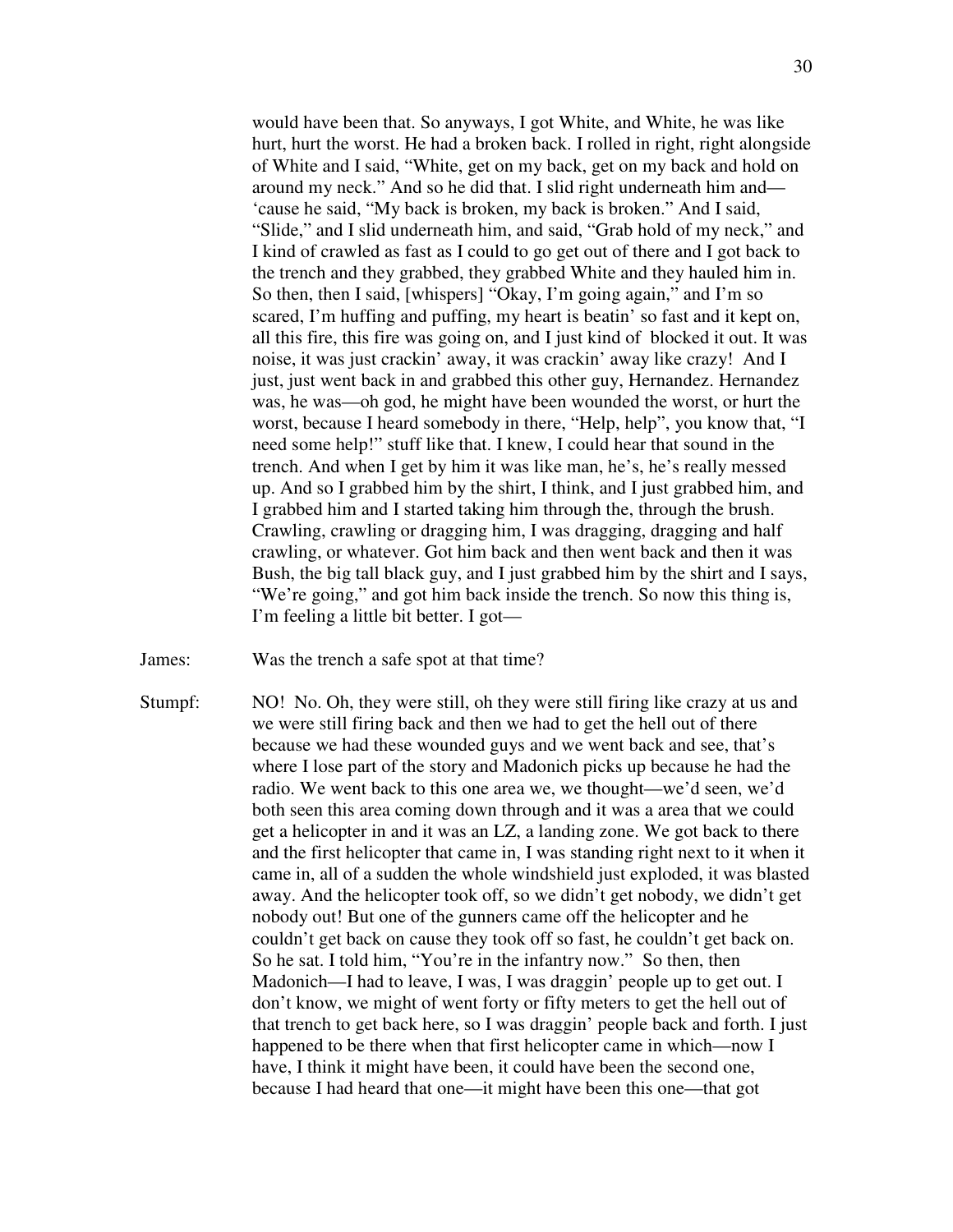blasted, blown out of the air, but I'm not sure. Well anyways, according to John Madonich, they called in another chopper and got some of these guys out. Well in the meantime, in the meantime, they got us now surrounded again, 'cause now we had left and my company can't get to us, my company can't get to us. So we had, we had looked around, we were trying to figure things out, and there was a point that I told Madonich, "We gotta get the hell out of here," I says, "because I can't hold these guys." It was just us three.

- James: You told him that on the radio?
- Stumpf: No. I told him that in his face; he had the radio. I said, "We gotta get out of here." We was small, we was only like twelve or ten people now or something like that. And I says, "We gotta get out of here because we can't hold 'em here because they're coming through the brush and they got leaves and crap all over 'em and you can't see 'em." And so he called Caudillo, which I didn't know, and Caudillo says, "Go back to the trench." [laughs]. So we went back to the trench. We had to get the hell out of there. They were like chasing us all over the damn place. Well anyways, later on, later on they came, the platoon came, another platoon came in, Caudillo's command group came in. And we pulled back because we still couldn't see shit, but we had, now we had a whole bunch of guys in this trench. And we told—we fell back and, and we dropped some bombs in and, you know, when the bombs started coming down, it was the first time I seen an air strike up front and personal. And I actually thought I was gonna drop my undies.
- James: Take you out too?
- Stumpf: Oh, I thought so. We were in a trench about, we went down about a hundred yards we went down the trench, so we had the cover, the trench, and of course the bunkers were down there and were above the trench. And when these bombs started comin' down I looked up and I said, "The bomb's gonna drop right on top of us," and I started charging down the trench, and then all of a sudden I looked up and, oh man, the bombs hit right, right on the money. And it was bomb after bomb after bomb after bomb—
- James: What was bringing those bombs in?
- Stumpf: Jets, jets, I don't know what kind of jets. M—uh, F16s? F17s? F15s? I don't know what they were [laughs]. You know—again I'm a private—I don't even know where I'm at. I'm in Vietnam.
- James: Who called that air strike in?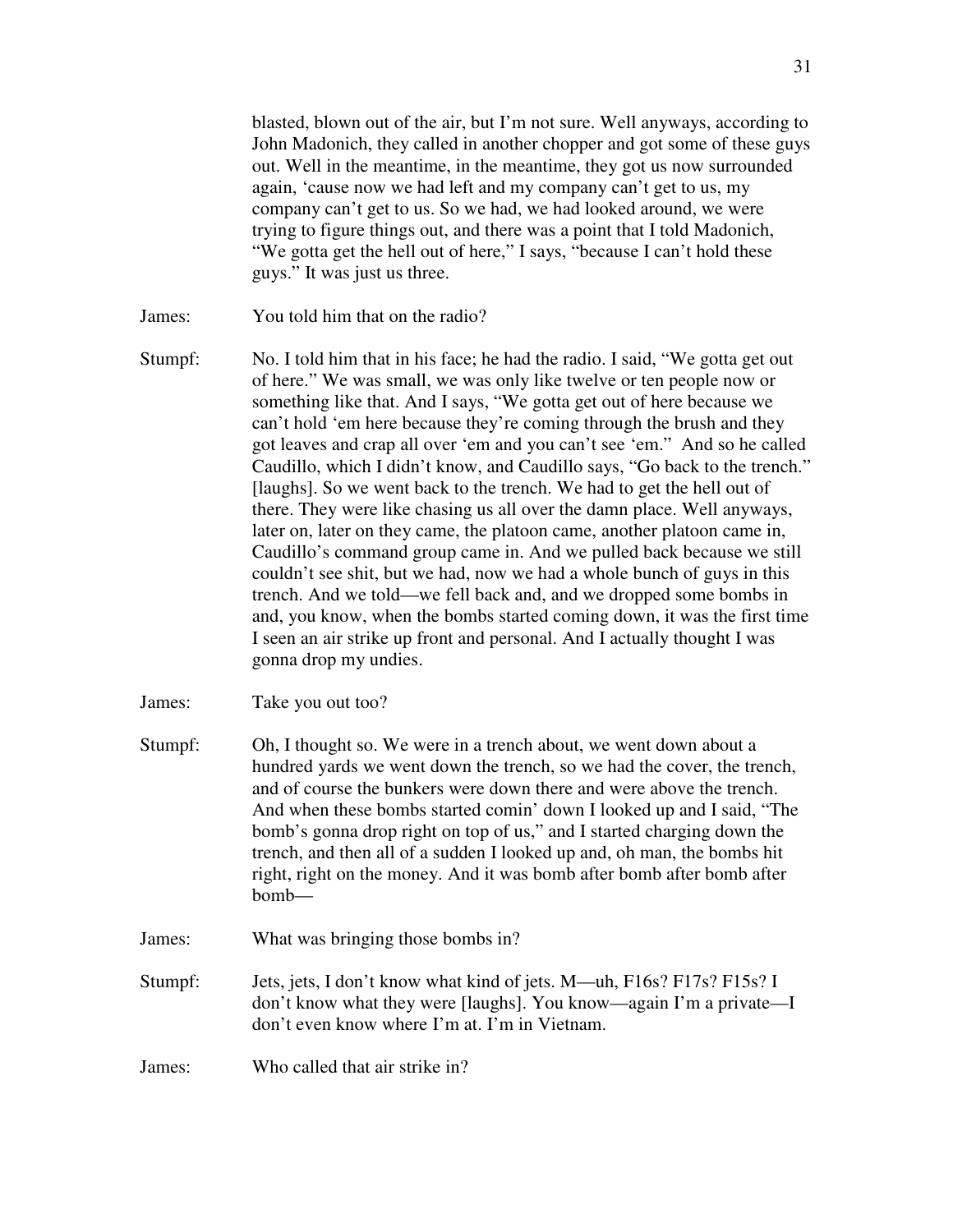James: Because obviously he had the coordinates.

- Stumpf: Oh! They had that thing wired. As soon as that—the last bomb I ran down that trench so fast and now some of the stuff had been separated, palm trees were knocked down, shrub was knocked down, bunkers were sunk, some of them were visible, and I was absolutely stunned and amazed that when I got down there, here they were! They're still in the bunkers and they're firing, but now I can see 'em! And I'm firing back at 'em. "Holy shit! These bombs! Where did they go?"
- James: They got everything but people.
- Stumpf: Where did they go during this time? So we pulled back again and we bombed again, did the same thing. Now there's—more bunkers are exposed and more shit fell down and there they are again, they're still firing away. And I'm going, "Whoa, I just can't believe this!" So it started getting, now it's probably 5:00 or 6:00 in the afternoon.
- James: Now what are we looking at? About four hours into this?
- Stumpf: Oh we're about—our first contact was probably about 10:00 to 10:30. The initial contact where the three guys got hit, 10:30, and again, I could be off by a half an hour or an hour, but it was, it was, we were like five or five, six hours into this. I am just like—I thought I must have ran a hundred miles that day.
- James: Back and forth?
- Stumpf: Back and forth, back and forth, back and forth, back and forth. And I was just dripping, I was just soaked and I was ripped, my fatigues, everything was ripped, but I'm not hit! And I don't have a squad now. My whole squad was wounded so I don't have a squad now and a—
- James: Did you get that helicopter to come in and take them out, after the F16s?
- Stumpf: Yeah, no, yeah—we were still, they, we were still doing some of that, because other people killed and wounded and I'm not even around. I'm, I'm on my own now, I don't even have nobody to, nobody to tell me, nobody to tell me what to do. [laughs] You know, I was the only guy left in my squad, and so I talked to Captain Caudillo and said, "Sir," I says, "we've got to make a charge, an infantry charge." I said, "We pull back one more time, we bomb them one more time, it's gonna get dark and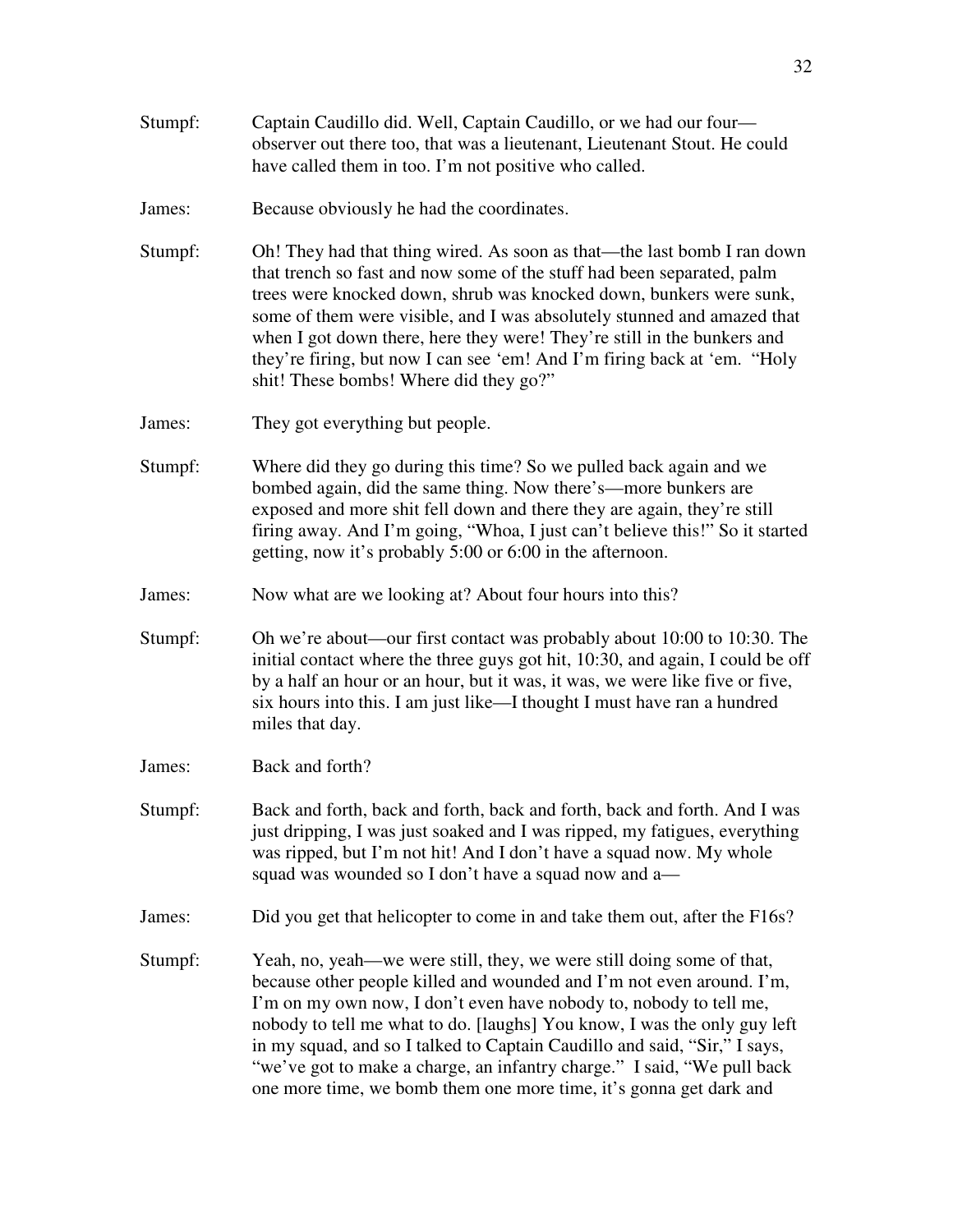they're gonna disappear." So he says, "Okay." And I says, "I know where, I know where that one bunker is." See, I had gone, I had gone into—this is at different times, I had gone into these other trenches and were by some of the bunkers and so I knew where this one bunker was that was real—it was just pissed, just pouring out the lead, and I says, "I can get that bunker." And, and he gave some guys from his command who gave me some grenades and that's, that's when I went in there and took out, took out the bunker, the bunker that—

- James: Describe the bunker, please.
- Stumpf: It was made out of palm trees, palm trees with dirt on top and a slit about that big.
- James: Six feet high?
- Stumpf: How high?
- James: Six?
- Stumpf: Six feet high? It could have, it could have been, it could have been, but it was all surrounded, I mean, you couldn't even see these things, they camouflaged them so well.
- James: So you had to put the grenades in the ports?
- Stumpf: Yeah, yeah, you had to—threw one in and they threw it back out. And then Madonich was, was with me when we were weak, but we went out and got a couple other bunkers from different places. And, and then he was with me when we, we, we finally kinda made the final charge or whatever it may be, and it then was just before dark and we broke contact with them. We had our Bravo Company came in to help us out and they give, they, they were gonna firefight on the other side somewhere 'cause this one, one guy told me that later on, he was—I met him, he was the senior—"I was Bravo Company first sergeant the day you got the Medal of Honor." I said, "Really?" 'Cause I didn't know nothing. "Yeah, my company got called in to help you." I said, "Oh, really?" He says, "Yeah, he said, "we lost a lot of guys that day, too." But I didn't even know. I didn't know that. But anyways, we fell back, we fell back into an area and I laid on the ground and I, I smoked a cigarette. I laid it on the ground and was, I was stunned, I was absolutely stunned. I was out of—[laughs] I had no strength at all.

James: You must have been totally exhausted.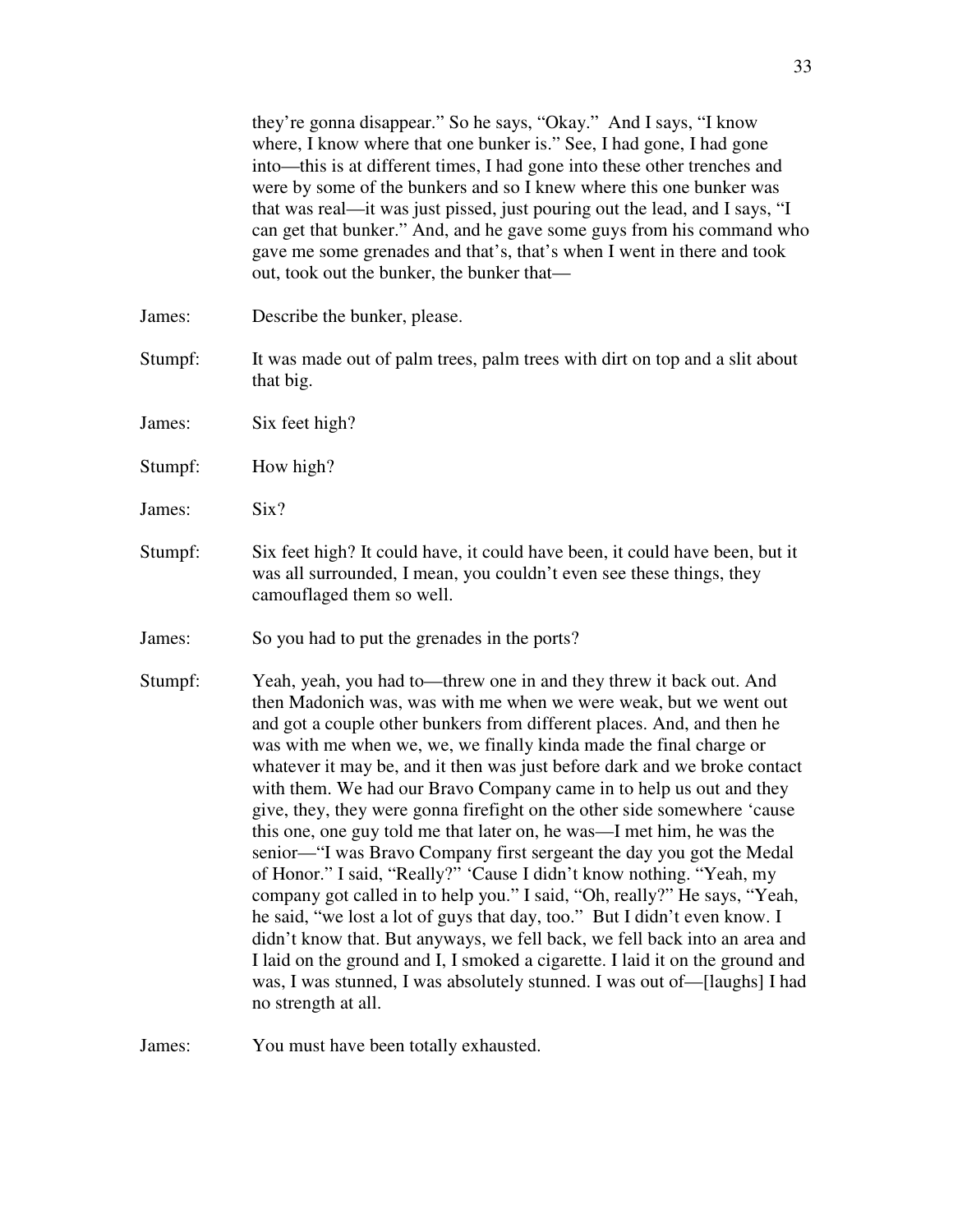- Stumpf: I was totally exhausted. I'm smokin' this cigarette [unintelligible] and I hear somebody say the company commander is looking for Specialist Stumpf. I said, "That's me." The company commander is over there somewhere, so I start walking over there by him and Captain Caudillo told me, he says, "We have a platoon that's lost and they're in one of the trenches." There was three trenches and then the bunkers, the bunkers were here, there, and they're mingled with these trenches and the trenches go this way then turn back that way and things. And he said they didn't know where we pulled back to, the command group, and he asked me, he says, "Can you go get 'em?" You've gotta be shittin' me. I thought, now I am terrified, now it's dark outside and I have to go in this bunker complex, in these trenches, and try to find a platoon that's lost. And I says, you know I— "Ahh, oh shit," but I knew he picked the right guy because I knew, I knew all three of the major trenches. I knew them and I knew where quite a few, quite a few of the bunkers were, so [sighs] what I did, I grabbed a radio and I told these guys to come with me. I don't know who they were, I could be talkin' to lieutenants, and I said, "You, you, you, you, you, come with me." I explained what the mission was. "We have a platoon that does not know where we came back to." I said that—it's dark outside, you could hardly see about that much in front of you, I mean, and I am pounding, my heart is pounding, and I'm walking point. I radioed the lieutenant from the other platoon and I told him, I says, "Don't put anybody up front that is gonna hear something and start firing," because I thought, awwh, Jesus. I said, "What's gonna happen out here? We might be in opposite trenches and we are gonna have a firefight with ourselves."
- James: The platoon will take care of the enemy.
- Stumpf: I told, I told everybody, I said, "Put your weapon on rock and roll." I said, "Put it on automatic." I said, "If there's any firing, basically you're gonna be on your own. I can't even see out here." So I got in this one trench and again [makes whistling sound] lucky, my lucky star up there. I got in the same trench with that platoon and about—and we walked past these bunkers that were, you know, just looking in these bunkers and I looked and looked and looked and there was no activity. They were just right off on the side, so I slipped past and slipped past, then all of a sudden I heard something and I stopped. Now Ken, what are you going to do? And so I did what I thought I should do. I will never kill an American, so I thought if this is the platoon coming, that they'll shoot me first; I will not shoot him first. So I told everybody, "Shhhh, quiet!" And then all of a sudden it came closer and it came closer, and now all of a sudden I recognized maybe from ten feet away just the outline of a steel pot. And I said the only thing that came to my mind. [laughs] I said, "Are you an American?" [James laughs] There was no password.

James: He must have gone straight up.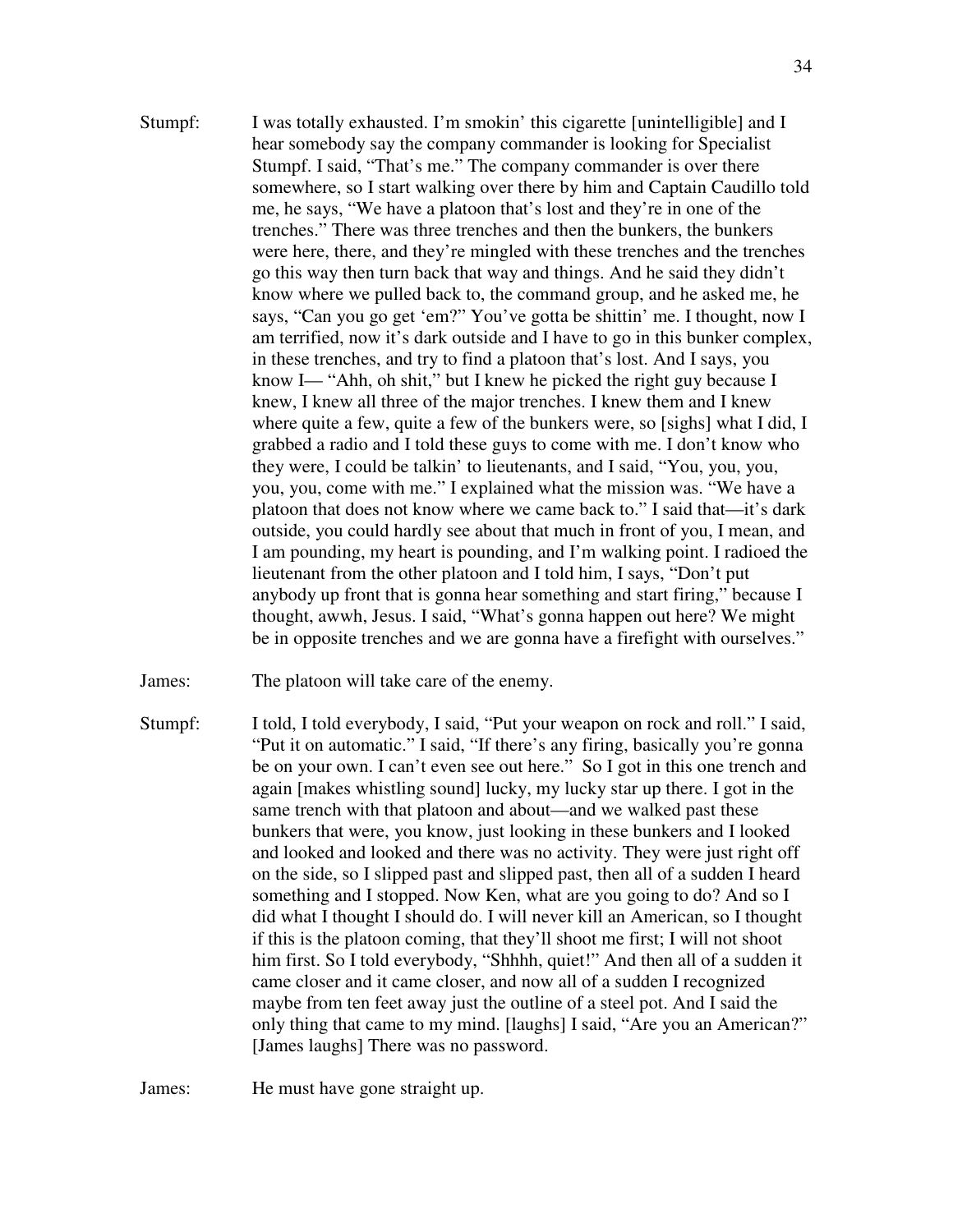| Stumpf: | And, "Yeah," and I was so relieved. I was so scared that I was gonna get<br>in a fight with this platoon. I was so scared that there was going to be Viet<br>Cong or North Vietnamese still hanging around in these bunkers. And we<br>went back, we went back to, I took them back. There was sporadic<br>shooting during the night, but I think it was nerves. We called in artillery<br>all night long on that position and we had flares; all night long we had<br>flares going off. So the next morning that was, that was it. It was, it was<br>over with. The press—not the press, but the brass came out.                                                                                                                                                        |
|---------|--------------------------------------------------------------------------------------------------------------------------------------------------------------------------------------------------------------------------------------------------------------------------------------------------------------------------------------------------------------------------------------------------------------------------------------------------------------------------------------------------------------------------------------------------------------------------------------------------------------------------------------------------------------------------------------------------------------------------------------------------------------------------|
| James:  | How many in the platoon that you took out? Twenty, thirty?                                                                                                                                                                                                                                                                                                                                                                                                                                                                                                                                                                                                                                                                                                               |
| Stumpf: | The platoon that was missing that didn't know where we went? Oh, I'm<br>just guessing, it was dark, I'm guessing their platoon probably had twenty-<br>five to thirty so-                                                                                                                                                                                                                                                                                                                                                                                                                                                                                                                                                                                                |
| James:  | Tell me their reaction, before we leave that point, seeing you.                                                                                                                                                                                                                                                                                                                                                                                                                                                                                                                                                                                                                                                                                                          |
| Stumpf: | Oh, their reaction? I don't even know what it was; I was just relieved.                                                                                                                                                                                                                                                                                                                                                                                                                                                                                                                                                                                                                                                                                                  |
| James:  | Oh, I would have thought, they might have, didn't know where the hell<br>where they were going.                                                                                                                                                                                                                                                                                                                                                                                                                                                                                                                                                                                                                                                                          |
| Stumpf: | No, no, no, no! They, they—I met up with the point man, and then, I just,<br>they—I had contact with them on the phone when I told them that don't<br>put somebody up front that's gonna open up if they hear something—<br>[End of Tape Two, Side A]-So, but I couldn't-                                                                                                                                                                                                                                                                                                                                                                                                                                                                                                |
| James:  | So they half expected to run into you, then?                                                                                                                                                                                                                                                                                                                                                                                                                                                                                                                                                                                                                                                                                                                             |
| Stumpf: | Oh, yes. They knew I was coming, but nobody knew, I didn't know, they<br>didn't know which trench, they didn't know which side I was comin' from<br>or nothing, but dang Captain Caudillo gave that job to me because he<br>knew I was in that complex, I mean more than once inside that complex,<br>so, I mean, who else could he ask? But I was scared. I was, oh man, gotta<br>do this. Well anyways, I was, I was probably—for three days we stayed in<br>that area. And I was, I was stunned. I was, I was completely stunned. I sat<br>by myself, I didn't have a squad. I just sat by a tree all day long. I didn't<br>lead one patrol or nothing, we just stayed there. I'd just sit by a tree. It was<br>like I had a fog in my head or something, I was just— |
| James:  | You were exhausted.                                                                                                                                                                                                                                                                                                                                                                                                                                                                                                                                                                                                                                                                                                                                                      |
| Stumpf: | I was just out of it. I was just like, holy cow, and ah—but then, then the,<br>one of the first days the guys came out and they started, they started, you                                                                                                                                                                                                                                                                                                                                                                                                                                                                                                                                                                                                               |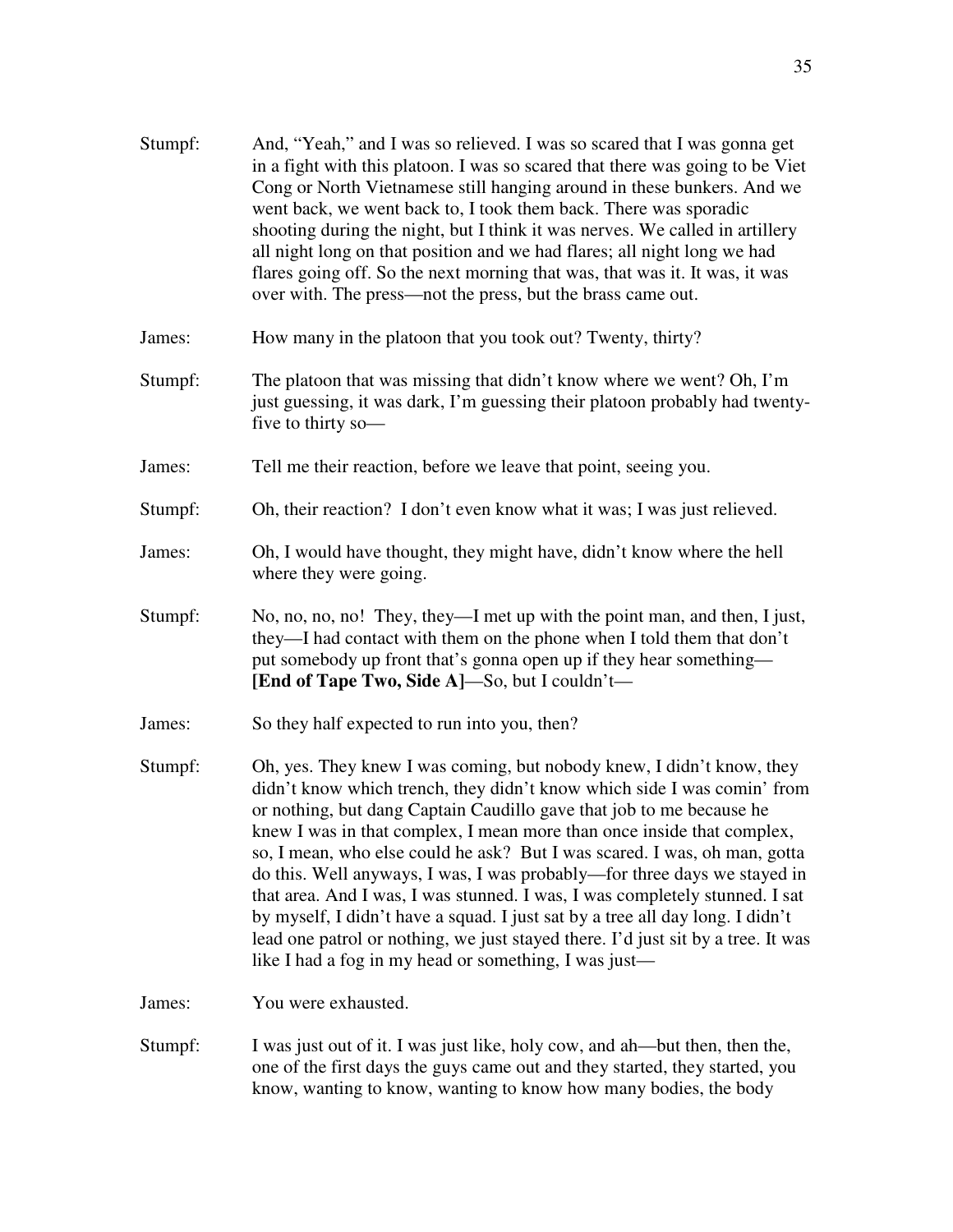count, the thing I could [unintelligible], body count. And I remember this major. And I asked the major—out in the field, you know, I never seen, I never seen anybody above captain out in the field. I had a lot of respect for lieutenants and captains that served in Vietnam, but I have very, very little respect for anybody above the rank of captain. [pause]

- Woman: So you learned to develop that mile away look?
- Stumpf: Oh yeah, the thousand mile stare.
- Woman: Is that what it's called?
- Stumpf: A hundred yard stare, a thousand yard stare. I read it before somewhere. Oh yes, I had to develop that, [laughs] yes, because I remember people coming out, I remember people coming out after and I remember how I jumped in their shit when they was goofing off. I jumped in their shit just like Simms; I never forgot Simms. And I just jumped in their shit. Like, man, they must of said, "What a fucking prick this guy's gotta be."
- James: So you acted just the way he acted towards you?
- Stumpf: Oh, you bet I was. I said, "This is serious stuff out here. No bullshittin' around," 'cause they, they was like—see, I was, I was a looker and a watcher, but you get some of these guys come out and they think "Yeah, bring 'em on! Bring 'em on!" I says, "You bring 'em on for a while. You don't want 'em on anymore after awhile." [laughs] I says, "Get 'em away from me." [laughs] But ah—
- James: [pause] Alright, we're going again.
- Stumpf: Are we rolling again? Then the next day the brass came out—
- James: Don't forget to back up a little. You saw very few of anybody higher than a captain in the field?
- Stumpf: Oh no, there was nobody, you know, and it disappoints me, and you know, I stayed in the military for twenty-nine years and I never forgot where I came from and that's why I took care of those people underneath me. Because if I don't, who will? You know, I says that some, some of the rules, like if you're walking point, don't shoot at nobody until they shoot at you first; some kind of orders like that come out. You know, it's like, "Fuck you, Colonel, you come out here and you walk point! See what you think!" You know, it's like you know, takin' a, takin' a hill or something like that, it's just like—there was no direction at all, we had no intention of winning. It was like standing out in the middle of Highway 94, super highway, and you'd go out in the middle of it and you'd just stand there;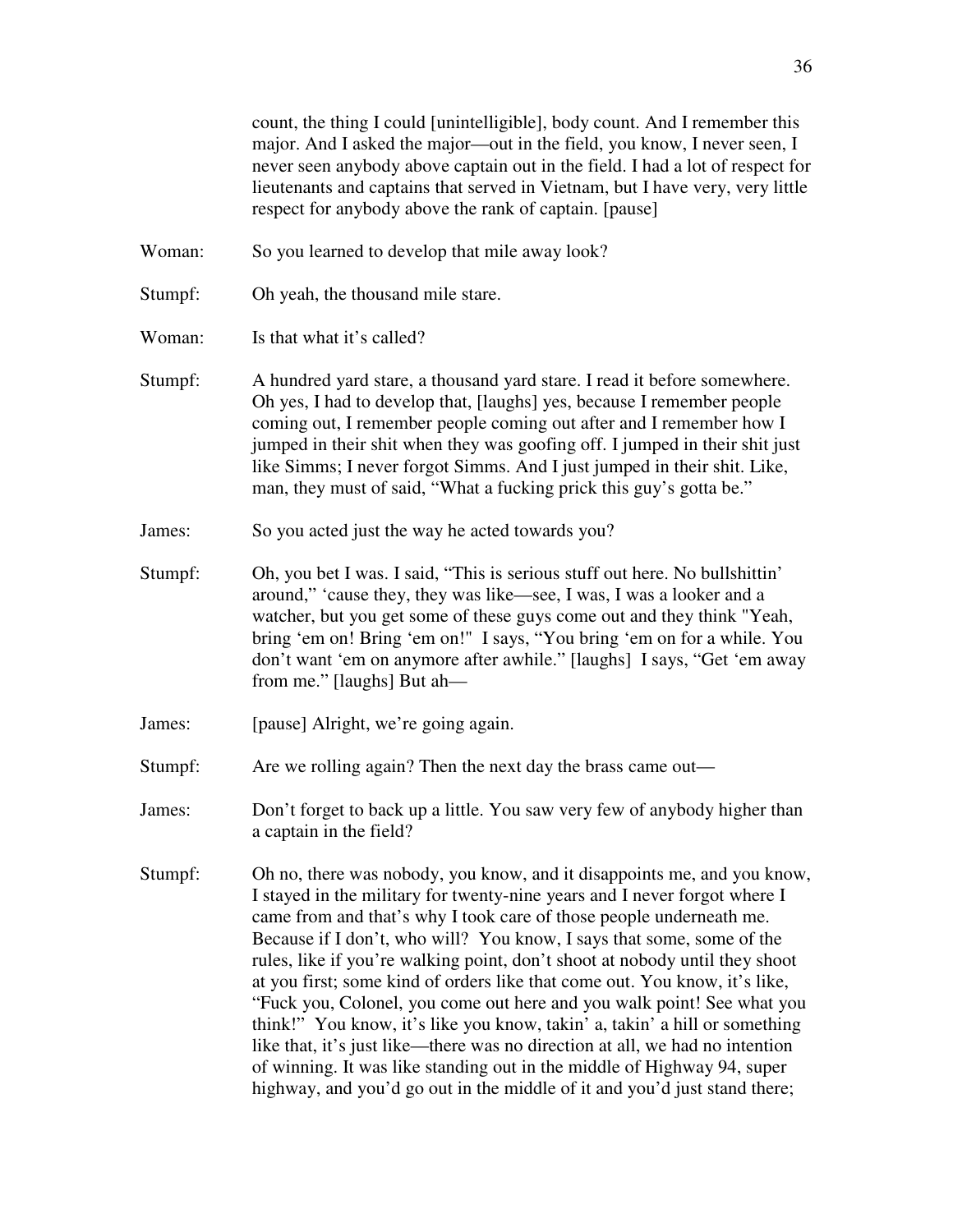eventually you are going to get hurt. That's what we did in Vietnam, and I blame, I blame the senior officers. Nobody wanted to speak up and say anything. I remember long after, after Vietnam was over with, *Time* magazine or somebody did an article on retired generals, admirals, whatever from the Army, Air Force, Marine, Navy, and all of them said we knew the war was being fought wrong, but we didn't want to say nothing to protect our careers. And I thought, you pieces of shit, the little guys dying on the battlefield and you're thinking about your careers? And I've always felt that; I've seen that many times in the Army. You know, they talk about we care; they don't care. They only care if it's one thing that might be to their advantage or whatever it might be, but when it comes down to my promotion or my, my Silver Star, you know, they don't—they could care less. I blame, I blame a lot on the military and I blame a lot on, of course, the civilian, the civilian leadership. You know I hate to say this, but Brokaw's greatest generation is the generation that put us in Vietnam, and it was my generation, protestors and everything else, that got our asses out of it, with some type of sense, you know, so when they talk about that greatest generation, I respect them for what they did in World War II and things like that, but when we came home, then the greatest generation didn't have much use for us, and of course neither did the population. But ah, I think we did the best we could. We fought hard, we were just as dedicated as our fathers were, we took the missions seriously and, and whatever may be, and, and, a, but there was no intent, there was no intent to win, and that's what bothers me.

- James: This is what you felt at the time, that you lacked direction? You felt that while you were there?
- Stumpf: No; no, that's the way I feel now. While I was there—see I went back. After I got the Medal of Honor, I went back to Vietnam two more times and—
- James: What do you mean? Tell me what you mean by two more times? You mean two, two six months?
- Stumpf: No, I went back for twelve months and then I extended for six months, so I had about thirty, thirty months. I had thirty months in Vietnam, total, so I seen the start of Vietnam, '66, '67, I seen kind of the end of it, '69, '70 and '71, parts of it.
- James: The last part, was your rank higher?
- Stumpf: No. My rank was still the same. I only had like three, four years in the Army.

James: I see.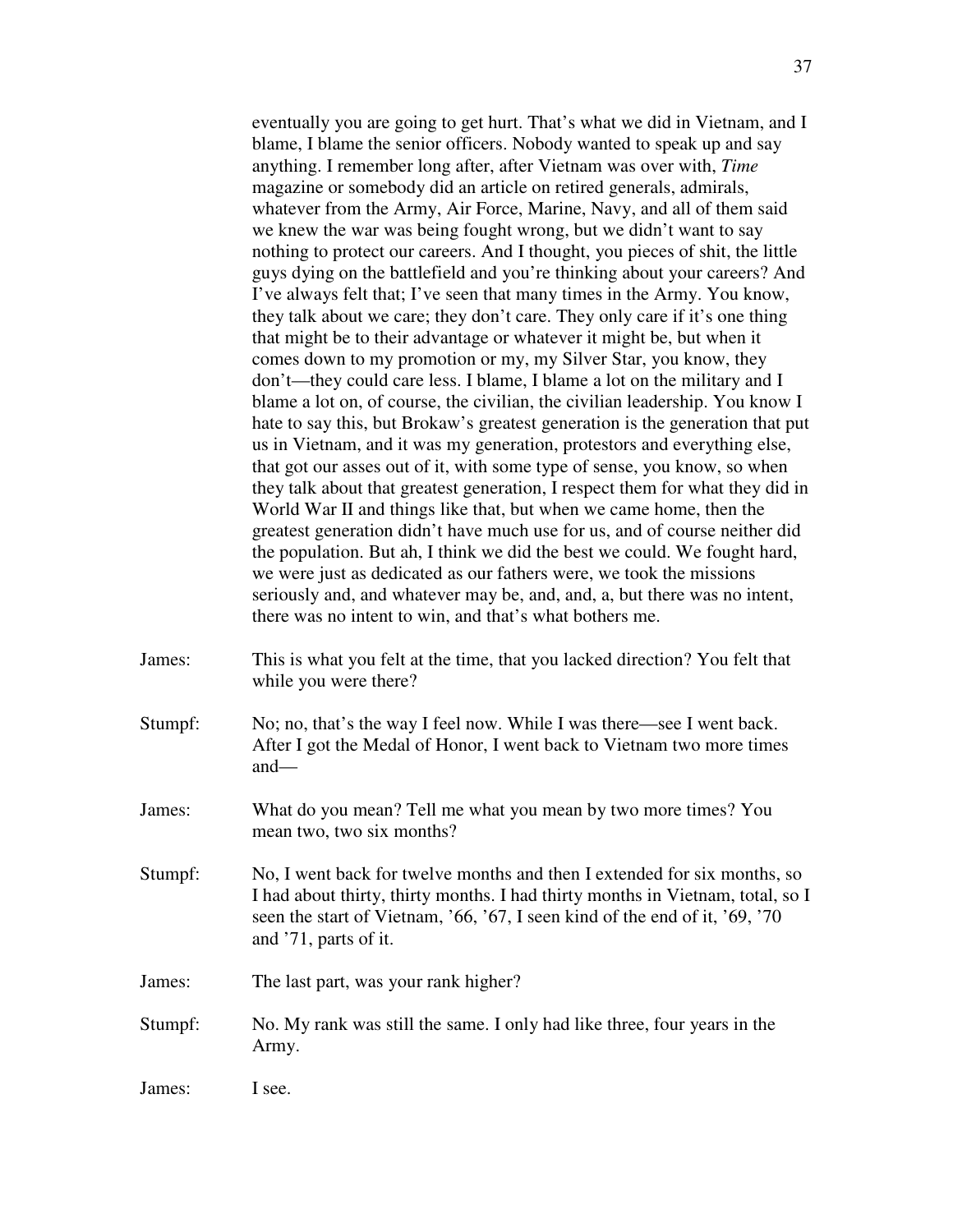James: Not much.

- Stumpf: So—but I went up the ladder pretty fast in the military. I had, I had leadership jobs. I ended up being a platoon sergeant over there, rifle platoon, when I was went back again, and that's a, that's an E7 slot for and I was E6 so—
- James: Before we get back to your subsequent experience, tell me a few things outside here. Tell me about marijuana.
- Stumpf: Marijuana? Honest to God, I never smoked marijuana before, during or after Vietnam. I came home my first year and one of my teachers from Menasha High School asked me about drugs. I said, "I didn't even see any; I don't even know what you're talking about." And I didn't. I didn't honestly know what they were talking about. And then she asked me another question; she says, "Do you think we can win the war in Vietnam?" And I said, "No," and I'm lookin' through the eyes of a private, not lookin' at the big map, and see where all this, all these regiments are and what's the stats here and what's are, what are we trying to do except for body kill, we get more of them than they get of us. So I says, "No, we'll never win the war in Vietnam," because of what I did the first time. All we do is we walk, we take a hill, we walk off the hill. We get in a skirmish, we walk away. And then, you know, it just keeps on going.
- James: No resolution?
- Stumpf: There was no territory that we held, you know, and so—but, but I will say when I went back to Vietnam, '69, I was, got assigned—first of all, I got assigned to the training detachment of the 4th Infantry Division. And they were getting ready to pull out and I ended up being, going over to an air rifle platoon of the 1st and 10th Cav; that was, this was the infantry part of the, of the, it was Delta Troop. We had, we had infantry, a platoon, and we had the Loaches and the helicopters and the Cobras, and our mission was to go out in the jungle and sit and the Loaches would fly by somewhere and they'd draw some fire.

James: What were the Loaches?

Stumpf: Loaches are those little bubbles, the ones that had a little bubble on top. It was like a one seater. It just has a bubble on top—a bubble, what am I saying? I'm saying a little glass, a little round glass—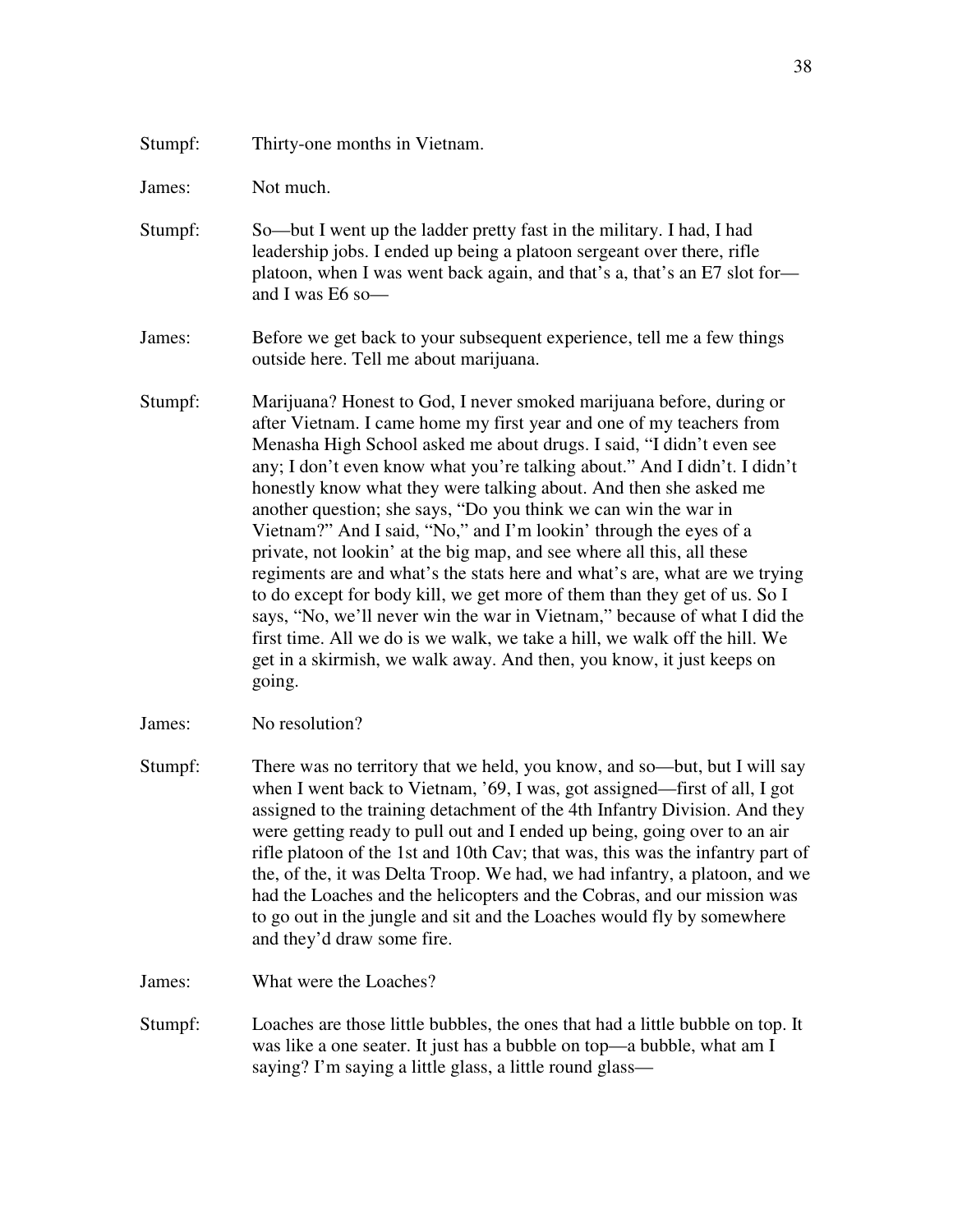| James:  | Not manned?                                                                                                                                                                                                                                                                                                                                                                                                                                                                                                                                                                                                                               |
|---------|-------------------------------------------------------------------------------------------------------------------------------------------------------------------------------------------------------------------------------------------------------------------------------------------------------------------------------------------------------------------------------------------------------------------------------------------------------------------------------------------------------------------------------------------------------------------------------------------------------------------------------------------|
| Stumpf: | Oh yeah, it's manned. It's a—                                                                                                                                                                                                                                                                                                                                                                                                                                                                                                                                                                                                             |
| James:  | An observation type?                                                                                                                                                                                                                                                                                                                                                                                                                                                                                                                                                                                                                      |
| Stumpf: | Yeah, it's a, it's a type of a helicopter. I don't know what they call it, what<br>the number is, but we, we used to call them Loaches. But, ah, they were<br>just a little glass bubble—                                                                                                                                                                                                                                                                                                                                                                                                                                                 |
| James:  | They fly at what, a hundred, two hundred feet?                                                                                                                                                                                                                                                                                                                                                                                                                                                                                                                                                                                            |
| Stumpf: | I couldn't tell you, I don't know. I don't know how high they fly.                                                                                                                                                                                                                                                                                                                                                                                                                                                                                                                                                                        |
| James:  | But you could see them?                                                                                                                                                                                                                                                                                                                                                                                                                                                                                                                                                                                                                   |
| Stumpf: | But they would, they would fly—no, we wouldn't see them, we wouldn't<br>see them around. They'd go all over. They'd be, they'd be five miles away<br>from us. They could be a hundred yards from us, and then when they<br>draw, drew some fire, then the Cobras come in and then, then our Hueys<br>we'd get on, and then we'd come in, and then we also was used as the<br>backup for the units that got in, had problems. But that's where I seen,<br>that's where I seen the drugs. It was back at base camps. At base camps,<br><i>these</i> were these guys that were smokin' all that dope and all that crap.<br>And that's where- |
| James:  | Morphine too?                                                                                                                                                                                                                                                                                                                                                                                                                                                                                                                                                                                                                             |
| Stumpf: | Oh, I couldn't tell you. I didn't even know. Even, even people I<br>suspected, 'cause I went to high command, the sergeant major, I suspected<br>our officers that were flying helicopters and some of the enlisted guys<br>smoking dope out in this tent, but the sergeant major was like, "Hey, I<br>don't want to hear nothing about that." You know, nobody wants to hear<br>anything about that crap, you know. But that was the last time I went to<br>somebody higher. I thought, hey, they don't care; I can't worry about that.                                                                                                  |
| James:  | They were worried about going home when their time was up.                                                                                                                                                                                                                                                                                                                                                                                                                                                                                                                                                                                |
| Stump:  | But anyway, a lot of times people don't want to hear it because it is on<br>their watch. It's on my watch, you know, and then the battalion<br>commander might not get promoted if he knows at all, that fifty percent of<br>his soldiers were smoking dope and does whatever.                                                                                                                                                                                                                                                                                                                                                            |
| James:  | Was your experience the second time over there, and third time, different<br>than your first?                                                                                                                                                                                                                                                                                                                                                                                                                                                                                                                                             |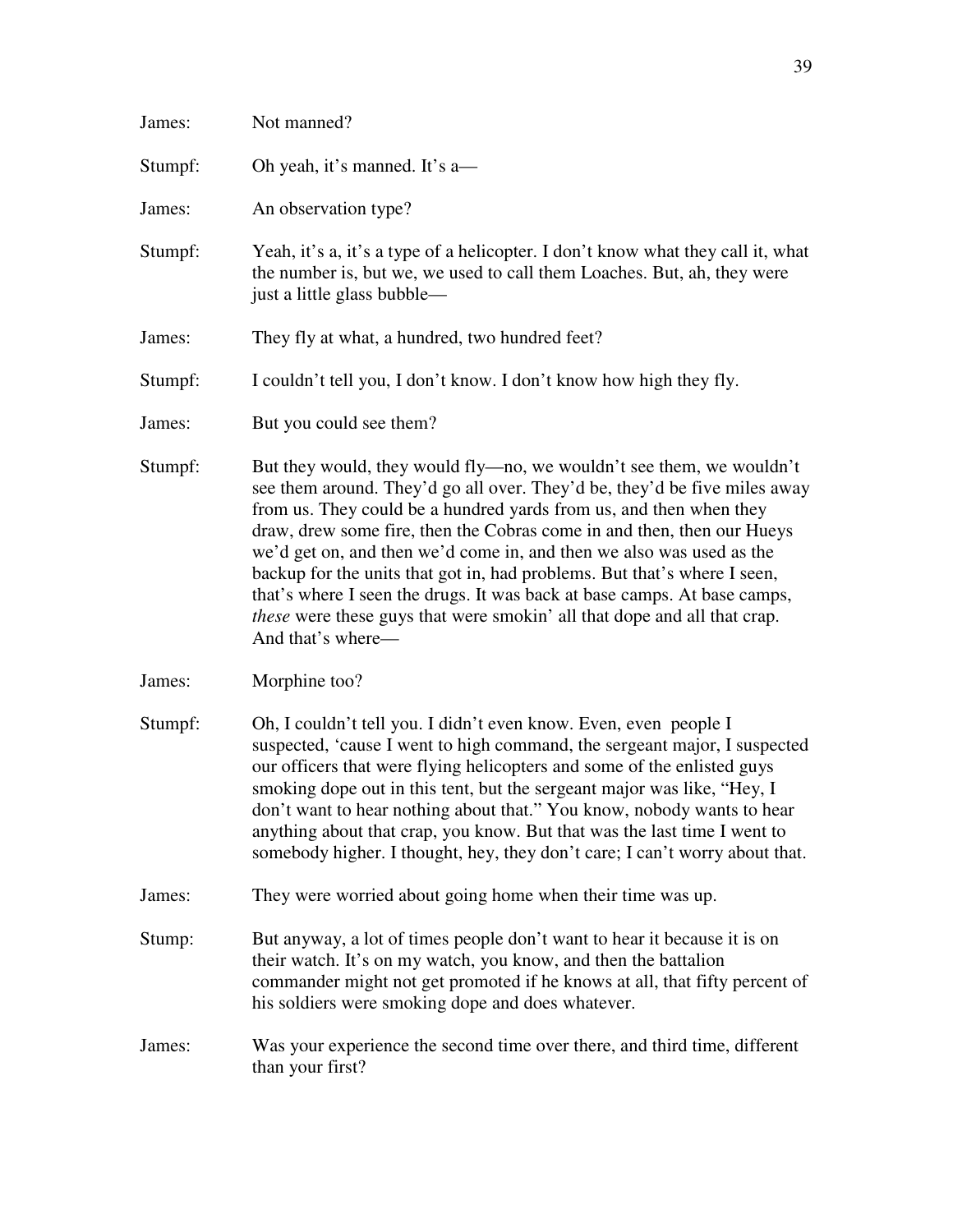- Stumpf: Ah, different in a way, in a way it was different, because I did a lot of walking my first tour; this time I'm in an air rifle platoon and we fly, we fly into action. And you know, it was March 16, 1971 and I was just ready to finish up my third, my six month extension, that was my third trip over there, and that's when I got wounded, and so I was so lucky.
- James: You waited long enough?

Stumpf: Yeah, I was very lucky, I was a very lucky guy. I used to tell these guys when I'd go talk in schools, I said, "Alright, somebody's gonna ask me this question right away, so let's get it out of the way." I said, "Somebody will ask me where I got wounded, so you remember the show Forrest Gump?" "Oh yeah, yeah I remember the show." "Remember when he got wounded?" "Oh, yeah, yeah, yeah!" "Remember who the president was?" "Yeah, yeah, I think so: President Johnson. Yeah, yeah, yeah." "Well okay. I got wounded in the same cheek he got wounded on, but I didn't pull my pants down when I got in front of President Johnson." [James laughs] So I says, "Where he got wounded, I got wounded," and then everybody laughed. And I said, "Okay."

#### James: That was shrapnel?

Stumpf: Shrapnel, I got shrapnel from a hand grenade. But anyways it's a, there was a, it seemed quite a bit—if I could, again, how lucky I was. I don't remember the date, but I was coming home for a thirty day leave because I extended in Vietnam for six more months and our platoon went out and I was left off of what we called the load list because I only had like three days to go and I was going home and I used to go out every day because I was the squad leader, and that platoon got chewed up bad. A highway outside of An Khe, I don't know if it was highway 14 or 19, got hit, convoy got hit. Our mission all the time was to come in behind it and work back, or stay in place and be a blocking force. Well, the first helicopter to come in landed, the second one got blown out of the air. They had the, the Viet Cong and everything had the, they had the LZ surrounded so they went to another LZ, the other two choppers. It was four choppers we had, seven guys in each chopper, and they went to the—and exactly the same thing happened over there.

James: At the other landing zone?

Stumpf: When it was all over, I would love to get, I would *love* to get the morning report of this action. When it was all over, it was like of the twentyeight—you've got four choppers, seven in each chopper—of the twentyeight guys in the air rifle platoon, about six to eight were still, that came back not hit or killed. I don't know how many pilots were killed. And I'd love to see that, see what, that they were there perfectly, they knew exactly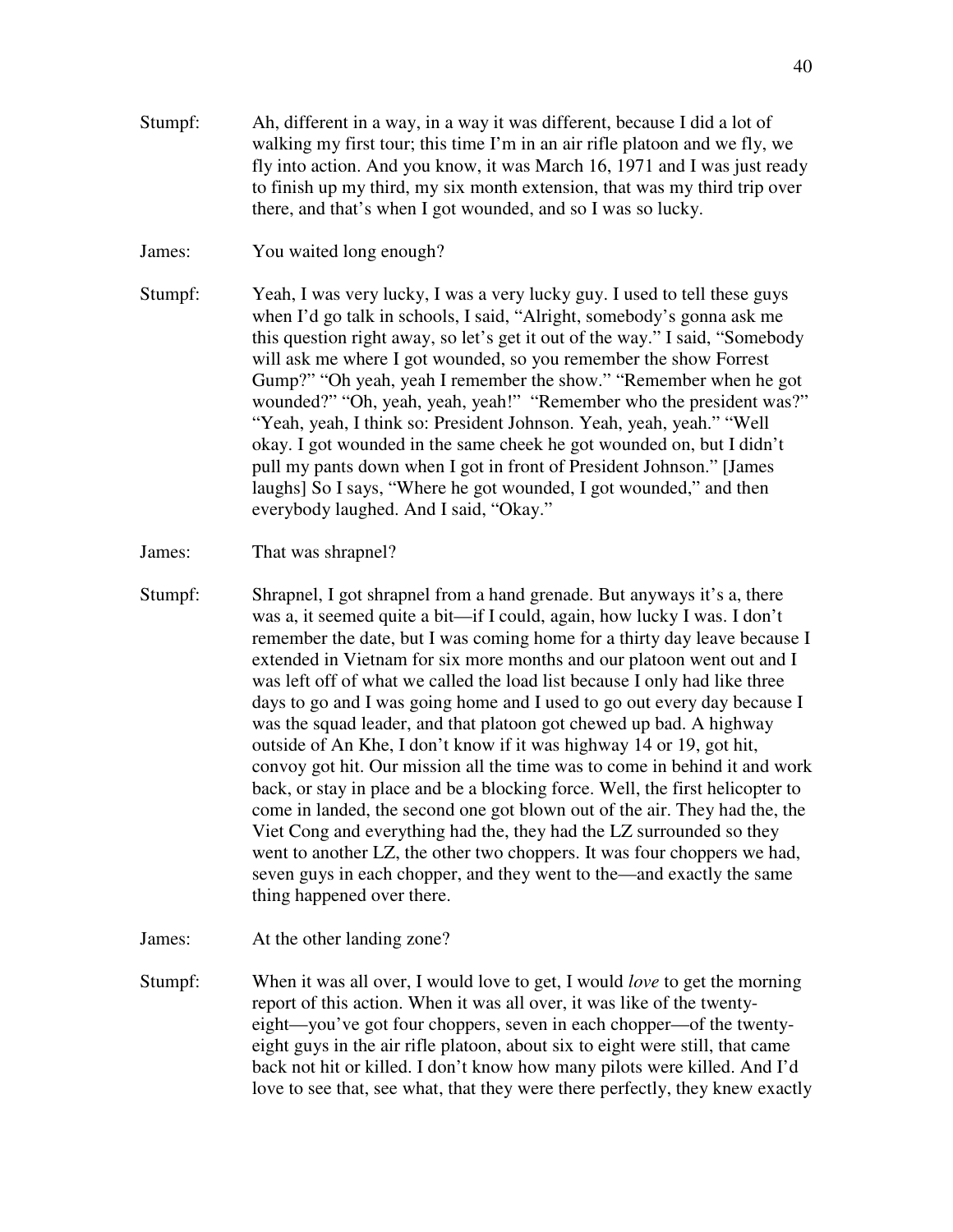what the air rifle platoon did. One thing I was against in Vietnam, too, was all these hooch maids. They come in, they wash your little, wash your drawers and all that other crap, and I said, "They shouldn't even be here." I didn't spent time in base camp; this is my first time in base camp now. I said, "They shouldn't even be in here. They know everything what we do." But you know, you couldn't tell nobody, you couldn't tell nobody. You couldn't tell nobody up here. I says, "Geez, one of these days something is gonna happen." And that was October of 1970, or November. I would love to see the report of Delta Troop 1st and 10th Cav on that day. It was *awful*. And lucky me, I was left off the load list the night before. My platoon sergeant—and see, he got hit real bad and all these guys, ah, so many of my friends in the platoon got killed, and so I ended up being the platoon sergeant of that platoon, but I had to get a brand new platoon in. When I got a brand new platoon in, I was the only person in the platoon to ever see the enemy, [laughs] except for, including, including, including [laughs] the lieutenant, including the lieutenant. The lieutenant got shot, too, and—but of course I blame it on the lieutenant cause you just, he didn't see no action, you know, but the platoon sergeant had seen action before on a different tour in Vietnam. And he was just, he was like, man, you'd tell him these things, and hey, come on, better take me seriously. And they got, all those guys got wiped out, it was just, just—and who knows how many, how many pilots were doped up on, on, the night before, you know.

- James: It's so hard to say.
- Stumpf: But anyway, that's enough.
- James: As a Medal of Honor winner, you really didn't have to go back into combat at all.
- Stumpf: No, I had to put in a special request.
- James: Because they would prefer that you did not get killed?
- Stumpf: No, exactly. I was in Vietnam, I had one month or weeks to go and I was pulled out of the field because they said that my recommendation for the Medal of Honor had left to go back to the States and left through all these boards including MACV [U.S. Military Assistance Command Vietnam] where Westmoreland was at. It had gone through all these boards with eyewitness statements and everything else and had gone back to be reviewed back at the next higher level, Department of the Army or whatever. So they pulled me out of the field, but I still went out on a, I still went out on a, went out on a four day ambush. 'Cause this one guy told me, he says, "Oh, you've gotta go out on four day ambush." You know, I don't care. As time goes by, I didn't care what they say [laughs]; I'll go on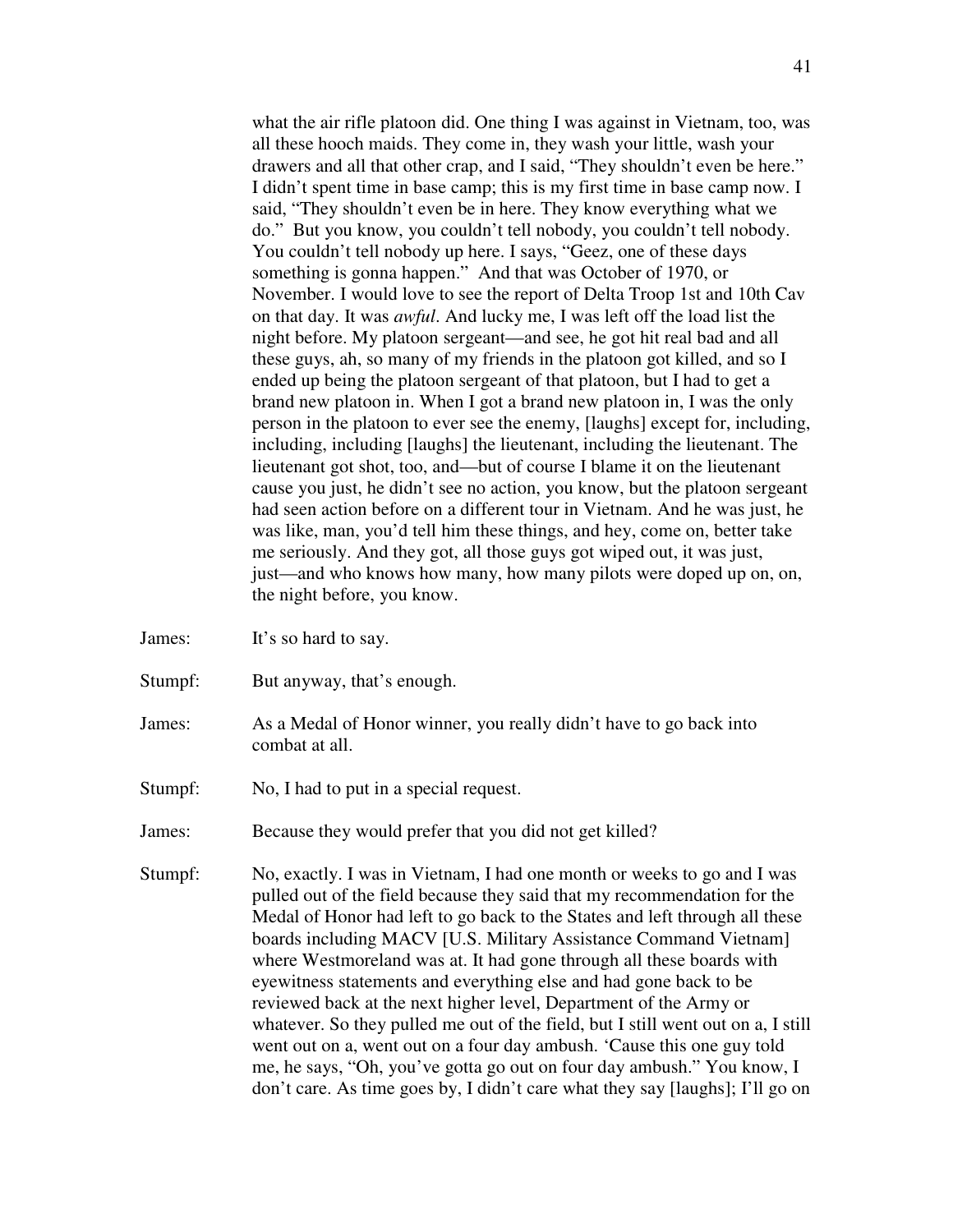|         | a four day ambush [laughs]. But he didn't know I was recommended for<br>the Medal of Honor. I could have told him, "Hey, I'm not supposed to be<br>going out," but I went out anyways. But then you know, I get the Medal of<br>Honor when I went back.                                                                                                                                                                                                                                                                                                                                                                                                                                                                                                                                                                                                                                                                                                                                                                                                                                                                             |
|---------|-------------------------------------------------------------------------------------------------------------------------------------------------------------------------------------------------------------------------------------------------------------------------------------------------------------------------------------------------------------------------------------------------------------------------------------------------------------------------------------------------------------------------------------------------------------------------------------------------------------------------------------------------------------------------------------------------------------------------------------------------------------------------------------------------------------------------------------------------------------------------------------------------------------------------------------------------------------------------------------------------------------------------------------------------------------------------------------------------------------------------------------|
| James:  | Let's go to that experience. You flew back to where?                                                                                                                                                                                                                                                                                                                                                                                                                                                                                                                                                                                                                                                                                                                                                                                                                                                                                                                                                                                                                                                                                |
| Stumpf: | When?                                                                                                                                                                                                                                                                                                                                                                                                                                                                                                                                                                                                                                                                                                                                                                                                                                                                                                                                                                                                                                                                                                                               |
| James:  | When you went back to get your medal.                                                                                                                                                                                                                                                                                                                                                                                                                                                                                                                                                                                                                                                                                                                                                                                                                                                                                                                                                                                                                                                                                               |
| Stumpf: | Oh, well I was out of the Army, I was back in Menasha working at Banta<br>Printing Company.                                                                                                                                                                                                                                                                                                                                                                                                                                                                                                                                                                                                                                                                                                                                                                                                                                                                                                                                                                                                                                         |
| James:  | This was in 1968?                                                                                                                                                                                                                                                                                                                                                                                                                                                                                                                                                                                                                                                                                                                                                                                                                                                                                                                                                                                                                                                                                                                   |
| Stumpf: | 1968. I came off the 11 to 7 shift.                                                                                                                                                                                                                                                                                                                                                                                                                                                                                                                                                                                                                                                                                                                                                                                                                                                                                                                                                                                                                                                                                                 |
| James:  | Well, you knew that you were getting it, you just—                                                                                                                                                                                                                                                                                                                                                                                                                                                                                                                                                                                                                                                                                                                                                                                                                                                                                                                                                                                                                                                                                  |
| Stumpf: | No, no.                                                                                                                                                                                                                                                                                                                                                                                                                                                                                                                                                                                                                                                                                                                                                                                                                                                                                                                                                                                                                                                                                                                             |
| James:  | Oh, you didn't until then?                                                                                                                                                                                                                                                                                                                                                                                                                                                                                                                                                                                                                                                                                                                                                                                                                                                                                                                                                                                                                                                                                                          |
| Stumpf: | No. When I had left Vietnam, I knew I was recommended for the Medal of<br>Honor, but when I left Vietnam, I left Vietnam. I gained a hell of a lot of<br>experience over there. I, I, it's a—I think I became a better person. I<br>became more dedicated to mission. You know I didn't give up my job, my<br>mission, my job, but I left Vietnam, Vietnam's gone. Vietnam was out of<br>my life. I just, I did what I felt was the right thing to do and I did my duty.<br>One day in my life of the first two years, the day I was recommended, I<br>was probably the best soldier that I could possibly be; I was the best<br>person I could possibly be. You know, go in there and get those guys out.<br>And the best warrior I could possibly be. That one five, six, seven hour<br>period, I was a good soldier. And the best I could be, but I—no, my mom<br>woke me up off the 11 to 7 shift. I was probably sleeping for a couple of<br>hours, and she says, "Somebody from Fort Sheridan." I didn't know<br>nothing about Fort Sheridan or where anyplace in the Army was except for<br>Leonard Wood and Ord, Fort Knox. |

James: Fort Sheridan was a lot closer.

Stumpf: Fort Sheridan, yeah, right. I ended up getting assigned there later on. But anyways, they said they're gonna have to bring a fly up, fly a plane up and pick you up because they want to take you back to Fort Sheridan to get your picture taken because you're going to go to Washington for the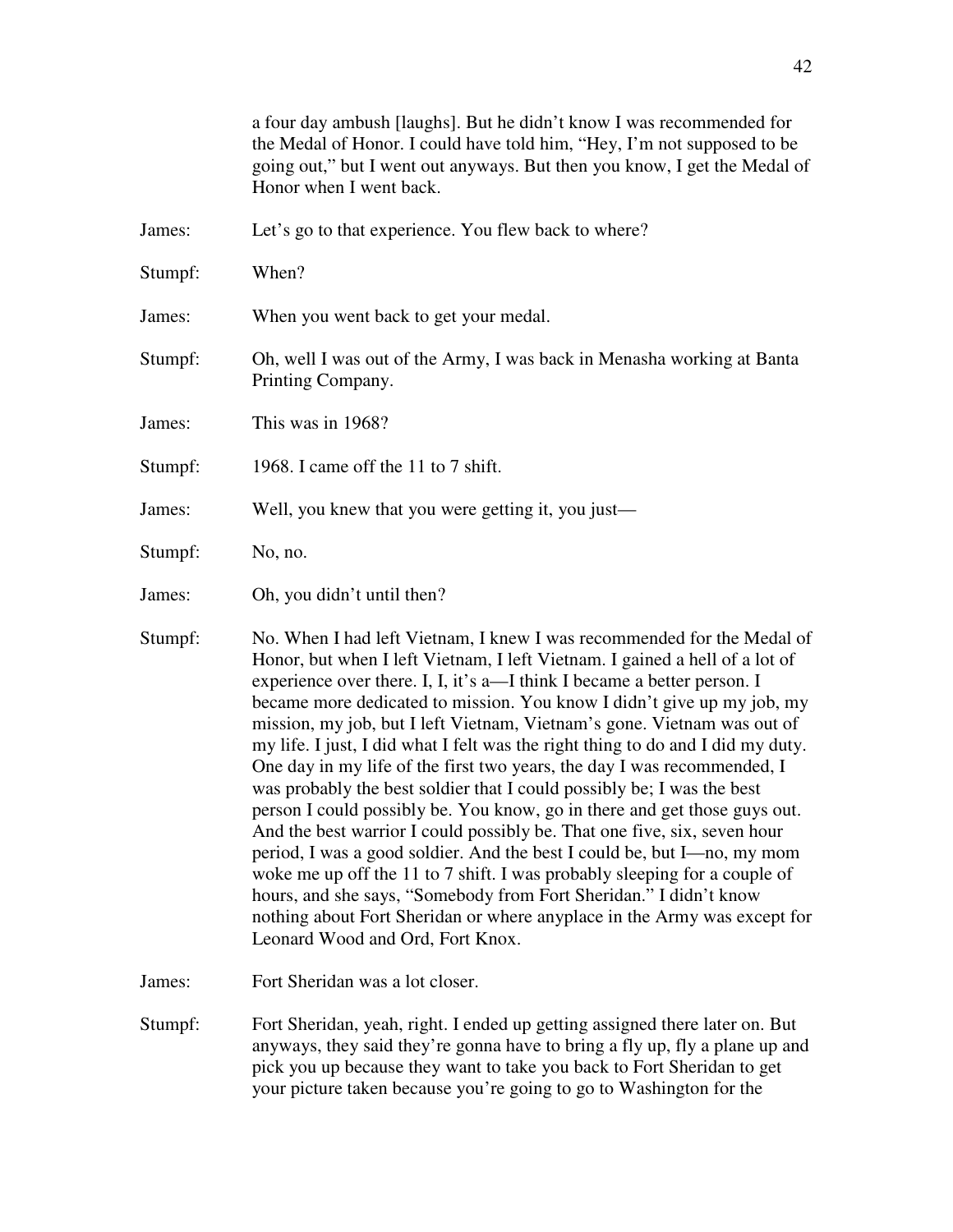Medal of Honor. And I go, "Whoa," so now I thought, "Geez, could this be a joke or what?" you know, and then they called back. The next day they called back, "We're all fogged in," and they said, "can you go downtown and get a picture taken?" And I thought, "Oh, geez, could this be a joke or what?" [laughs] You know, then I got my picture taken and then I started getting official correspondence. My mother and my father, my sisters and my brothers, their husbands, their wives, I was not married, they, we all went to Washington D.C. and we stayed at the Madison Hotel. Everything we wanted was there for us. You order anything in the hotel, you just put 'Medal' on the tab. If you go down and get your hair done, somebody makes a remark about your hair, you go back down and get it done again [laughs], and put 'Medal' on the tab. We had two escorts, a captain and a staff sergeant, and they took us out to dinner. We rode in the big black limousines and it was awesome. It was just an awesome experience. But for me, but for me it was kind of, kind of, kind of a—and I feel that way today, it was a humbling experience, you know, because I did what I did because a job had to get done and I was in a position, 'cause I was [unintelligible] to do it; it was my responsibility.

 But, a, so I've always kind of felt that way about the Medal of Honor and things that—I changed, some things, you know, my feelings about, about certain things, Vietnam and POWs, MIA issue. I'm so, I'm just so disappointed in that, that after '73 that they kind of, they kind of shoved it off like nobody else was there, we got them all. And that wasn't true. I mean, I read Bobby Garwood's book, the Marine that came back in 1979. It's an awesome book and the Marine Corps wanted to court martial him and everything else. But I still believe that there were prisoners of war left alive, that were alive. And then when you start reading memoirs and history, and you listen to the History Channel, and you find out that that Eisenhower's chief of staff back in the '50s said the hell with, forget about those eight thousand POWs from the Korean War, just like we weren't there. See, the Vietnam veterans started bringing a lot of this attention about the POW/MIA issue which helped out in Desert Storm or anywhere else that we may be involved in. This is some serious stuff, because bottom line, the government could care less; they could care less about you. You're a number, you're not, you're not anybody, you go fight a war, you know. I think we've lost a lot of rights. I think—I'm one person, but I'm not the only person and but, but I'm a person that says what's on my mind. And I'm glad that they didn't, they didn't pass that amendment to change the constitution to protect the flag. And, and people, "God, you would say that?" I love the flag, I can't, I wouldn't stand, I couldn't stand anybody burning it." But I look at the experience from Vietnam and say, "Look at all the flags that were burned during Vietnam. Who's gonna go out there and get, if we have a law, who's gonna go out and arrest them? If you do arrest them, they are gonna bring out a hundred more flags tomorrow. What are you going to do then?" Then I think about, I really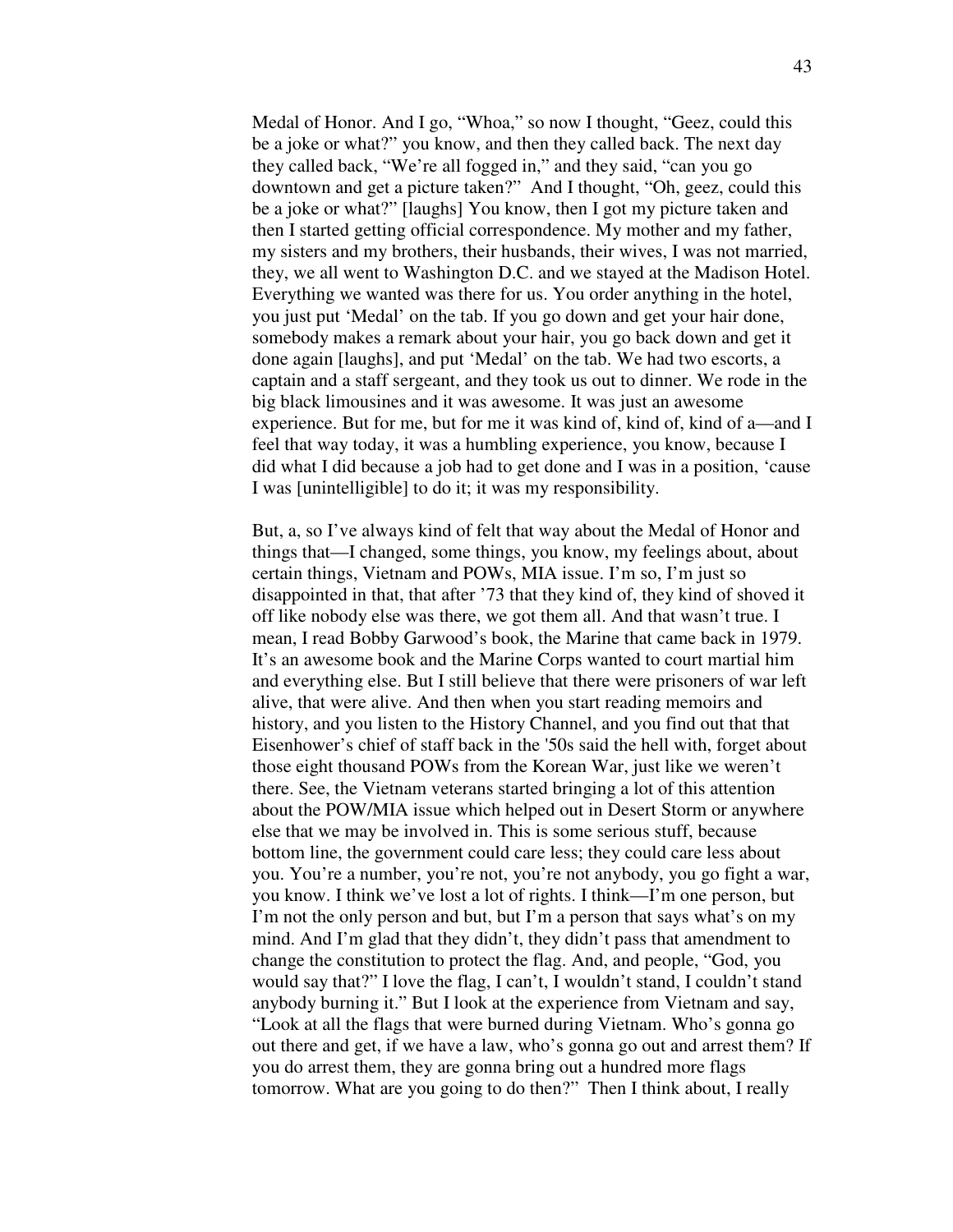think we've lost a lot of our personal freedoms. And they may not sound, they may not sound like, like, well that's not a big deal. Like say, wearing a seat belt. Why do I have to wear a seat belt if I don't want to wear a seat belt, just because somebody says it saves more lives? This is my life. When you sent me to Vietnam—of course I volunteered all three times, but most, a lot of guys didn't—you can send me to Vietnam and you could have me get killed, no big deal, but I've got to wear a seat belt because here it's a law. Or you gotta wear a helmet. I'm not a biker, but you gotta wear a helmet. If I don't want to wear a helmet, why do I have to wear a helmet? Because we said so. And I thought if we get going on this flag thing and we pass, the law gets passed to change the amendment to the Constitution, I think we're gonna run into some more problems than what are the veterans going to say when we go to the Packer games. Ah! They're gonna pass a law saying that you didn't stand up and put your hand over your heart and sing our national anthem! How far is this gonna go? You know, I hate to see anybody burn the flag. And if I did, I don't know what my reaction would be; maybe a baseball bat to his head, and then I'd go to jail. But I feel, I feel, and there is a lot of other people who feel the way veterans feel, that feel the same way I do. There was fifty, maybe two, Americans that jumped on hand grenades in Vietnam to save their buddies from getting killed. And all but about two survived that jumping on that hand grenade, that actually survived it. We weren't fighting for our flag, they wouldn't be jumping on no flag to save anybody. We were there—

- James: Tell me about getting the Medal of Honor. Your family was there for a week?
- Stumpf: Oh my family, we were there for four days or something like that, and then, you know, we came back. The one thing I remembered was—
- James: Wait a minute; tell me about getting the medal. You said there were four other guys.
- Stumpf: Oh yeah, okay, alright
- James: Where did you go?
- Stumpf: Where did we go? To the White House. I met the President.
- James: To the Rose Garden?
- Stumpf: [unintelligible] Well, if we were in a rose garden, I didn't know it. I went and met the President in the Oval Office first.
- James: Tell me about meeting him. Was he charming? Or did he—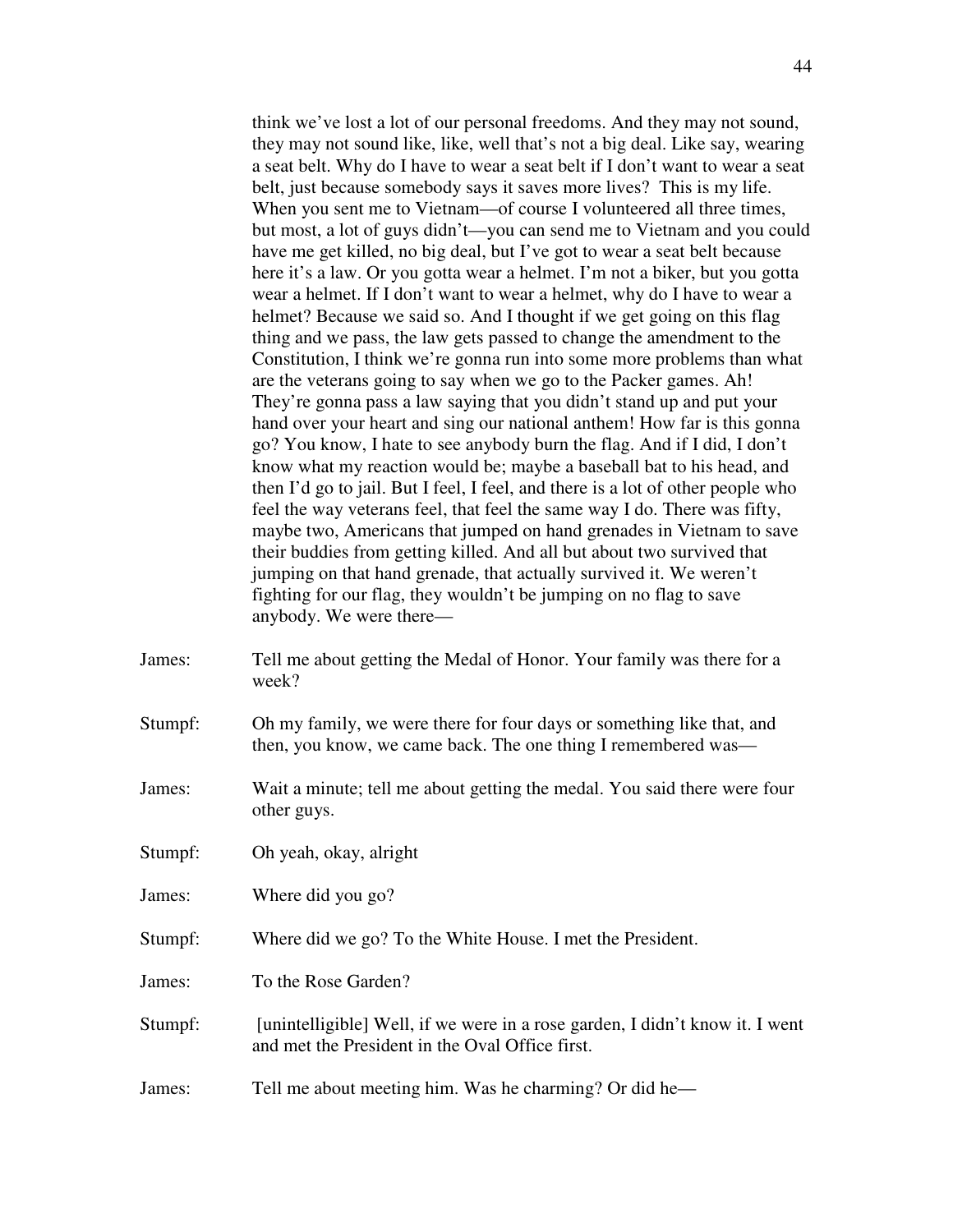- Stumpf: I was too scared, really, to take in what was going on. I, I do remember something that was funny though. We were told, all five of us were told we were all in our uniforms, even the three of us who got out—we were told to not take our hats because the ceremony was going to be inside. Well when we got over there, they said the ceremony was going to be out on the White House lawn, the South Lawn. So here's General Westmoreland, the Chairman of the Joint Chiefs of Staff, Wheeler, oh God, all these guys, all these guys that had stars, but these were the big hitters. Well anyways, they said, "Did you guys," we were in the Oval Office, "did you guys bring your hats?" "No, we were told not to." Westmoreland tells them that—I just think it's the funniest thing in the world—he tells these other two star generals and three star generals, "You guys, go out there in the crowd"—there was a big crowd outside—"go out in the crowd and bring a bunch of hats in for these guys." [laughs] I said, "Look at these, everybody works for somebody around here, bubba," and to see those three stars and two stars, one stars, chasing like privates, go outside, "Give me your hat." We were all enlisted, so they are taking hats from these guys, "Give me your hat, give me your hat." They didn't know what head size we had, so here comes all these generals, about three of them, they come in here, they got like five, he's got four, he's got five, so we are trying them all on, but I thought that was cool, I always wanted to tell—
- James: Moment of revenge.
- Stumpf: That's it, that's it: "Get out there and get that, get that young boy a hat," that general, "Go get it, bubba!" [laughs] So anyways, anyways we went out on the White house lawn—I got a tape of that, they sent me a tape of the ceremony and I got some pictures downstairs in the basement of that I have of the ceremony. It was awesome. We came up there, we came up there, President Johnson, he asked me, he says, "Where are you, son, where are you from?" And I didn't have a clue [laughs], I was so stunned.
- James: Opened your mouth and nothing came out?
- Stumpf: I was like "eeeh," then I said, I thought about it for a second and then I said, "I'm from Menasha, Wisconsin," and that was it. [laughs] And he said something else and I ain't got a clue what that was. I don't know, he said something like, "Well, you did a fine job" or something like that; I was still in shock. I said, "I'm more scared here then I was scared in Vietnam that day." But ah, so then, I—well, we got our medal and everything else and then it was like I got word that there, in the town square in Menasha there was going to be a big ceremony when I got back and the Veterans of Foreign Wars was going to give me a life membership, the American Legion was going to give me a life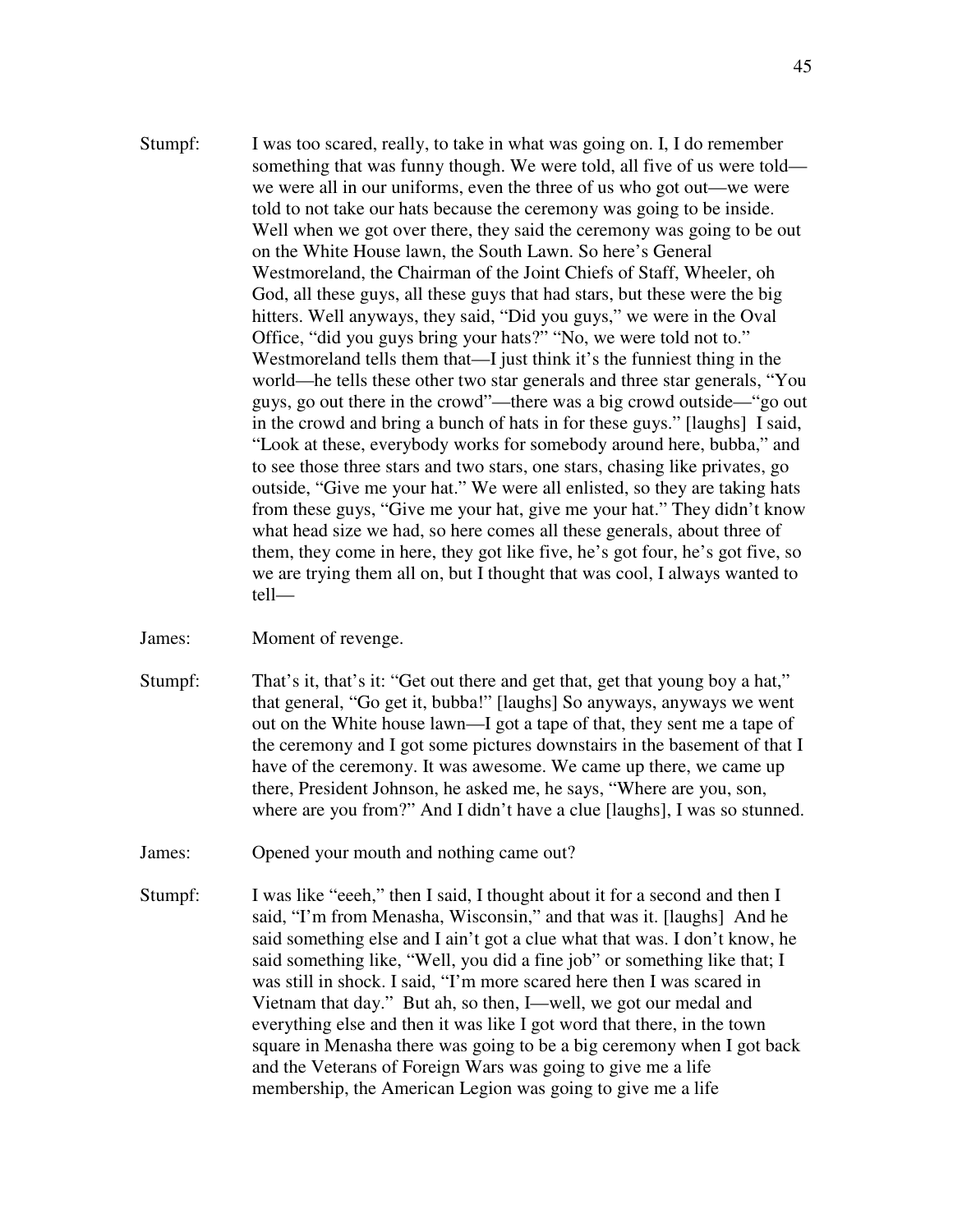membership, Amvets was going to give me a life membership, and I thought about that and I thought about that, thought about that and I almost did this because at that point, at that point I thought, wow, at that point I seen more of what was going on, and the protests, and the people that, God, you can't even tell you were in Vietnam, they, they just didn't want to hear that, hear anything about Vietnam, or they assumed you were a dope-smoking whatever, whatever. But I almost, I almost, because no veteran organization ever called me up and wanted me to join, whatever, they had their own little clubs and they were, you know—

James: They didn't want you?

- Stumpf: They didn't want us, they didn't want us, but now that I got a Medal of Honor, they're gonna give me a life membership. When I was in Chicago, I almost did this, I almost missed the plane on purpose, and just, just to protest that I really didn't want their life membership.
- James: Well, they wanted to use you.
- Stumpf: Oh yeah, yeah, now, now—

James: You were a poster boy.

Stumpf: I says if I have to get, if people have—**[End of Tape 2, Side B]**—to get the Medal of Honor to be accepted by veterans organizations, you know, I says, "Wow, this is bad news," you know? And I, and I—god, you know, I, I went to Vietnam, I volunteered to go to Vietnam only because I wanted to pay back the veterans who served before me. I realized that it was, geez this is gonna be a, be a thing about we were in the biggy and you guys are losers and this and that. A lot of veterans, Vietnam veterans, they didn't join traditional organizations. They got their own: Viet Now and VVA, and this, that and whatever it may be. And they said, "Hey, if we can't have a, if we can't have a—if nobody wants to say thanks, we'll get together and say thanks to ourselves."

James: The VFW is in trouble, you know; their membership is dropping.

Stumpf: Oh, they're going like crazy. Well, what's gonna happen, see, they're looking at that now and they're looking at the Cold War. Everybody that was in the military during the Cold War, they're looking to award them an Occupation Medal or something to make them eligible for it. I just read that. You know, it's sad, because, God, it's not like all these guys are like that, but it was just that was the thing; it was like, geez, like it was hard. I remember going to the first welcome home parade in New York, and I had heard a lot about Donald, Donald Trump. Well Donald Trump put up a million bucks, and I, I broke down, I cried. I said, "Hey, I know you've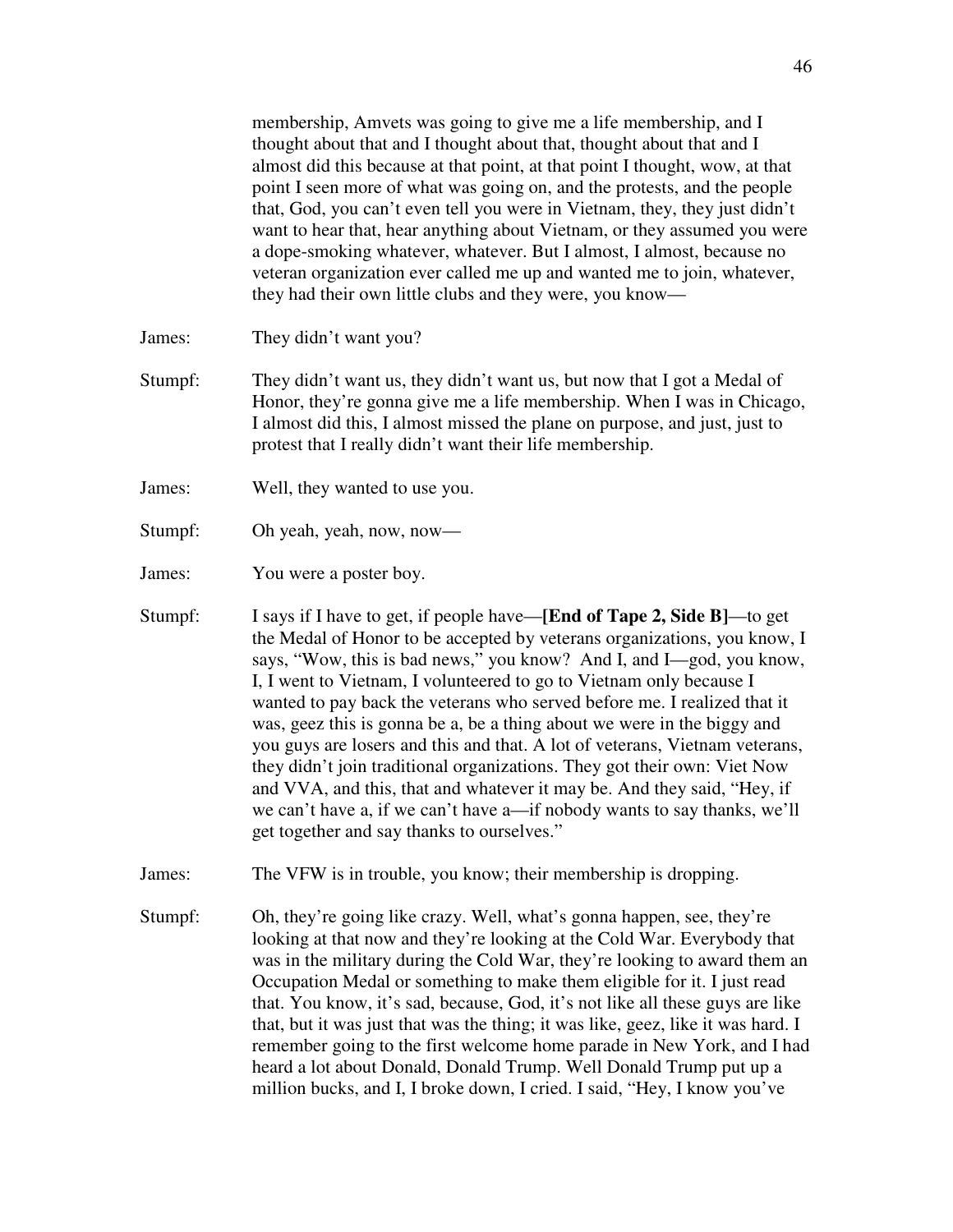got a lot of money," and I says, "but to have this that you sponsored this or you were the big pusher behind this"—and I met him and his wife, Ivanna at the time. I met them two or three times, and I said, "Man—

James: Where?

Stumpf: In New York. They had the first welcome home parade in New York, for Vietnam veterans; it was in New York. It was '84, maybe—

- James: That was a long time after—
- Stumpf: and then Chicago had the next one. Well, I had tears in my eyes in New York. They built a beautiful museum, a memorial, in Manhattan and it's all glass and it has letters like that book called Dear America, letters that were sent back from soldiers to their loved ones and letters that come back this way and, and it's really awesome. And then we had the ticker tape parade, and it was—to see *all* of these people saying thanks. The one in Chicago, a couple of my friends organized the Chicago welcome home parade, and I was in, I was at Fort Sheridan at the time and Chicago was ah, awesome! And then, I says, you know, I told some guys, "I cried, I cried at New York," but I said, "this time, this time [laughs] every body else cried." I went through it already, you know. And I had the shock of all these people saying thank you, thank you, thank you, thank you, and I says, "You know, really I don't, I didn't care that much about a parade, I didn't ask for a parade when I came home."
- James: Cause they weren't around in '68 when you got home.
- Stumpf: I didn't want, I didn't want, I didn't want to be looked at as some kind of dope-smoking, baby-killing, piece of crap that's a loser. Because, I mean, we weren't losers; we had a job to do.
- James: Did they have parade in Menasha when you first got home?
- Stumpf: What?
- James: Did they have a parade in Menasha?
- Stumpf: No, they didn't have a parade. It was just a get together in the square, you know, and I was kind of like—
- James: And the folks back home? Tell me, how did they treat you?

Stumpf: Oh it was, it was pretty good, but they still—

James: I don't mean your folks, but I mean the people in your home town.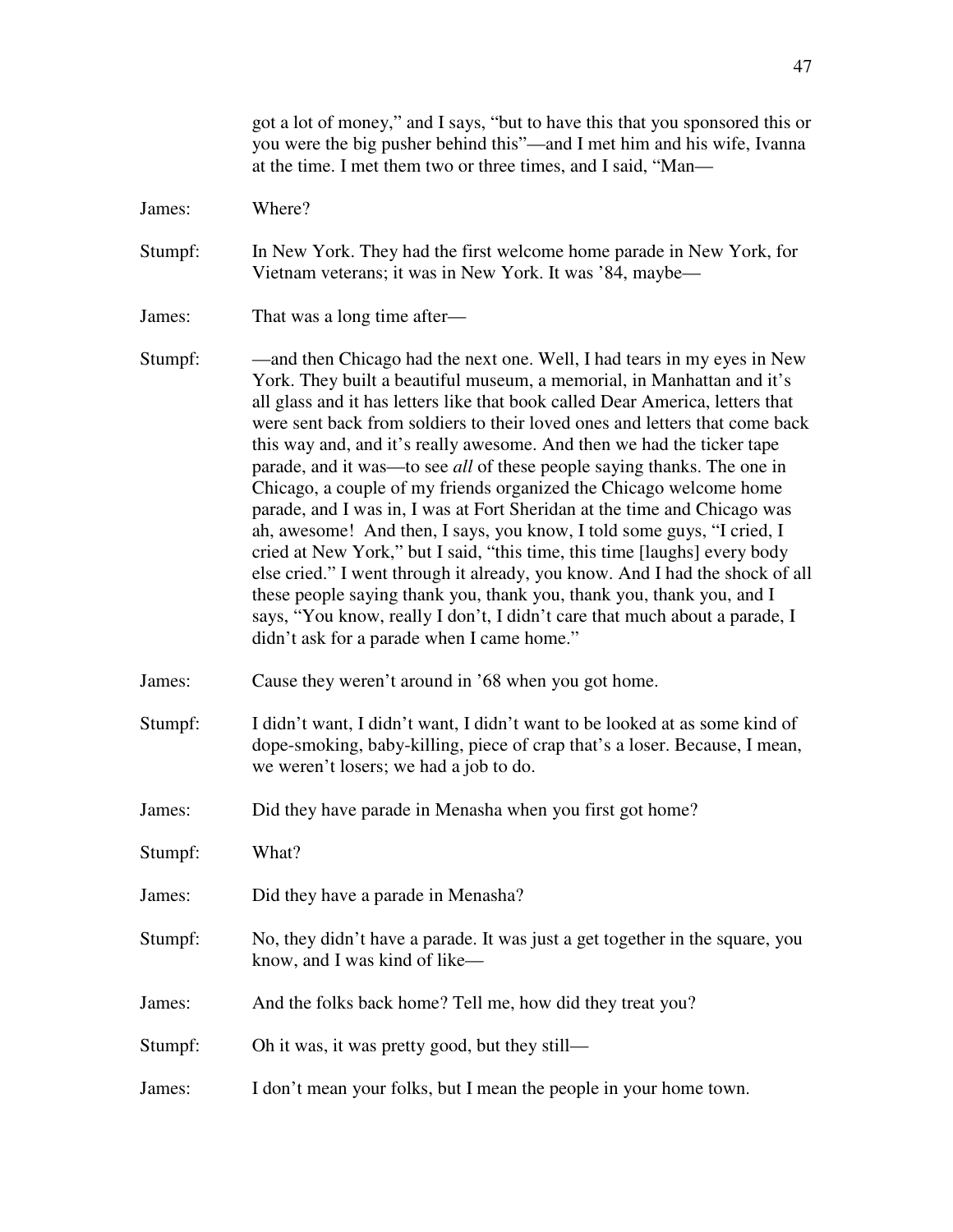| Stumpf: | Oh just it was nothing.                                                                                                                                                                                                                                                                                                                                                                                                                            |
|---------|----------------------------------------------------------------------------------------------------------------------------------------------------------------------------------------------------------------------------------------------------------------------------------------------------------------------------------------------------------------------------------------------------------------------------------------------------|
| James:  | No problems?                                                                                                                                                                                                                                                                                                                                                                                                                                       |
| Stumpf: | No, nothing spectacular or anything.                                                                                                                                                                                                                                                                                                                                                                                                               |
| James:  | But they were nice and there was no hostility?                                                                                                                                                                                                                                                                                                                                                                                                     |
| Stumpf: | But I kind of, I kind of shied away from a lot of stuff. And then I made my<br>intent known that I was going back in the Army and everything, so around<br>there nothing changed, as far as, you know—                                                                                                                                                                                                                                             |
| James:  | Well that's good. Did you use the G.I. Bill?                                                                                                                                                                                                                                                                                                                                                                                                       |
| Stumpf: | No. I went back, I'm going back in the military and just worked my way<br>up the ranks and a lot of them did.                                                                                                                                                                                                                                                                                                                                      |
| James:  | You retired at twenty-nine?                                                                                                                                                                                                                                                                                                                                                                                                                        |
| Stumpf: | Twenty-nine.                                                                                                                                                                                                                                                                                                                                                                                                                                       |
| James:  | Twenty-nine years. What does that pay, twenty-nine years?                                                                                                                                                                                                                                                                                                                                                                                          |
| Stumpf: | What is the pay? At the time I got out, I was a sergeant major and that's<br>the highest enlisted rank. I think my base pay was around \$3100; it's not<br>bad.                                                                                                                                                                                                                                                                                    |
| James:  | What year was that that you retired?                                                                                                                                                                                                                                                                                                                                                                                                               |
| Stumpf: | .96.                                                                                                                                                                                                                                                                                                                                                                                                                                               |
| James:  | '96. At \$3100, they'd give you what, seventy-five percent of that?                                                                                                                                                                                                                                                                                                                                                                                |
| Stumpf: | Seventy-five percent.                                                                                                                                                                                                                                                                                                                                                                                                                              |
| James:  | That's standard for over twenty-five years, right?                                                                                                                                                                                                                                                                                                                                                                                                 |
| Stumpf: | Ah, no, not quite. It's for people that got thirty years in. You get fifty<br>percent at—well now they've got some different retirement programs. The<br>one I was under, fifty percent at twenty, two and a half percent for each<br>year up to thirty, which equates to seventy-five percent, but because I had<br>the Medal of Honor, I got an automatic ten percent, but not to exceed<br>seventy-five percent. So I got seventy-five percent. |
| James:  | [unintelligible] say they get a check for \$500 a month.                                                                                                                                                                                                                                                                                                                                                                                           |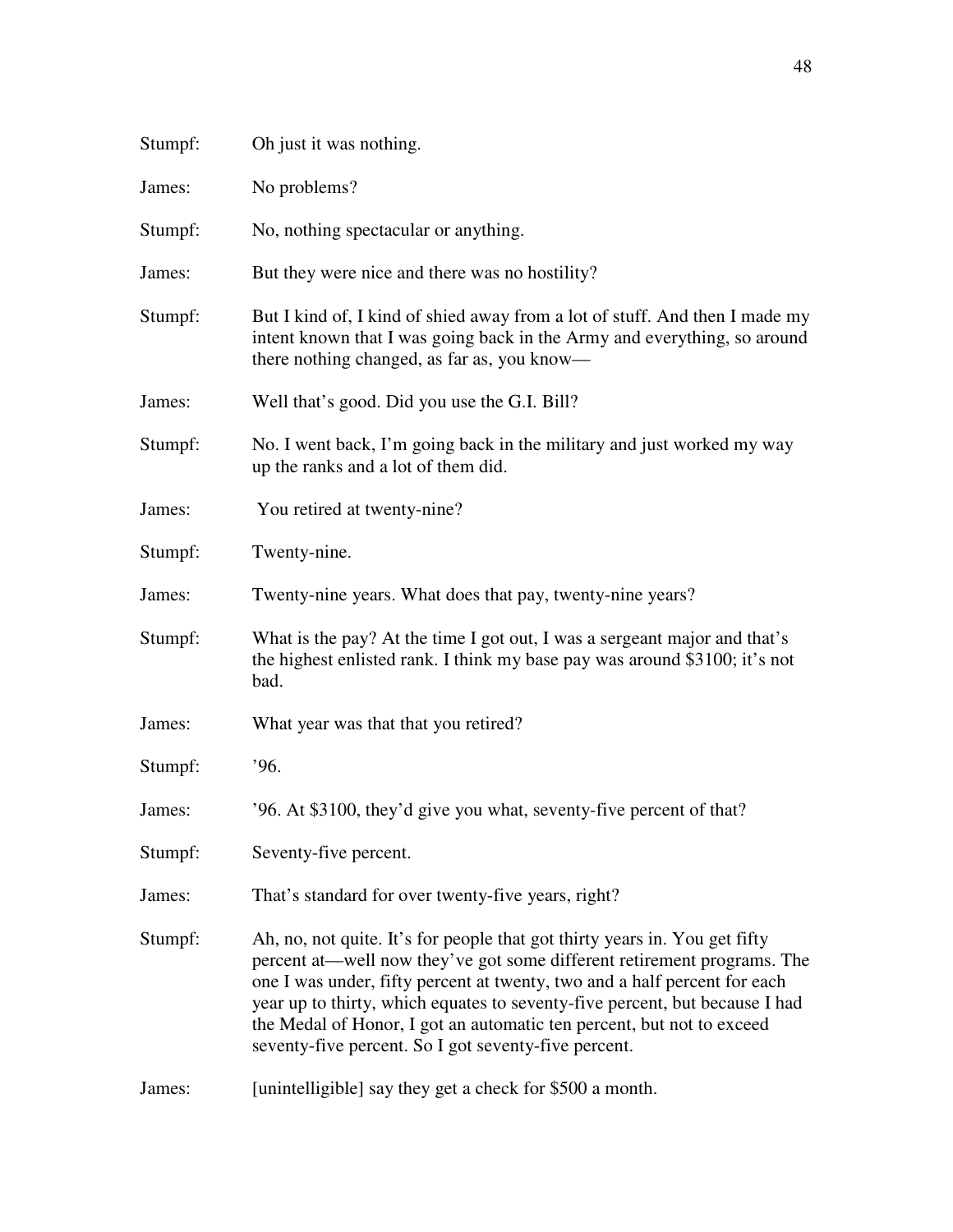| Stumpf: | Six hundred                                                                                                                                                                                                                                                                                                                                                                                                                                                                                                                                                                                                                                                                                                                                                                                                                                                                                                                                                                                                                                                                                                                                                                                                                                       |
|---------|---------------------------------------------------------------------------------------------------------------------------------------------------------------------------------------------------------------------------------------------------------------------------------------------------------------------------------------------------------------------------------------------------------------------------------------------------------------------------------------------------------------------------------------------------------------------------------------------------------------------------------------------------------------------------------------------------------------------------------------------------------------------------------------------------------------------------------------------------------------------------------------------------------------------------------------------------------------------------------------------------------------------------------------------------------------------------------------------------------------------------------------------------------------------------------------------------------------------------------------------------|
| James:  | Six hundred, _____[?] forgot, I guess.                                                                                                                                                                                                                                                                                                                                                                                                                                                                                                                                                                                                                                                                                                                                                                                                                                                                                                                                                                                                                                                                                                                                                                                                            |
| Stumpf: | Oh, sometimes I do too, I forget—                                                                                                                                                                                                                                                                                                                                                                                                                                                                                                                                                                                                                                                                                                                                                                                                                                                                                                                                                                                                                                                                                                                                                                                                                 |
| James:  | And you get free license plates and—                                                                                                                                                                                                                                                                                                                                                                                                                                                                                                                                                                                                                                                                                                                                                                                                                                                                                                                                                                                                                                                                                                                                                                                                              |
| Stumpf: | Yeah, that's the State of Wisconsin.                                                                                                                                                                                                                                                                                                                                                                                                                                                                                                                                                                                                                                                                                                                                                                                                                                                                                                                                                                                                                                                                                                                                                                                                              |
| James:  | I understand.                                                                                                                                                                                                                                                                                                                                                                                                                                                                                                                                                                                                                                                                                                                                                                                                                                                                                                                                                                                                                                                                                                                                                                                                                                     |
| Stumpf: | There's a lot of them.                                                                                                                                                                                                                                                                                                                                                                                                                                                                                                                                                                                                                                                                                                                                                                                                                                                                                                                                                                                                                                                                                                                                                                                                                            |
| James:  | And you get to fly around the country? Free air transportation? That's<br>what he told me.                                                                                                                                                                                                                                                                                                                                                                                                                                                                                                                                                                                                                                                                                                                                                                                                                                                                                                                                                                                                                                                                                                                                                        |
| Stumpf: | No.                                                                                                                                                                                                                                                                                                                                                                                                                                                                                                                                                                                                                                                                                                                                                                                                                                                                                                                                                                                                                                                                                                                                                                                                                                               |
| James:  | He and his wife can fly commercial.                                                                                                                                                                                                                                                                                                                                                                                                                                                                                                                                                                                                                                                                                                                                                                                                                                                                                                                                                                                                                                                                                                                                                                                                               |
| Stumpf: | No, no, no. We have a card, I have a card in my pocket—no, I don't, it's<br>outside here. It's a card, it's a military aircraft travel card, that we can fly,<br>it says here, you can fly on a military aircraft as long as it is not carrying<br>top secret dada dada dada. Now when you talk about flying to conventions<br>and whatever, yes, the airlines pick 'em up. Let's say that I wanted to go, I<br>want to fly to Las Vegas tomorrow; I just don't go down to La Crosse and<br>say give me a ticket, here's my travel card. No, that's just not—but there<br>are a lot of states—Wisconsin, believe it or not, and I'm not, I'm not<br>complaining, but there's a lot of states that do a lot for Medal of Honor<br>recipients. You know they, they give them tuition for their kids to go to<br>school, they give them tax breaks on—you know, a lot of people think—<br>that's why the money went up because at the time, at the time there was<br>like—this is, I don't do the checking, but whoever checked, like thirty,<br>thirty-one, something like thirty, thirty-one percent of all the Medal of<br>Honor recipients that are living, were living at below the poverty level.<br>That's why they changed, that's why they— |
| James:  | When?                                                                                                                                                                                                                                                                                                                                                                                                                                                                                                                                                                                                                                                                                                                                                                                                                                                                                                                                                                                                                                                                                                                                                                                                                                             |
| Stumpf: | Like four years ago when they jumped it up to six hundred; it used to be<br>four hundred.                                                                                                                                                                                                                                                                                                                                                                                                                                                                                                                                                                                                                                                                                                                                                                                                                                                                                                                                                                                                                                                                                                                                                         |
| James:  | Below the poverty level?                                                                                                                                                                                                                                                                                                                                                                                                                                                                                                                                                                                                                                                                                                                                                                                                                                                                                                                                                                                                                                                                                                                                                                                                                          |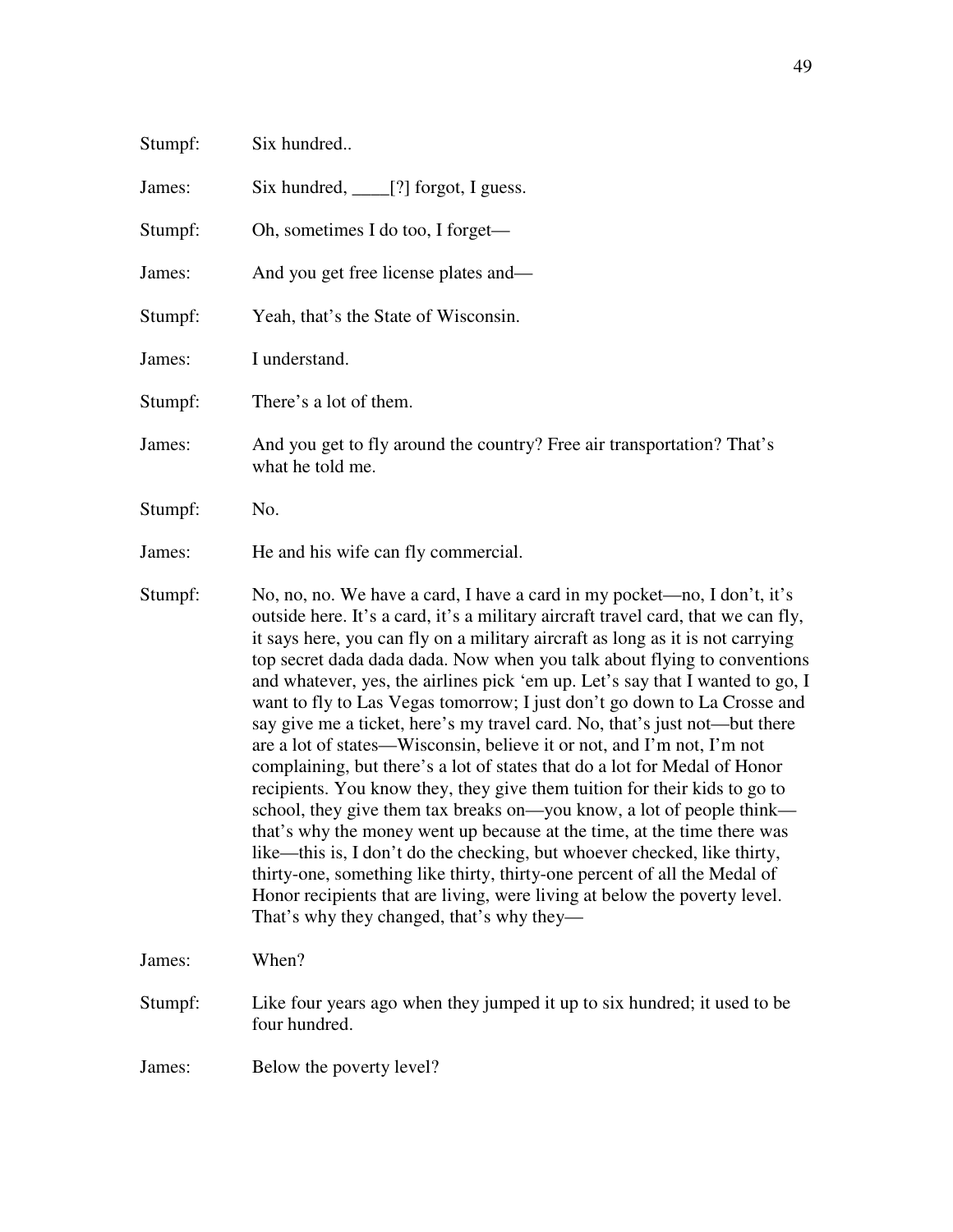Stumpf: Below the poverty level, whatever that level is; \$10,000 or something like that.

James: It's thirteen now.

- Stumpf: Thirteen? They lived below the poverty level. There's a lot of these guys that—you know people think that geez, the guy got a Medal of Honor and he's got a this and that. I'll tell you what; I'm a soldier just like everybody else and I have, I have to compete against jobs out here, just along with anybody else. I said that, that fortunately, we saved a little money and we got our kids in college, almost; the second one just about through college now, the first one graduated. But, you know, it doesn't mean that you have, you have a lot of money, 'cause a lot of these guys don't have anything and, and then I'm not saying they didn't gamble it away, they didn't drink it away, they didn't smoke it away, [laughs] or they didn't whatever, but they raised it to a, to \$600, but that comes from the federal VA.
- James: Let me ask you another question. What about the black soldiers? Good soldiers?
- Stumpf: The black soldiers, tremendous. I'd serve with them soldiers. I'd say if I had to go to war right now, you give me those guys that the Army doesn't want, right now, give me—I don't care if they are black or whatever. I want, I want people, I want people that are gonna fight the war. I mean, it's almost a normal thing that the more education you have, the less of a fighter you are. Because, because, yeah, they think why the fuck should I die? Not one of those, not one of those fifty guys who jumped on hand grenades were officers. Oh! That would be a dumb thing to do! I'll take those guys, I'll take those guys and I tell you what; they did a fantastic job and they came back with *two* stripes, they were black when they came back and they fought hard. I respect—you give me those guys from the South side of Chicago, from New York City and stuff like that and you give me some of those white boys from the hills of Kentucky, and I'll tell you what—now they won't even accept them in the military, but when war breaks out, yeah you'll have 'em, you'll have 'em in the military alright. And then—but they're the warriors, they're the warriors, the ones that—
- James: I took care of a guy that sat on a grenade. I was in Korea on a hospital ship, and one of my patients was a guy who sat on the grenade and survived it.

Stumpf: Sat on it or jumped on it?

James: Sat on it.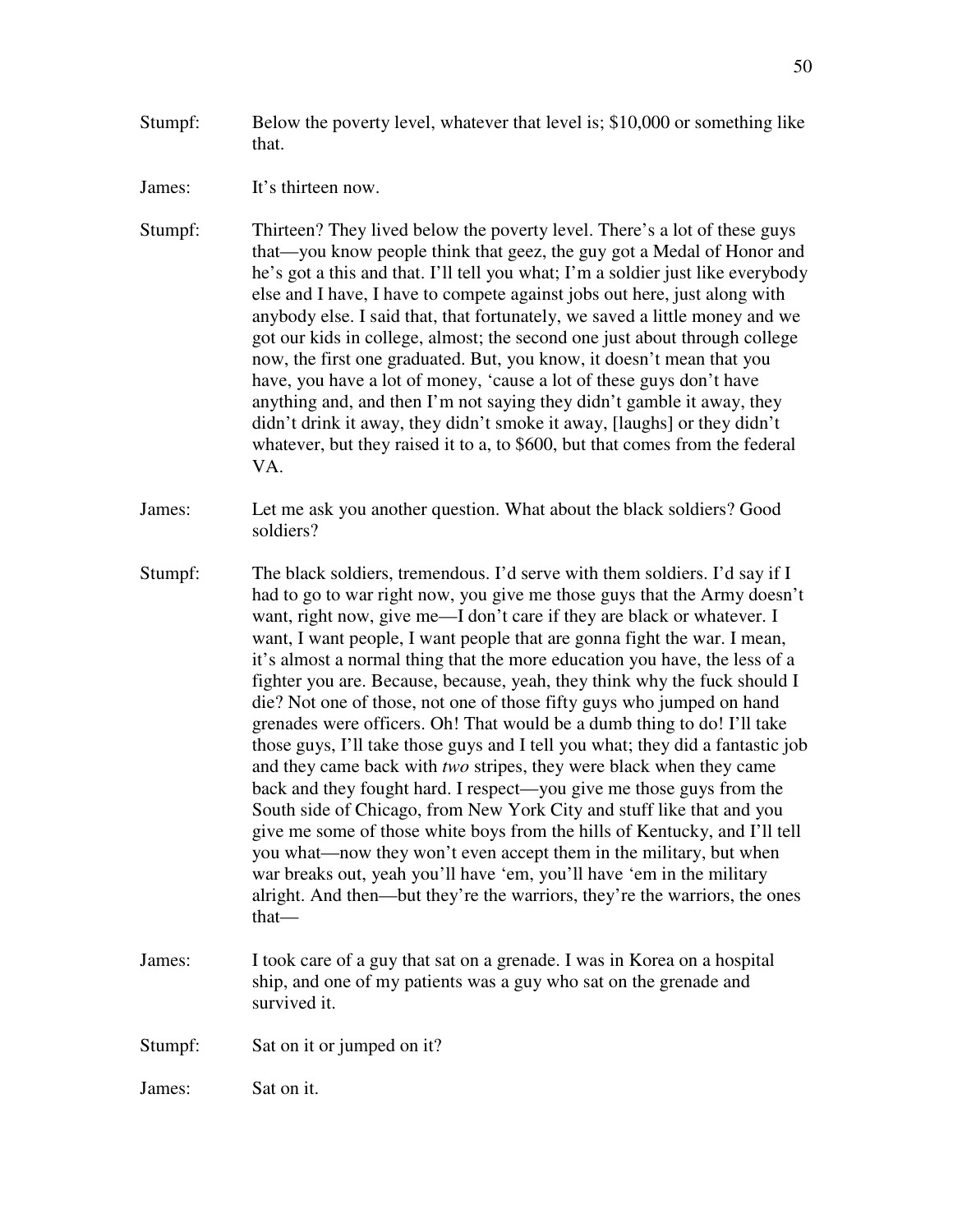| Stumpf: | He sat on it?                                                                                                                                                                                                                                                                          |
|---------|----------------------------------------------------------------------------------------------------------------------------------------------------------------------------------------------------------------------------------------------------------------------------------------|
| James:  | And survived, yeah. Of course he didn't have any cheeks left in his rear<br>end.                                                                                                                                                                                                       |
| Stumpf: | What, he just sat on it because he didn't know it was there?                                                                                                                                                                                                                           |
| James:  | No, because he was in a bunker with two other guys. Bad choice.                                                                                                                                                                                                                        |
| Stumpf: | [Laughs] That's not a good place to sit.                                                                                                                                                                                                                                               |
| James:  | No, he lost all of his genitalia.                                                                                                                                                                                                                                                      |
| Stumpf: | I bet ya, I bet ya, everything.                                                                                                                                                                                                                                                        |
| James:  | His rear end was cut off; it's a miracle he survived.                                                                                                                                                                                                                                  |
| Stumpf: | Oh I'll tell you what, it's a miracle that <b>Einar England</b> [?] survived. That<br>guy got hit pretty good too.                                                                                                                                                                     |
| James:  | Yes he did.                                                                                                                                                                                                                                                                            |
| Stumpf: | He is one of my, he's one of my heroes. And he is such a quiet<br>[unintelligible] people never complained about not being [unintelligible]<br>life goes on, and it's like wow, you know.                                                                                              |
| James:  | Do you keep in contact with anybody from Vietnam?                                                                                                                                                                                                                                      |
| Stumpf: | No. I tell you, I haven't seen probably five to, five to eight people that I<br>actually served with in Vietnam that I've seen. From either one of my<br>tours or one of my months over there. I still have contact with John<br>Madonich quite a bit; I call him up [unintelligible]. |
| James:  | But he's the only one?                                                                                                                                                                                                                                                                 |
| Stumpf: | Yeah, I don't know where the rest of them are at. Someday I'd like to, you<br>know, I wish I could find out.                                                                                                                                                                           |
| James:  | Was the training you got before you went over there adequate or did you<br>learn most everything in the field?                                                                                                                                                                         |
| Stumpf: | Learned everything in the field. And I'll tell you one thing, one thing that I<br>will—two things I was glad the Army—no, one thing I'm glad [laughs]<br>the Army did is they made us stay in shape. Basic training, running,                                                          |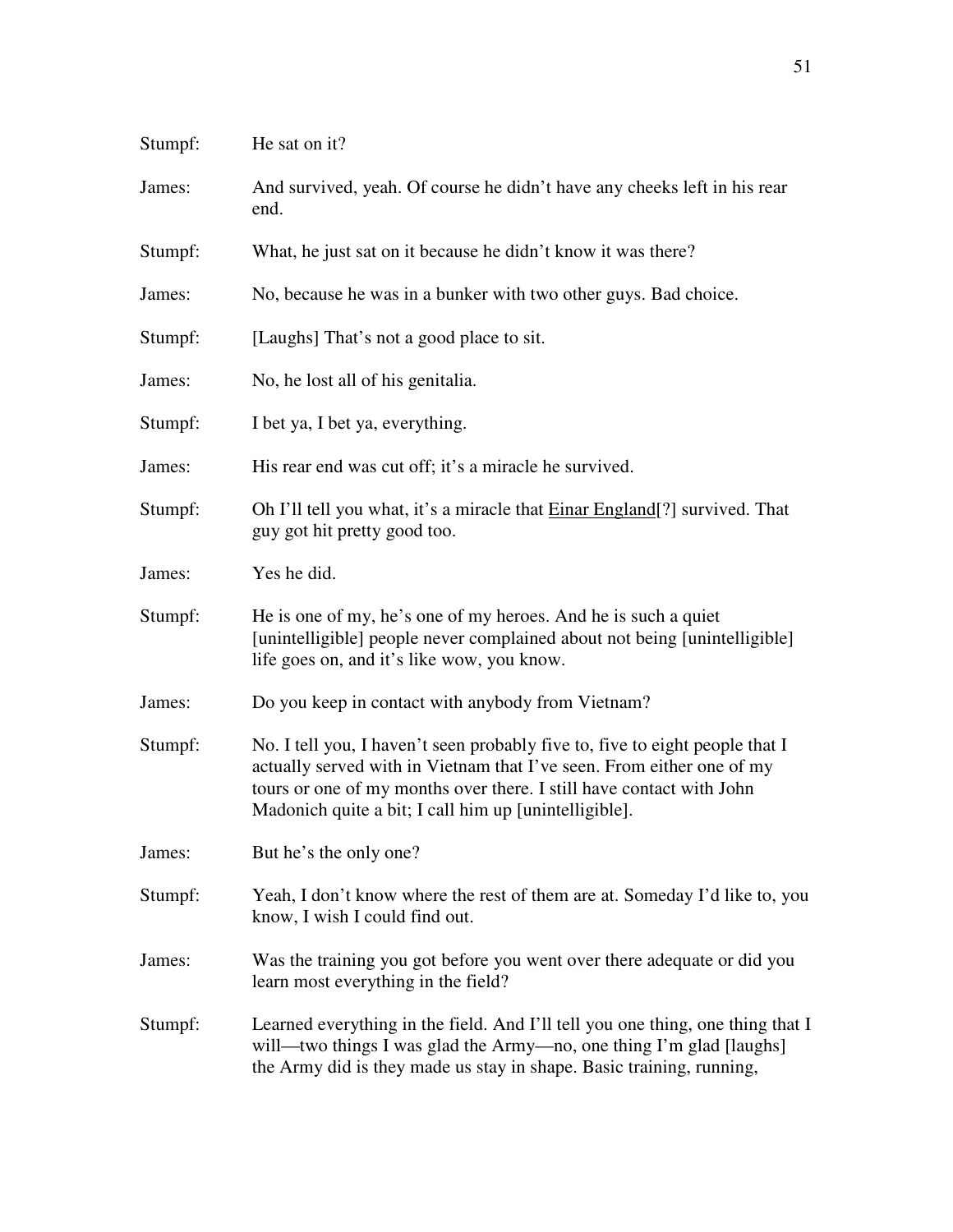running, running, running, running, running, because that was, boy you had to have, you had to be in good shape to do some of the stuff.

- James: That turned out to be your salvation?
- Stumpf: That, that, that turned out—but the one, the greatest thing that I wished they had given more emphasis on, which they're doing now, is medical aid, you know.

James: We didn't talk about that; tell me about your medics.

- Stumpf: We'd lose—our medics were the greatest people in the world! There should be more of them, like that one guy that just got the Medal of Honor recently from Nebraska from Vietnam thirty-eight, thirty-two years ago, just got the Medal of Honor a couple of months ago; he was a medic. The 173rd. Oh, the medics were awesome. There should be more of them that were decorated. See, the Medal of Honor sometimes is, I don't know, I, I just, I think gee whiz, you know all the people that, you look with the eyes of a private and I don't have nothing to do with medals and things like that. I don't write them up, I don't do this, I don't do that. But it's, it's, it's, I don't know, it's kind of strange sometimes when you think about who's got one and who should have got one. Or maybe, maybe—don't put this in the museum—maybe some that have them, maybe shouldn't have. I think about, I think about the helicopter pilot. He makes the decision to go in and rescue some people. For his rescue and bravery he got the Medal of Honor, but his copilot and his two door gunners both got shot, but they didn't get the Medal of Honor. It's like, no, when you've taken somebody else into this action, you'd think you'd get the same thing as that guy got. What, you don't think they were any braver?! You know, I mean I don't know, I think that hey—
- James: How many medics did your platoon carry, generally?
- Stumpf: One. Yep, one, one per platoon.
- James: He's well trained?
- Stumpf: I thought so.
- James: You kept one of your riflemen that stayed with him all the time?
- Stumpf: No, he was a lot of times a rifleman just like us. There was a command group in the platoon which consisted of the platoon leader, the lieutenant, the platoon sergeant, E7, E6, the radioman for the lieutenant and the medic. That was—them four guys stayed within like, that was the command post within a platoon. Like at nighttime, they would be inside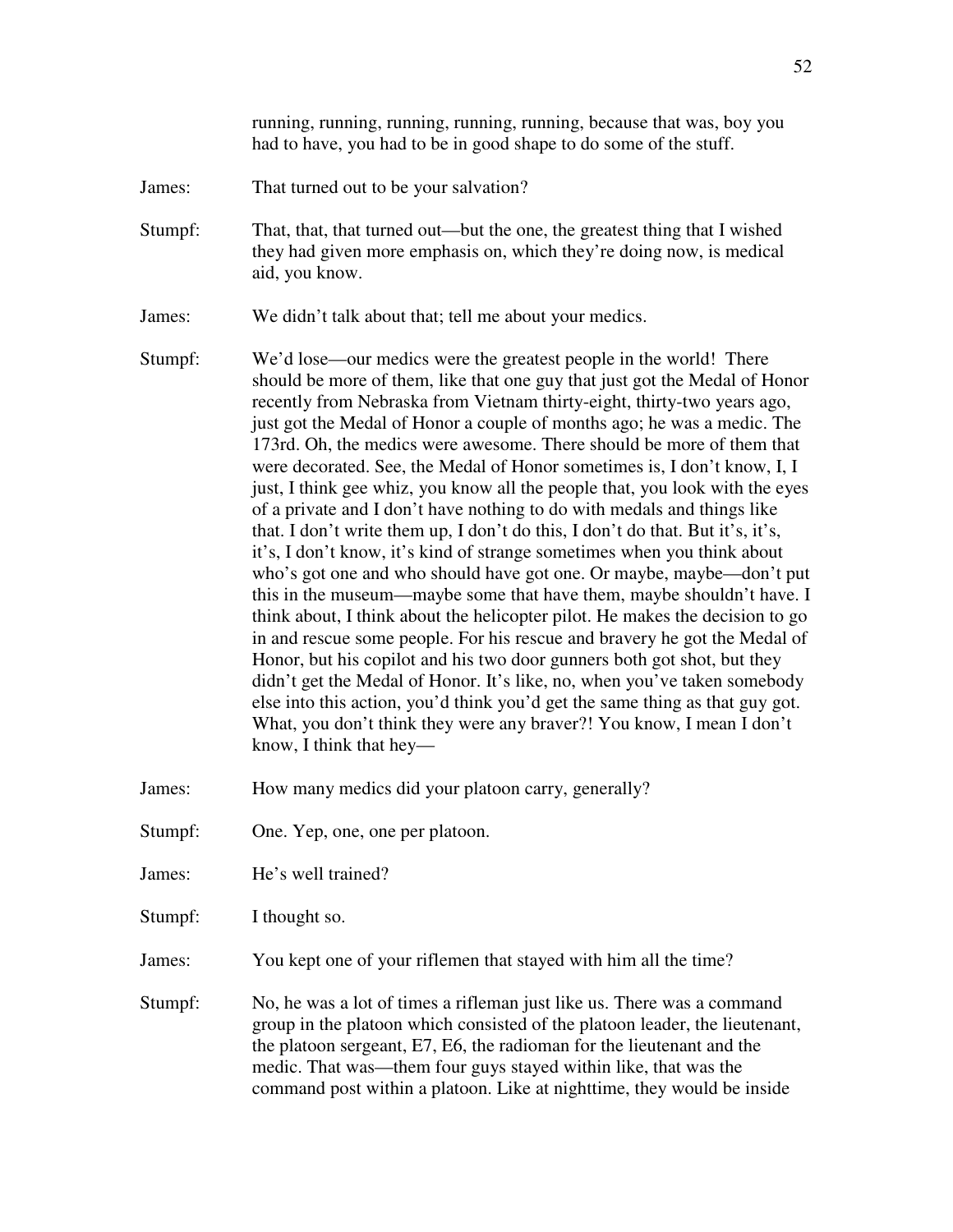and we'd be, we'd get the perimeter outside. So ah—but if something happened the medic, the medic a lot of times, I mean, a lot of times became a rifleman too. But their primary job, they knew what their primary job was and they patched people up. Like I didn't have a medic when I went. When I went there, out there that time, I didn't have a medic, there was no medic in our platoon, you know, so you did the best job you could. You take your little old, take your little old first aid pack off of here, read it, it says this side to the wound or whatever.

James: Your jacket had a place for—

- Stumpf: Yeah, pouch; well it's in my wet gear. But, no—Oh God, do I have, do I have the respect for the medics. Oh, geez! They were awesome, they were awesome! What they did, the bravery. And it's like, you know, it's just not seen and I'm sure in other wars it's the same thing, that so many people should have gotten it, but, you know, the action wasn't seen or, *or* somebody thought the way I'm thinking. I was just doing my job, that's all I was doing. Medal of Honor, c'mon! I mean that's—
- James: One more question, tell me about eating out in the field. Just C-rations?
- Stumpf: C-rations. Sometimes, sometimes we had a hot meal. When we were down in the lowlands we had hot meals.
- James: Brought in to you?
- Stumpf: Brought in to us. And there were times when we were up in the highlands in the mountains where we had stuff, but a lot of times if we could cut an LZ and there were some times that we just couldn't cut a LZ and we told them to throw it out. You know, the Mermite cans. But a lot of times, the hamburgers would break open, and they had a hamburger ball in there; and they were all over the place. [laughs] We'd just pick them up and eat them anyways. I mean, we ate, we ate, oh God, we had all kinds of stuff that we just, we just ate; we would eat anything. But the biggest thing, I remember that one time when this happened, I remember the biggest thing for gettin' excited, we didn't give a damn about the food: where the hell is that red mail sack? That's what we went after.
- James: Did they bring it to you out in the jungle?
- Stumpf: Oh, yeah. Oh Jesus oh [unintelligible].
- James: Of course you could lose some out there, toss it among the trees.
- Stumpf: We wouldn't even fight without our mail. [laughs] We'd say, "We ain't fightin' unless we read our mail." No, the mail, the mail is a big, big thing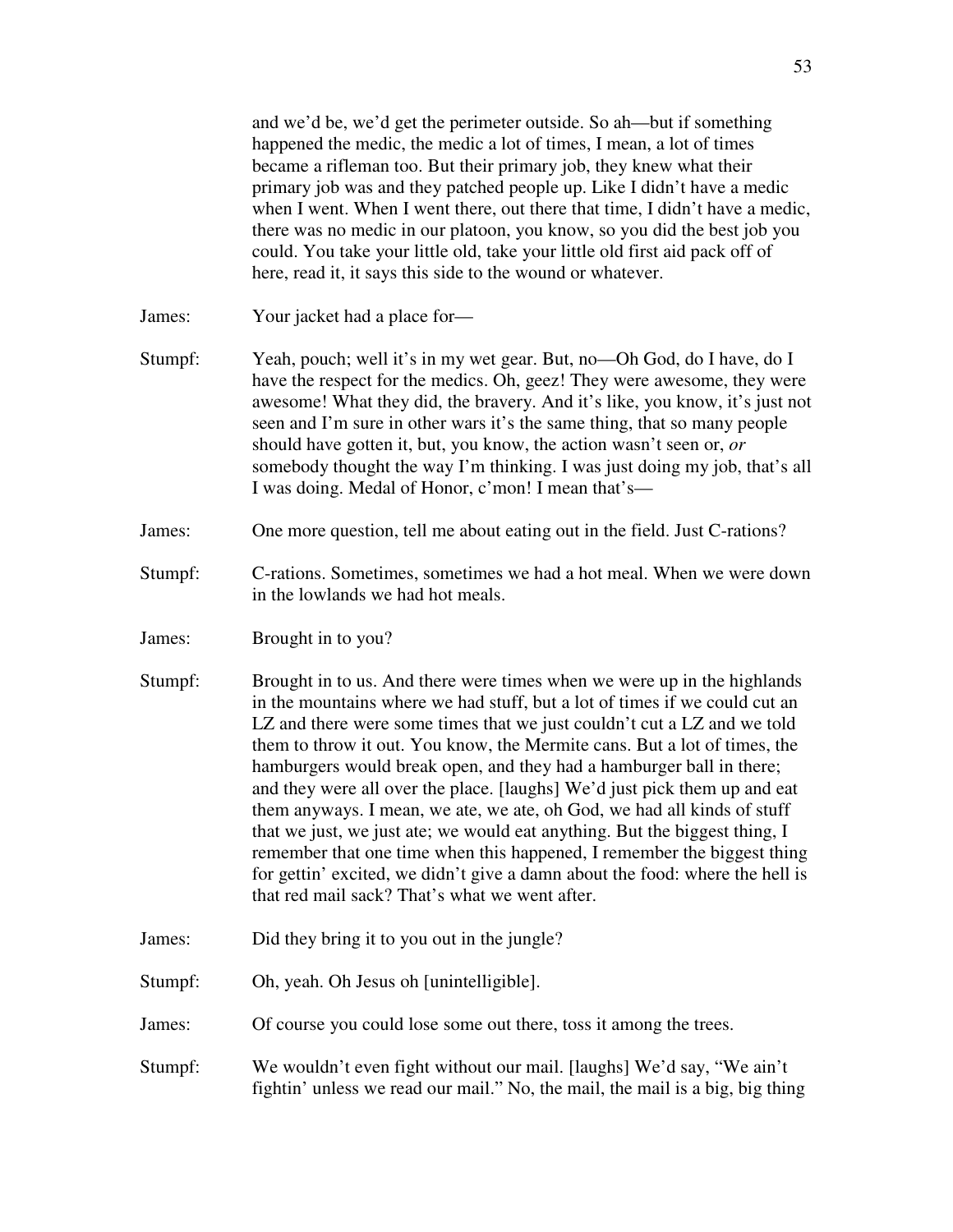in any war and back here. When you get mail, man, when I got mail. You know, I didn't have a girlfriend or anything like that; I got letters from my mom and letters from my sisters and stuff like that, but man, I was so happy when I got mail. When I got a care package—we called them care packages, but you know, and we all got them, we all got them, you know. Some guy likes peaches, here's your peaches, and a lot of them were busted apart and this and that and the other.

- James: I never got any cookies or anything that wasn't crumbled.
- Stumpf: We used to bring that—like the, like the Kool-Aid packs that you put it in the water and make the water—the water tasted—I got sick one time, very sick and I threw up. I was out on an outpost and out on an ambush kind of like thing at a listening post, outpost, and I was throwing up, and I was compromising my position. And I called back, "I've got to get out of here, I've got to get out of here! I can't, I'm throwing up. I can't, I got something wrong with me." And so we went back in, we went back in, and I went back into the platoon area. Shit, the next day we found out that there was two dead bodies up the stream, and I got my water out of there and I got, I got [vomiting noises] blaagh!
- James: One last question now: malaria, did you ever get that back?
- Stumpf: No.
- James: After that episode, that month episode, it never recurred?
- Stumpf: No, and I'll tell you what—
- James: How long did you take the atabrine?
- Stumpf: Quinine? Quinine? I took the quinine for, I don't know how long it was, maybe, maybe, a few weeks maybe. I don't remember, but I took quinine—
- James You never had any chills or fever since that time?
- Stumpf: I think I had chills, I had chills and fever one time, but I don't think it was a relapse. It was just something, I got sick or whatever it may be.
- James: Alright, I give up; I can't think of anymore questions to ask.
- Stumpf: Oh, that's alright.
- James: Thank you, you are a really good interview.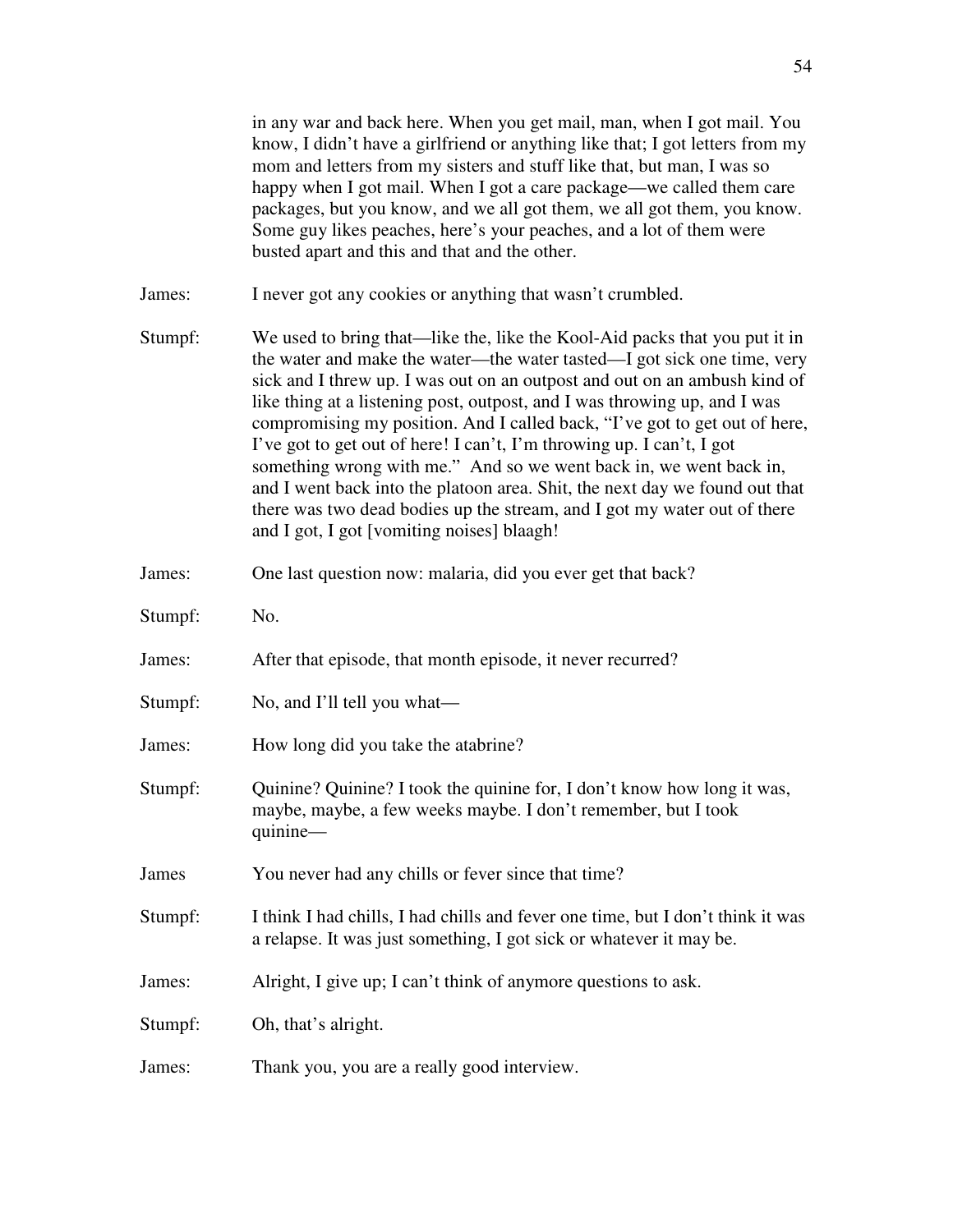Stumpf: Ahhhhh [laughs], yeah, right. I get, I should let you hear my funny stories I got. See, I always thought Vietnam, you had to be funny. When I was a squad leader, you had to keep people, you had to, you gotta be a clown, you know, and I was kind of clowning around, but serious, serious things, but we gotta keep it kinda, you know, you got to keep people going. Don't sit on the edge all the time and everything, and I was always the kind of, like the guy, I wouldn't, it was always—I laugh, to this day I laugh at myself when I do something stupid, whatever. But I remember, I remember—and I'll tell you the story, that picture, you don't see it, but if you look at that picture, the guy who is on the ground, the guy who is on the ground, I seen, I seen this guy was coming bobbing, running, trying to get away from another guy that is shooting at him. He was coming right into our position and it was a hedgerow, and there was a break in the hedgerow and I told the guys behind me, I said, "Watch this," 'cause I see this head bobbin' up and down. I says as soon as he gets about five feet from the hedgerow where I was standing, 'cause he can't see me, I'm gonna come around the corner and I'm gonna blast him. And I came around the corner and my weapon jammed [laughs] and I told the guys behind me, I said, "Awwww shit! My weapon jammed!" They told me I was laughing, and I think I was. This guy chased me for about two hundred yards out in the rice paddy. He's got a carbine [laughs] and I'm looking over my shoulder and running as fast as I can, and I'm thinking, he's gonna shoot me in the back, he's gonna shoot me in the back, and all of a sudden we get out so far and I'm runnin', just anyplace, just to get away from this guy. And he's chasing me, and I go pat, pat, pat [shots fired sounds] and he's missin' me, then all of a sudden he breaks. When he broke, he broke right into where my squad was, but, you know, they were about fifty, sixty yards away. They opened up on him and he got hit. The guy is laying in the rice paddy and I'm over here, I get behind this dike, and I just, my weapon jammed again. I can't get my, I can't get that damn bullet out, the shell out. And this guy is shooting at me and I'm going along the dike, I'd pop up like that and then I'd get down right away and then I'd [laughing] go down about ten feet here, and go, "Okay," and he'd shoot again. And I would keep, I'd get down and get down. All of a sudden I looked up, his weapon jammed and he took his weapon and he threw it. And he said, "I give up." No; hey, you're havin' a bad day today. And my squad come out, "What do we do?" I said, "Kill him!" So they killed him. They killed him, but I took a picture of me with his carbine. [laughs] It's the one picture you can't see. But I had, I had, I had a funny story, one time—I'll tell you two of them.

> One time I was, we got up in the morning time and we were gettin' ready to leave. And I put on, I put on my rucksack, not my rucksack, but I put on my wet gear and I have, I have, usually I carry two or three canteens, but most of the time two, 'cause we were down in the lowlands and you get a lot of water, they brought us water. Well, I reach over like this to put my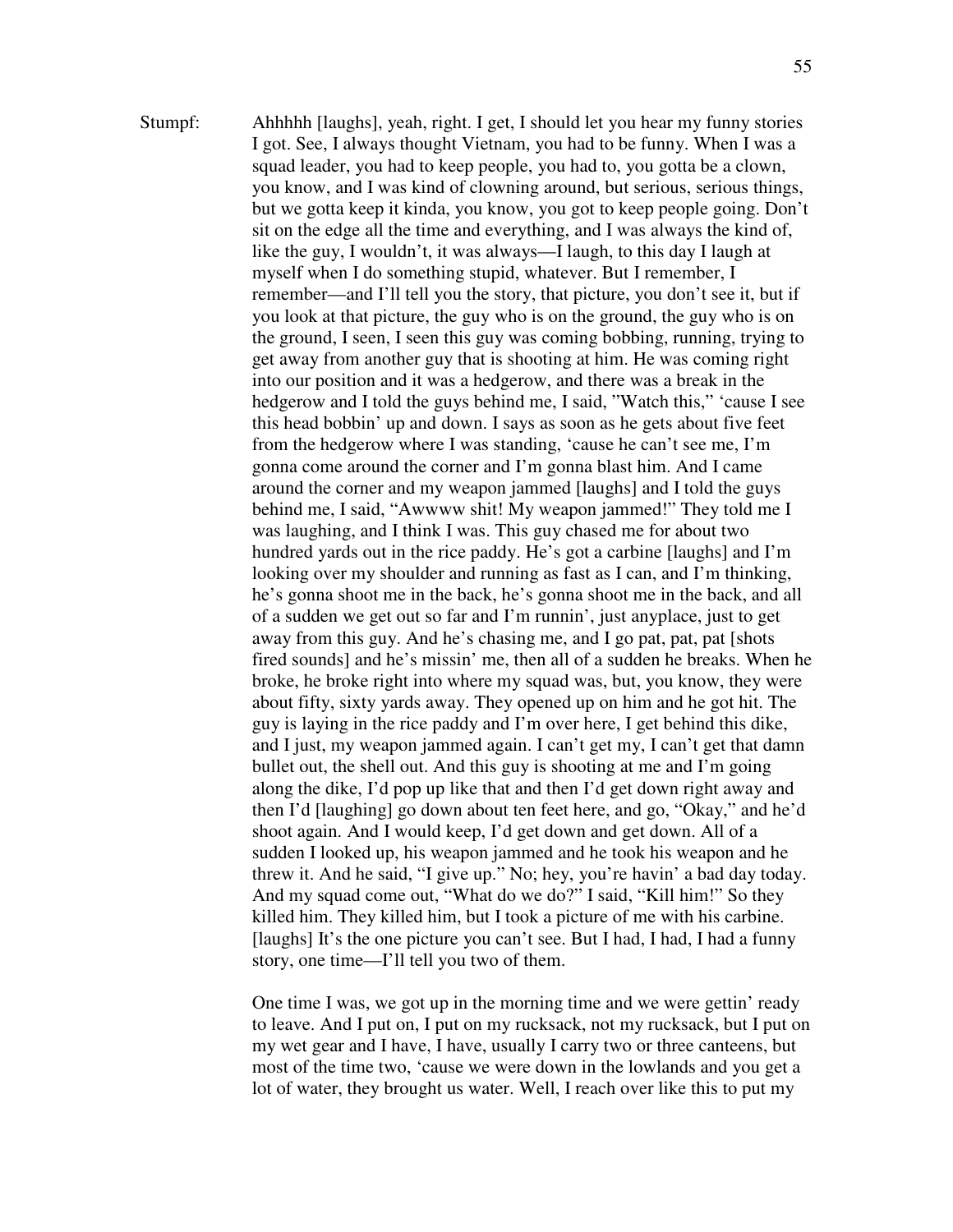canteen in the pouch, and I couldn't get it in. And you know how the canteen cup is, it's, it's like the canteen itself; it has to go in a certain way because it fits the mold of the cup. So I'm jamming that thing in there, jamming it, I can't—it's kind of like I have to reach way back here and I can't get it. I can't get my canteen back into my pouch, so I said, "Son of a gun." So I reach down with my left hand, I reached down, "What the heck is in this? There has got to be something in my pouch." And I reach down and I felt this hairy old thing, and I threw it up in the air; it was a tarantula! [laughs] A tarantula was in my, in my canteen and I'm beating the sucker over the head. And it's like, holy man! That thing—and I heard that tarantulas, they bite you, they can kill you. Well anyways, that old hairy thing—bbbllll [makes sound] I threw it up in the air like that, "What the hell is that?" Then the guy told me it was a tarantula.

 And then we had, we had a night one time where you know, like I said, when we would stop we would figure out where our ambush site was at and then we'd come back, but it was after dark. So we came back to this ambush site. We set up in this rice paddy and—

James: How deep are those rice paddies? Was there water in the bottom?

- Stumpf: No. No water in the bottom, not this time there wasn't. Later on when they have the harvest and all that other stuff, yeah, they'd flood them and everything else, but these were dry. And they're probably, they're probably knee high, and it could be some higher, but not many that are lower than that. Well, anyways, we were gonna set up in this rice paddy; there's all rice paddies all around so we have a clear vision of fire in case anything happens. So we get in there and I'm the squad leader, so I get out and I put out the trip flares and I usually helped with all that because a—
- James: Tell me how a trip flare works.
- Stumpf: It's a, like a can that has a wire, a wire, and you take it and wire this thing across and then you, it's tied into—I don't know what it's tied into—it, it's tied into something, you know, and if you hit it, that'll set that flare off. I can't remember exactly, exactly how that works. But anyways, ah, we'd set that out and the Claymore lines out, and then everybody else was kind of, here's your position, here's your position, here's your position. We were connected with the platoon around us in this big old rice paddy. So I'm over in this corner and now it's dark outside and so I'm gonna lay down, it's like nine o'clock at night. You usually don't even go to sleep until later on cause you're so—even though we walked all day and this and that and you get tired, but the adrenalin that now that you're out in the woods and we were always out in the woods, in the jungle. And I laid down and I had my poncho, that rubberized thing, and my poncho liner, that was like my bedroll. And we had no sleeping bags, they were too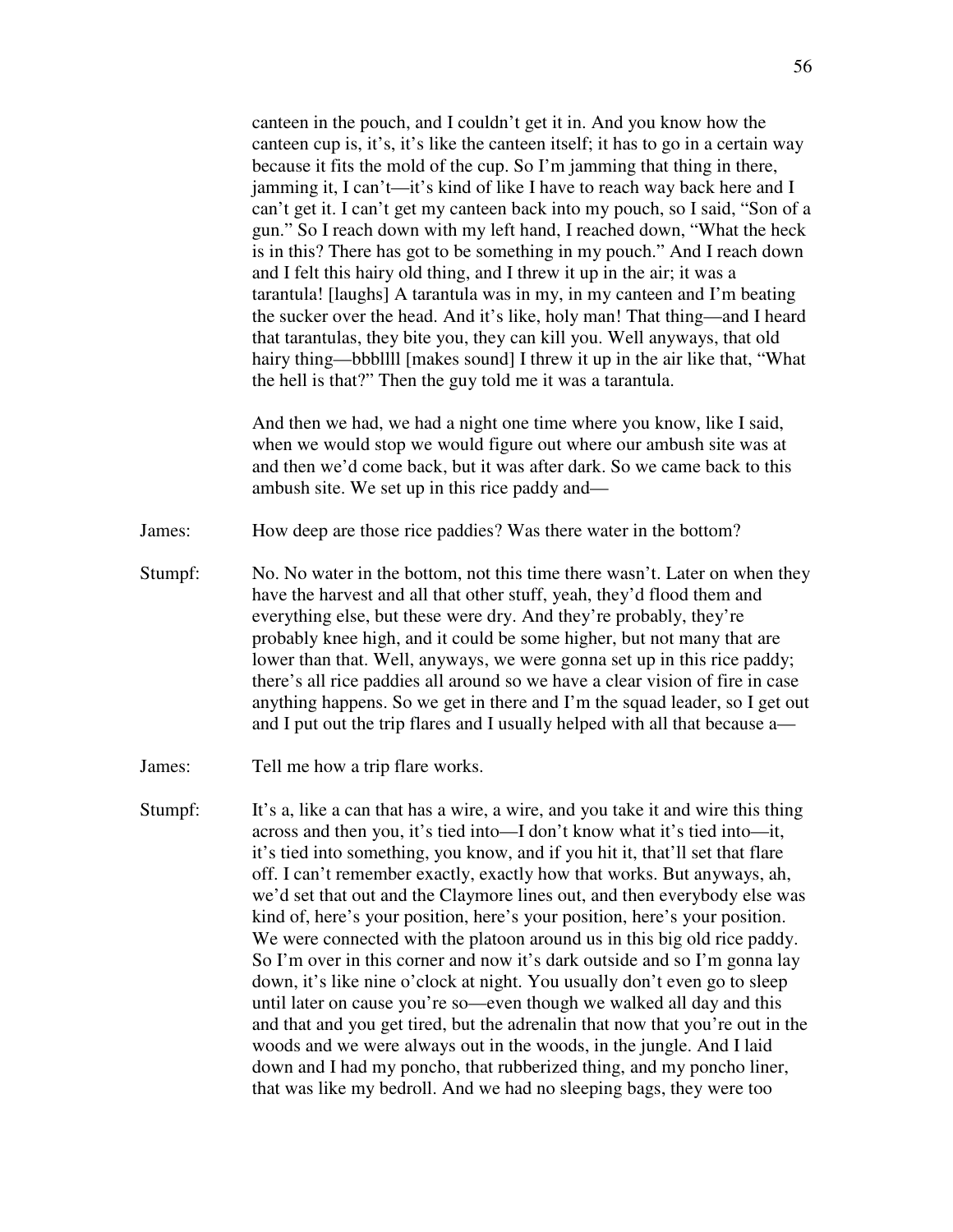heavy to carry and whatever, and I set up and I laid my head down, I laid my head down and I said to the guy next to me about five minutes later, I says, "God, doesn't it smell like shit around here?" And he said, "No." I said, "Can't you smell doo doo?" He said, "No, I can't smell anything." So I said, "Holy cripes, I'm getting' up." So I moved to another position with some of my other guys and I laid down there. And I said, I said, "God," I says, "do you smell shit?" [laughs] And these guys say, "No." So I moved again and all night long, and I ask the guys, "Do you guys smell shit?" "No." That was it; I stayed there that night, I slept there that night and every time I woke up, every time I smelled shit and nobody else smelled it. All of a sudden it got light outside, it got light outside, everybody started laughing at me, I asked them "What are you guys laughing at?" When I put my head down, way over in that other position, I put my head in a fresh pile of buffalo shit. And I had it all over my face, in my nose and everything else, and they we are all laughing like crazy and I said, "I knew there was, I smelled shit!"

- James: They knew it all the time?
- Stumpf: No, they didn't know it. It was just I had it up my nose and everything and I could smell it and they couldn't. They says, "I don't smell nothing, I don't smell nothing." But when I got up the next day I went, "Ohhhh man, I'm telling you what." But then we laughed, I laughed at myself, we laughed, we giggled and—
- James: That's a cute story.
- Stumpf: But there is a lot, a lot of times, but you know you're scared, you're scared, but you gotta try to stay relaxed a little bit too, but don't get overconfident and too relaxed. But, you know, you can't just stay in a state of fear and shock for three hundred sixty-five days, you know, you gotta, you gotta be a little bit relaxed.
- James: Is it possible I could borrow this and copy this story about you?
- Stumpf: I got it right here; I'm giving you a copy.
- James: Oh super, great story.
- Stumpf: This is, this is kind of closer to the activity because of Madonich's input. See, I've seen what was in my area. I seen some things, or I actually, I did, I did another thing that was never even mentioned there or anywhere, is that we ran so low of ammunition that first two hours that I ran out and got, I brought back, I must have brought back seven, eight, nine, ten weapons. I just policed 'em up. I had AK47s, I had little things that go— UZIs or whatever, I had SKSs, I had all kinds of weapons, because we